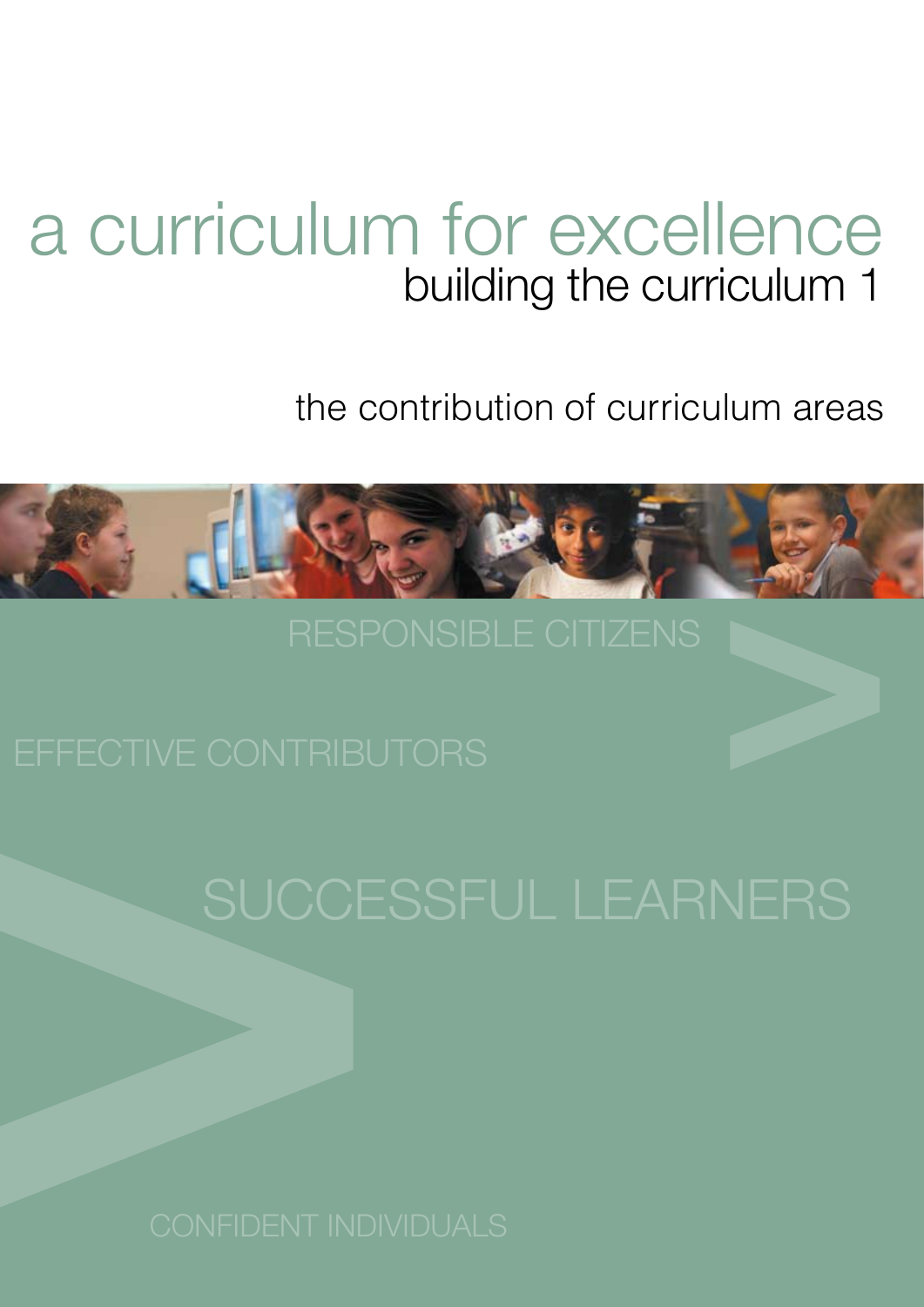# a curriculum for excellence building the curriculum 3–18 (1)

the contribution of curriculum areas

Who is this for? All Educators

What is this for? Professional Reflection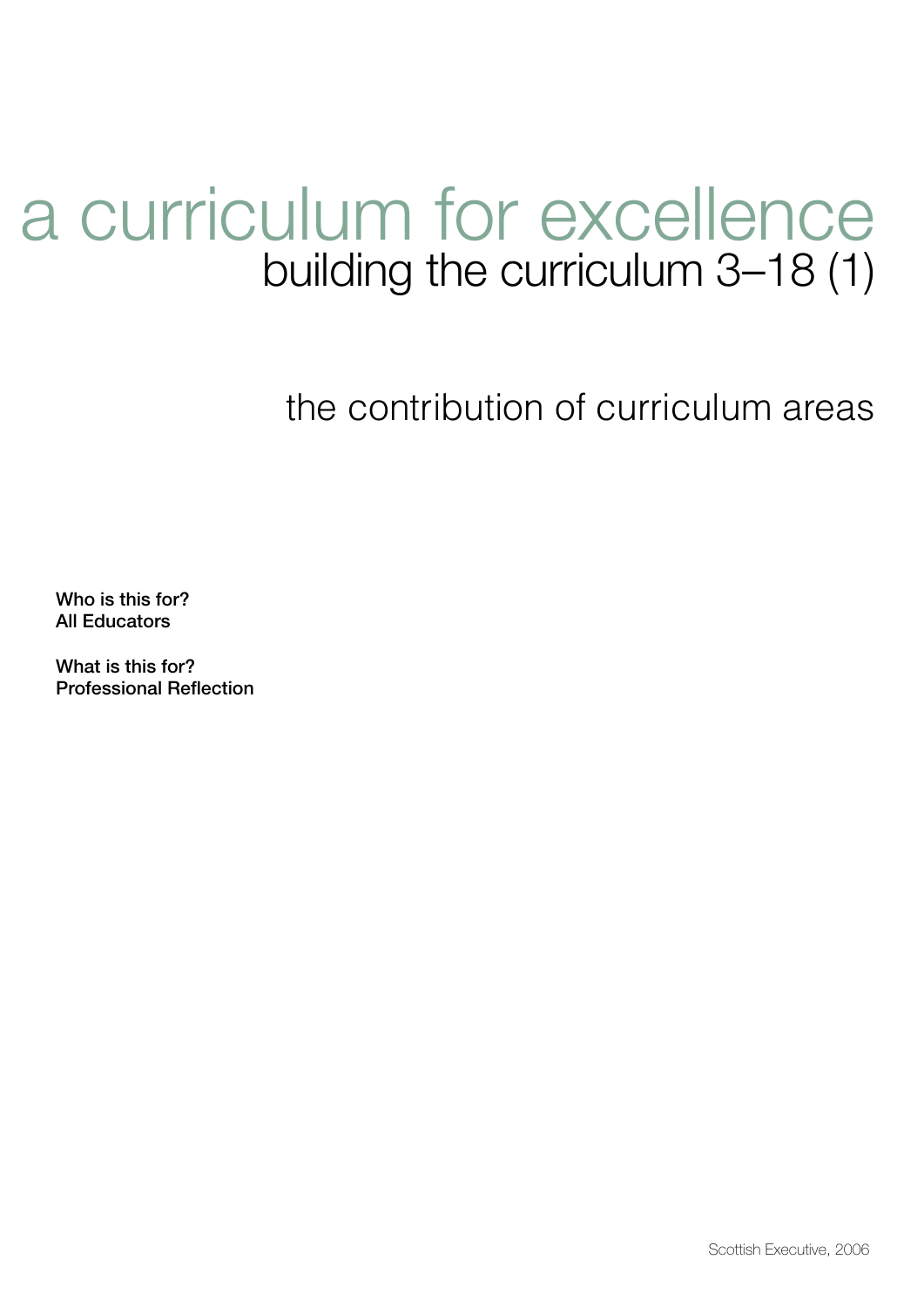# contents

| introduction                                                           | 1              |
|------------------------------------------------------------------------|----------------|
| the role of the teacher                                                | 1              |
| progress and proposals                                                 | $\mathbf{2}$   |
| building the curriculum                                                | 3              |
| using this publication                                                 | 3              |
| some other current activities to support development of the curriculum | 4              |
| expressive arts                                                        | 5              |
| developing successful learners                                         | 5              |
| developing confident individuals                                       | 6              |
| developing responsible citizens                                        | 6              |
| developing effective contributors                                      | 6              |
| learning and teaching in the expressive arts                           | 6              |
| the proposed guidance                                                  | $\overline{7}$ |
| health and wellbeing                                                   | 8              |
| developing successful learners                                         | $\Theta$       |
| developing confident individuals                                       | $\Theta$       |
| developing responsible citizens                                        | $\Theta$       |
| developing effective contributors                                      | 9              |
| learning and teaching in the heath and wellbeing                       | 10             |
| the proposed guidance                                                  | 11             |
| languages                                                              | 13             |
| developing successful learners                                         | 14             |
| developing confident individuals                                       | 14             |
| developing responsible citizens                                        | 14             |
| developing effective contributors                                      | 15             |
| learning and teaching in languages                                     | 15             |
| the proposed guidance                                                  | 16             |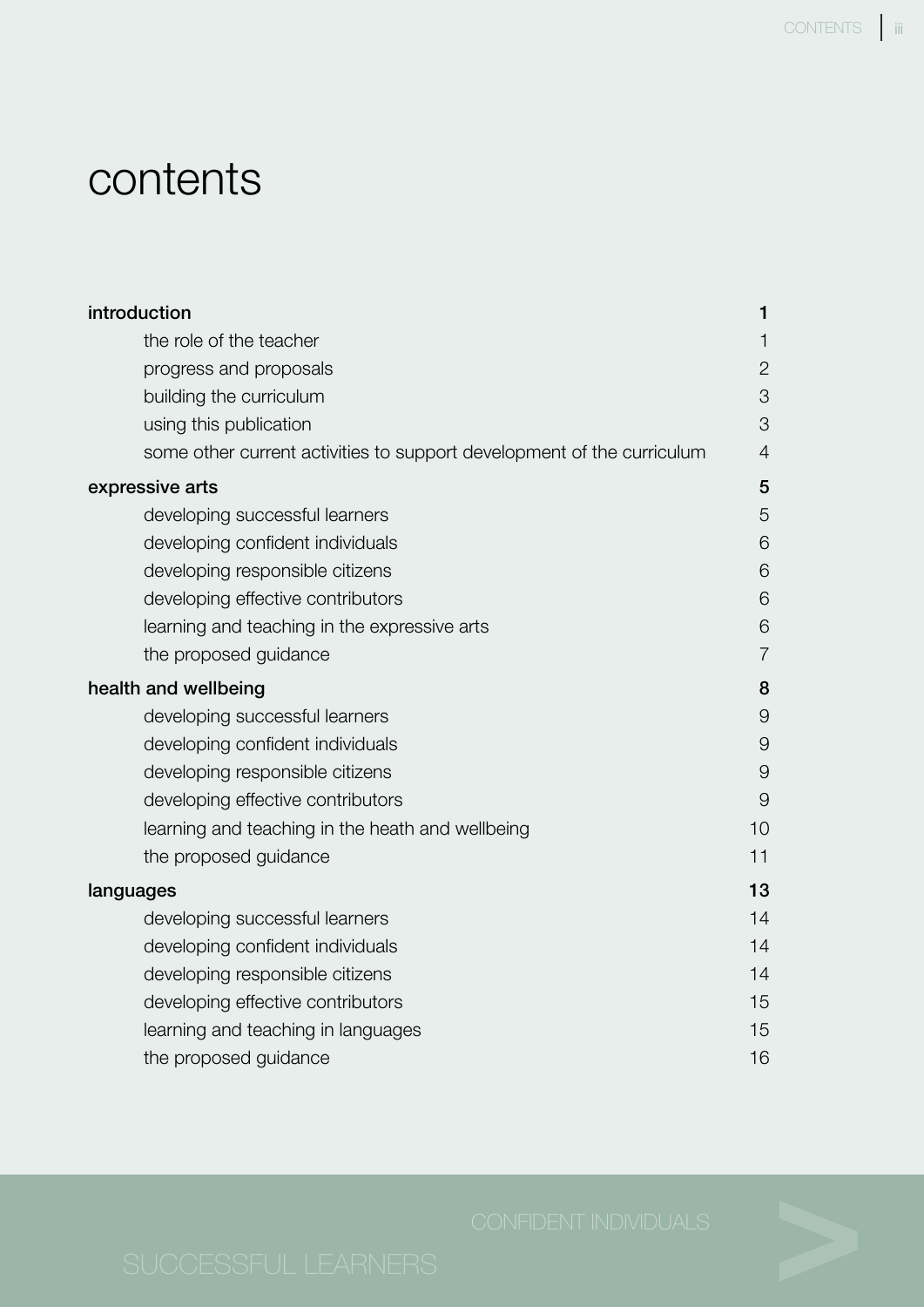| mathematics                                   |                                                        | 18 |
|-----------------------------------------------|--------------------------------------------------------|----|
|                                               | developing successful learners                         | 18 |
|                                               | developing confident individuals                       | 19 |
|                                               | developing responsible citizens                        | 19 |
|                                               | developing effective contributors                      | 19 |
|                                               | learning and teaching in mathematics                   | 19 |
|                                               | the proposed guidance                                  | 20 |
|                                               | religious and moral education                          | 22 |
|                                               | developing successful learners                         | 23 |
|                                               | developing confident individuals                       | 23 |
|                                               | developing responsible citizens                        | 23 |
|                                               | developing effective contributors                      | 23 |
|                                               | learning and teaching in religious and moral education | 23 |
|                                               | the proposed guidance                                  | 24 |
| religious education in denominational schools |                                                        | 26 |
|                                               | religious education in Roman Catholic schools          | 26 |
|                                               | developing successful learners                         | 27 |
|                                               | developing confident individuals                       | 27 |
|                                               | developing responsible citizens                        | 27 |
|                                               | developing effective contributors                      | 27 |
|                                               | learning and teaching in religious education           | 28 |
|                                               | the proposed guidance                                  | 28 |
| science                                       |                                                        | 30 |
|                                               | developing successful learners                         | 31 |
|                                               | developing confident individuals                       | 31 |
|                                               | developing responsible citizens                        | 31 |
|                                               | developing effective contributors                      | 31 |
|                                               | learning and teaching in science                       | 32 |
|                                               | the proposed guidance                                  | 32 |
|                                               |                                                        |    |

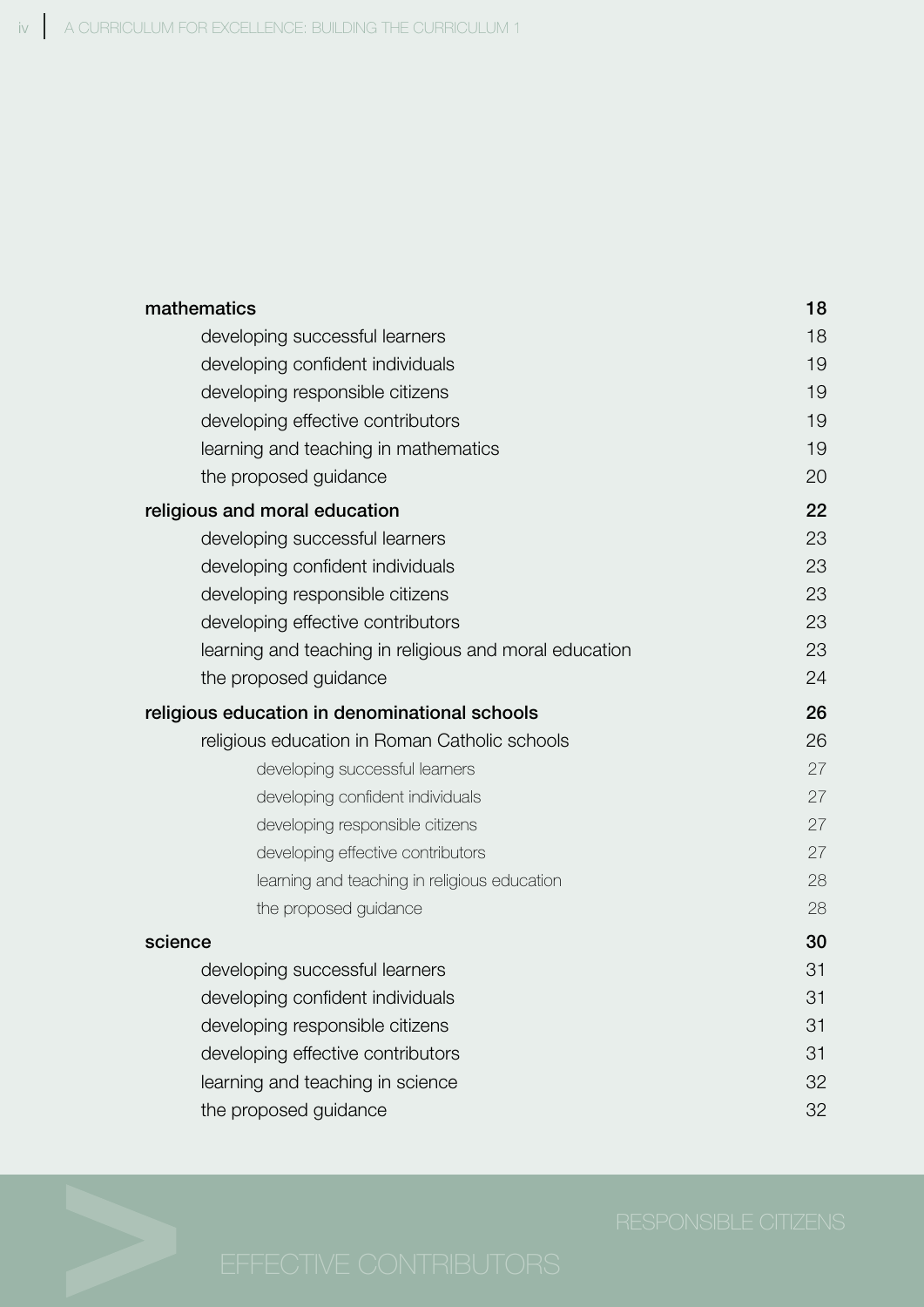|              | social studies                          | 34 |
|--------------|-----------------------------------------|----|
|              | developing successful learners          | 35 |
|              | developing confident individuals        | 35 |
|              | developing responsible citizens         | 35 |
|              | developing effective contributors       | 35 |
|              | learning and teaching in social studies | 36 |
|              | the proposed guidance                   | 36 |
| technologies |                                         | 38 |
|              | developing successful learners          | 38 |
|              | developing confident individuals        | 39 |
|              |                                         |    |
|              | developing responsible citizens         | 39 |
|              | developing effective contributors       | 39 |
|              | learning and teaching in technologies   | 39 |

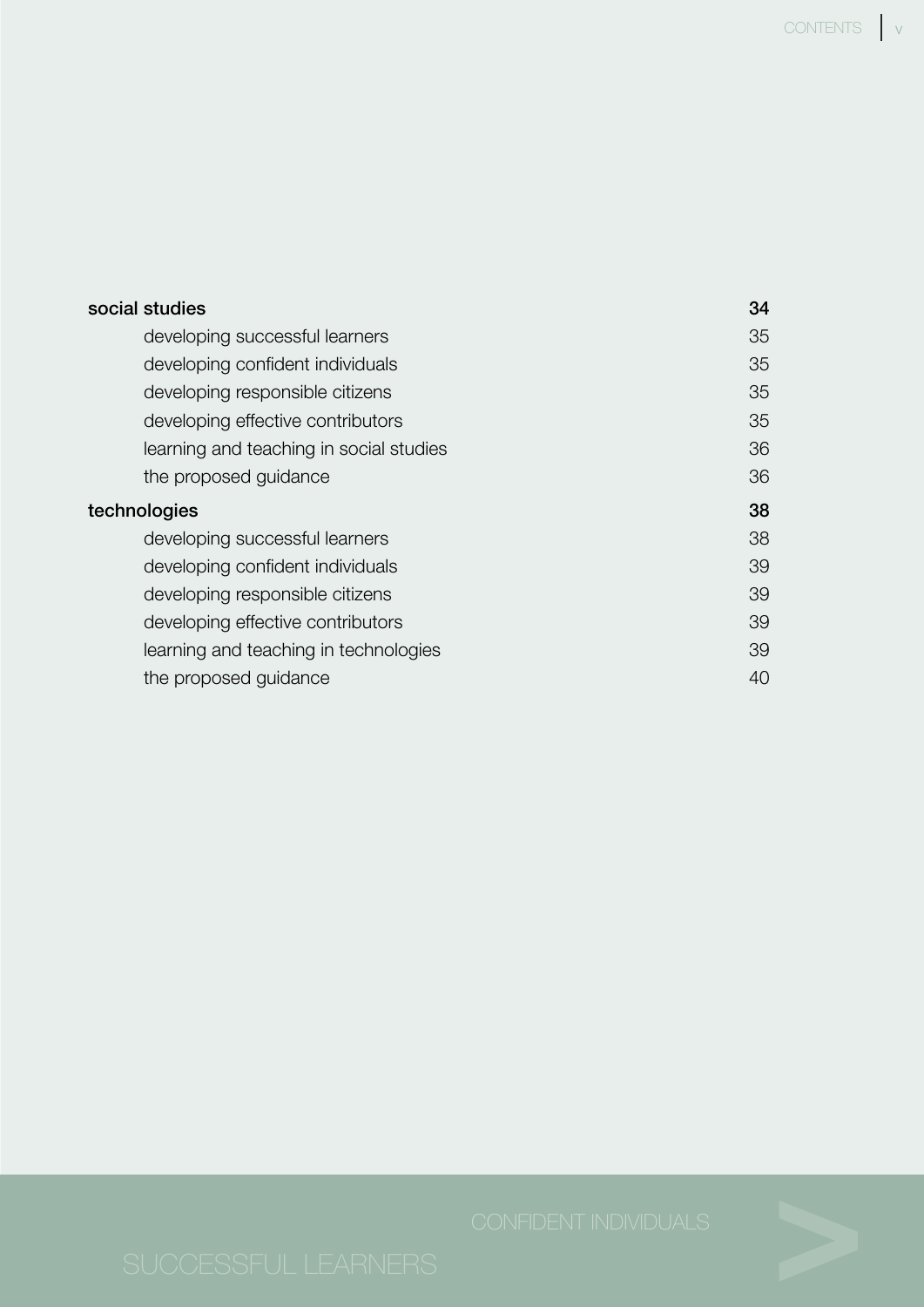# introduction



The values, purposes and principles for the curriculum 3–18 in Scotland are set out in A Curriculum for Excellence (Scottish Executive, 2004), available at

www.acurriculumforexcellencescotland. gov.uk. It affirms that A Curriculum for Excellence is for all young people in all educational settings, and that it should support them in a range of ways which help to maximise their potential. At its heart lies the aspiration that all children and young people

should be successful learners, confident individuals, responsible citizens and effective contributors (that is, that they should develop the 'four capacities').

The main aim of this publication is to involve groups of teachers in professional reflection, debate and rethinking which will be an essential part of successful implementation. A Curriculum for Excellence challenges us to think differently about the curriculum and it permits professionals to plan and act in new ways: it poses challenges for learning and teaching, and the purposes and structures of programmes of study. This publication will prepare the ground for the new, streamlined guidance which will emerge over the coming months.

Because the curriculum is much more than the sum of individual curriculum areas, this publication is the first of a series. To support planning for the curriculum as a whole we will be producing further *Building the Curriculum* papers which will include cross-cutting themes including literacy and numeracy, and interdisciplinary studies and projects. Further publications will address important themes such as the role of the teacher and assessment and qualifications.

# The role of the teacher

Teachers are the key to successful implementation of A Curriculum for Excellence. The quality of learning and teaching in every classroom – and the inspiration, challenge and enjoyment which can come from teachers' enthusiasm and commitment – will be critical to achieving our aspirations for all young people. The children and young people of Scotland need teachers who themselves exemplify the four capacities, who have a sense of community with their colleagues and who share in responsibility for the success of the school and all that happens within it. Within a clear framework of national expectations, teachers will have greater scope and space for professional decisions about what and how they should teach, enabling them to plan creatively within broader parameters.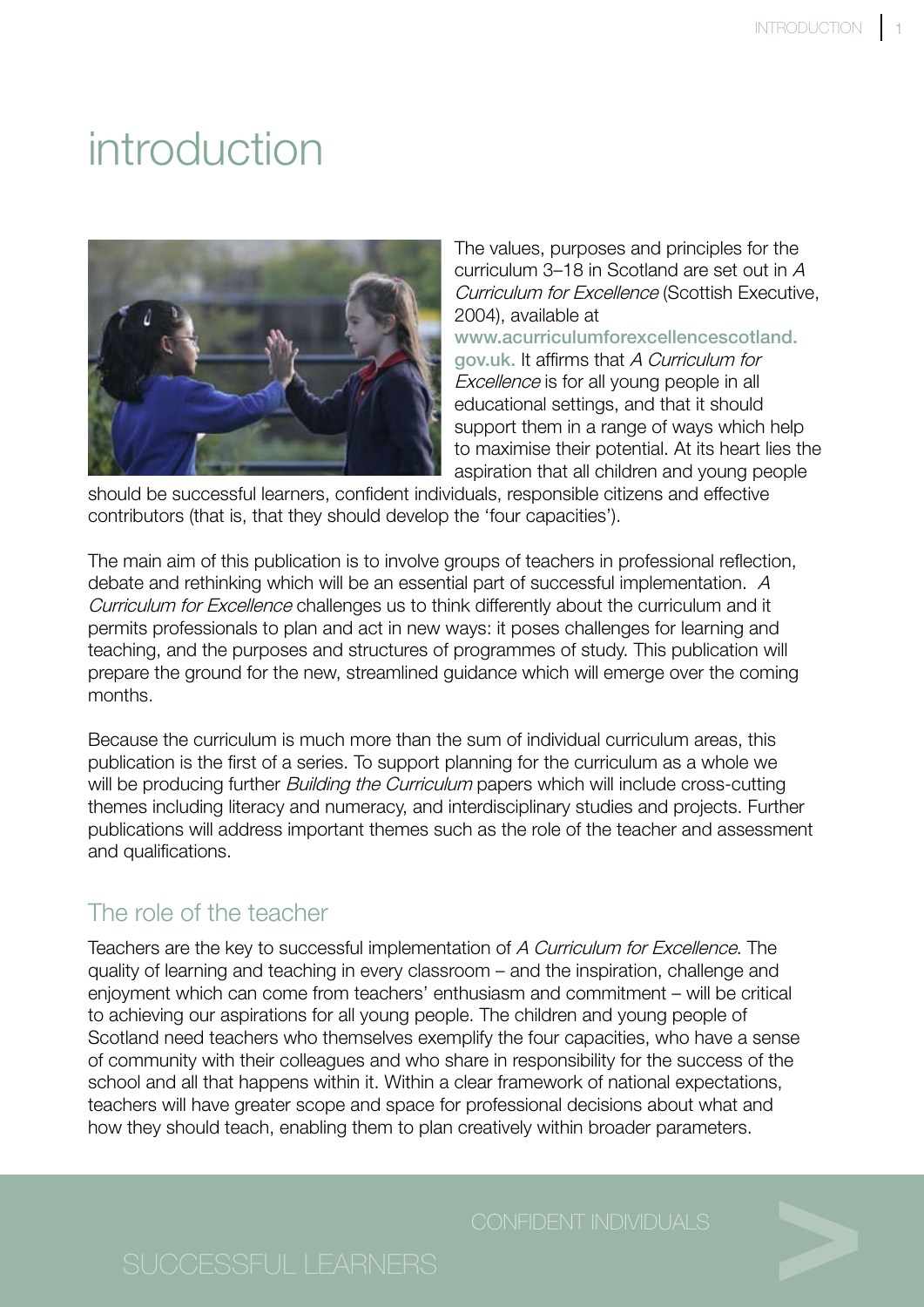Because of this, teachers' professional development will be critical to the success of the programme and needs to be inextricably linked with the work to develop the curriculum. This implies a commitment to building on the strong start in initial teacher education and induction, supporting the development of teachers' skills and knowledge, and nurturing their enthusiasm. We will be producing material shortly on the attributes and role of teachers for excellence.

# Progress and Proposals

Progress and Proposals, which was published in March 2006, outlines some of the main features of the new curriculum. It defines the scope of the curriculum as extending beyond subjects to include:

- > the ethos and life of the school as a community
- > curriculum areas and subjects
- > interdisciplinary projects and studies
- > opportunities for wider achievement.

It also proposes that expectations for learning within the curriculum areas should be gathered under these headings:

- > Expressive Arts
- > Health and Wellbeing
- > Languages
- > Mathematics
- > Religious and Moral Education
- > Science
- > Social Studies
- > Technologies.

As Progress and Proposals explains, these curriculum areas simply provide a device for ensuring that learning takes place across a broad range of contexts, and offer a way of grouping experiences and outcomes under recognisable headings. These experiences and outcomes may be secured within school and beyond in, for example, the workplace, college or outdoor education settings. They support the progressive development of ideas, skills and ways of thinking.

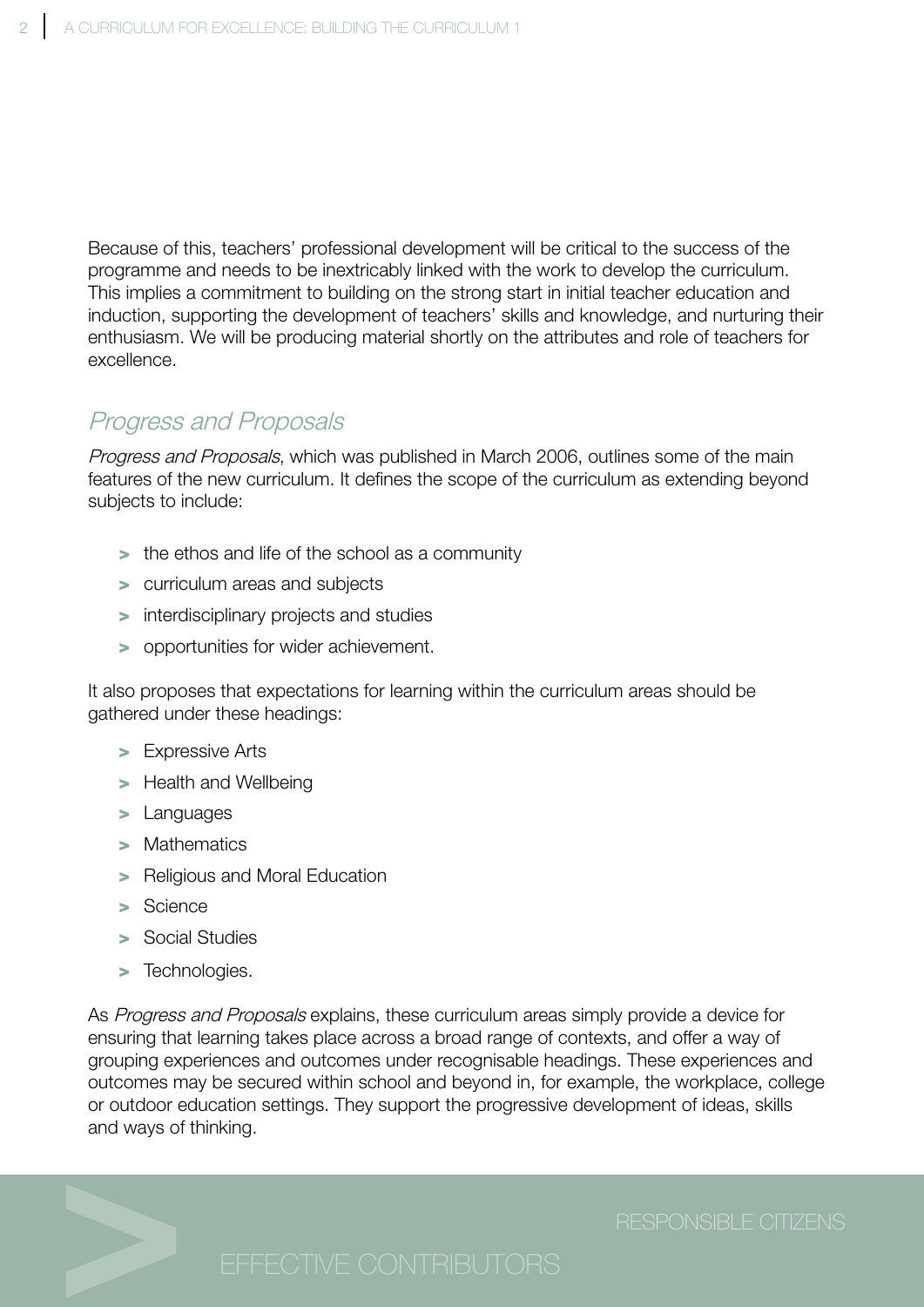Taken together, experiences and outcomes across the curriculum areas will sum up national aspirations for every young person: the knowledge and understanding, skills, capabilities and attributes we hope they will develop.

# Building the curriculum

Each of the curriculum areas makes its own unique contribution to developing the four capacities of children and young people. It does so both within its own disciplinary contexts and through connections with other areas of learning. This publication draws on classroom practice to describe some of these contributions and possible connections. It should be clear from these descriptions that the curriculum areas are not intended to be rigid structures. There will be considerable scope for innovative approaches to building the curriculum. Indeed, schools and other centres are already thinking imaginatively about how experiences and outcomes might be organised in new and creative ways, for example to plan for wider cross-connections and interdisciplinary work.

This material has three main purposes.

- > It provides staff in early years settings, schools and colleges with ideas for reflection and development activity in preparation for working with the new guidance in ways which recognise the importance of progression in learning and the interdependence of different areas of learning.
- > It provides the basis for the detailed work which is now being carried out to develop new, streamlined guidance on experiences and outcomes in all of the curriculum areas. This guidance will become available from December 2006 onwards and will replace current guidance such as the Curriculum 3 to 5, and 5–14 guidelines. The work is being carried out by Learning and Teaching Scotland in partnership with SEED, HMIE, SQA and local authorities. At this stage, and until the future arrangements for qualifications have been decided, the experiences and outcomes will mainly focus on levels up to curriculum level 4.
- > It offers parents, employers and others who have an interest in Scottish education an indication of what and how children and young people will learn though the new curriculum.

# Using this publication

Many teachers have already made some changes to their approaches to learning and teaching in the light of the aspirations of A Curriculum for Excellence. Building on that work, local authorities, headteachers, teachers and educators in all sectors can use this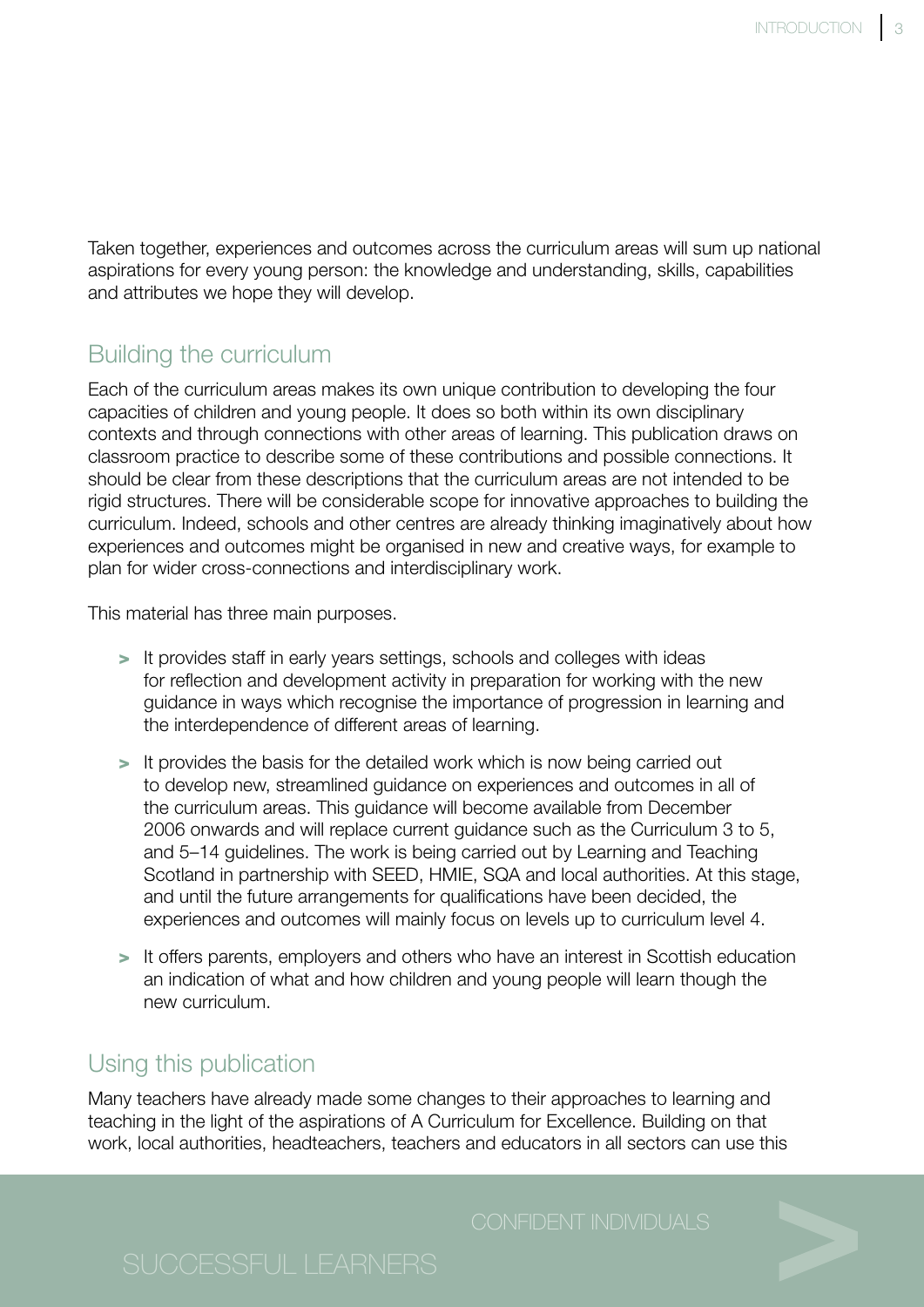publication in the next stage of continuing professional development, and so help to establish a sound base for successful implementation of the new curriculum guidance.

- > Teachers can reflect together on the proposals and respond to them, to inform the development work on experiences and outcomes.
- > They can use it to work with colleagues to make connections across the curriculum – for example, to plan a coherent approach to the development of language, numeracy, personal and social skills, or themes such as creativity. This document highlights some areas – literacy, numeracy and key aspects of health and wellbeing – which are the responsibility of all teachers.
- > They can use it to consider with colleagues how to plan for interdisciplinary activities.
- > They can consider their current learning and teaching practices and identify ways of developing them further to reflect all of the four capacities.

To help teachers to be aware of timescales, A Curriculum for Excellence milestones have been developed.

## Some other current activities to support development of the curriculum

We recognise that teachers will need materials to support the new curriculum, and Glow, the digital network for schools, will have an important part to play in making these resources available. Work is also under way to ensure that assessment and qualifications and new arrangements for recognising achievement reflect and support the aims of A Curriculum for Excellence.

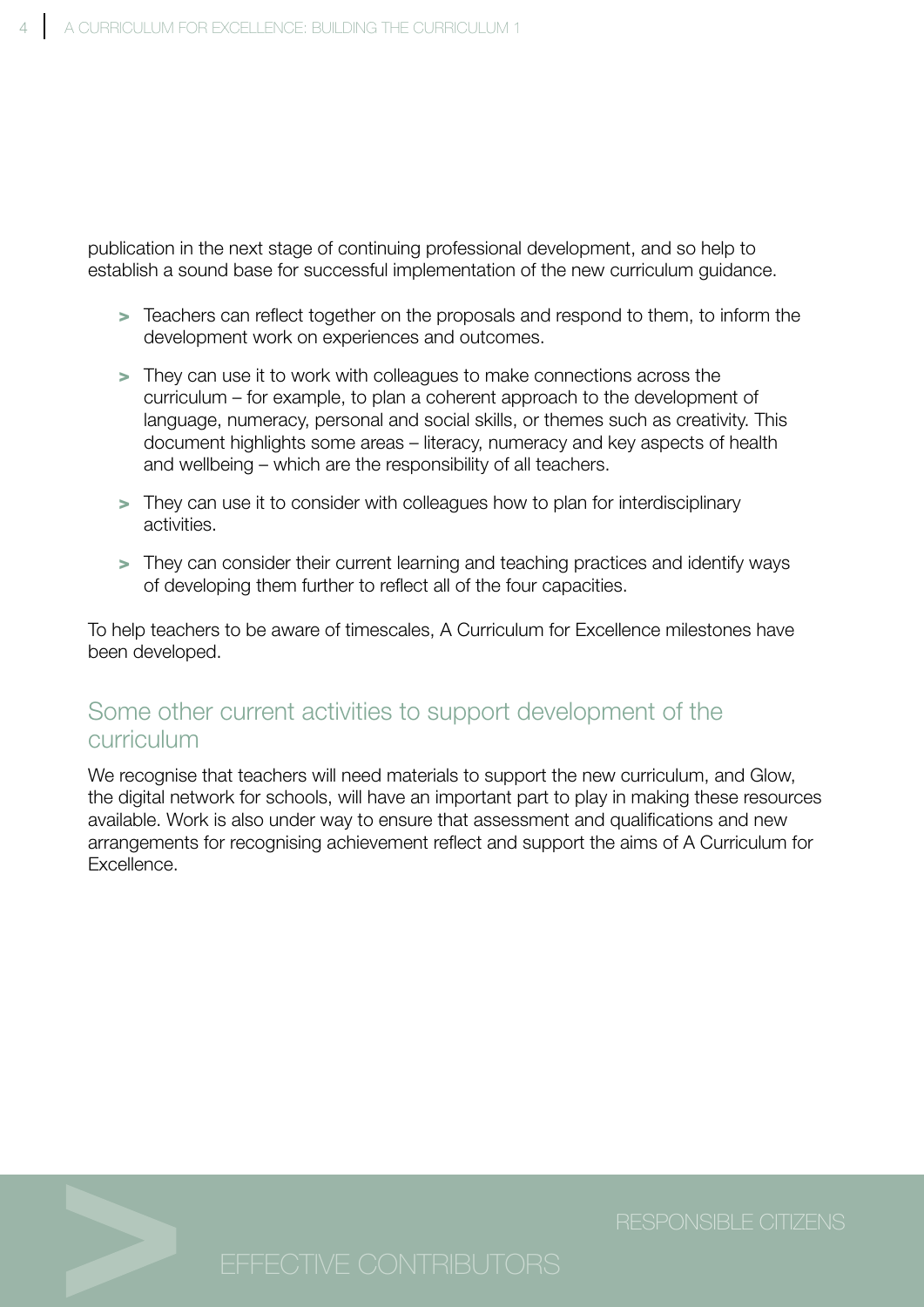# expressive arts



The expressive arts include experiences and outcomes in the contexts of art and design, drama, dance and music.

Through the expressive arts, children and young people can have rich opportunities to be creative and imaginative and to experience inspiration and enjoyment. They can come to understand the important roles of the arts in describing and changing

society. The arts have a growing significance in the life and prosperity of Scotland. Through their experience of the expressive arts, children and young people can appreciate the contributions of the arts in the lives of individuals and communities.

Learning through the expressive arts enables children and young people to:

- > express themselves in different ways and be creative
- > experience enjoyment (and contribute to other people's enjoyment) through creative and expressive performance and presentation
- > develop important skills specific to expressive arts and also transferable skills
- > develop an appreciation of aesthetic and cultural values, identities and ideas
- > and, for some, prepare for advanced learning and future careers by building foundations for excellence in the expressive arts.

### Developing successful learners

From the earliest years, children and young people's experiences in the expressive arts can help them to express themselves, think innovatively, meet challenges positively and find imaginative solutions to problems. They can develop knowledge and skills related to the different arts, and strengthen broader skills such as the use of technologies. Successes in the arts can also fuel achievements in other areas of learning.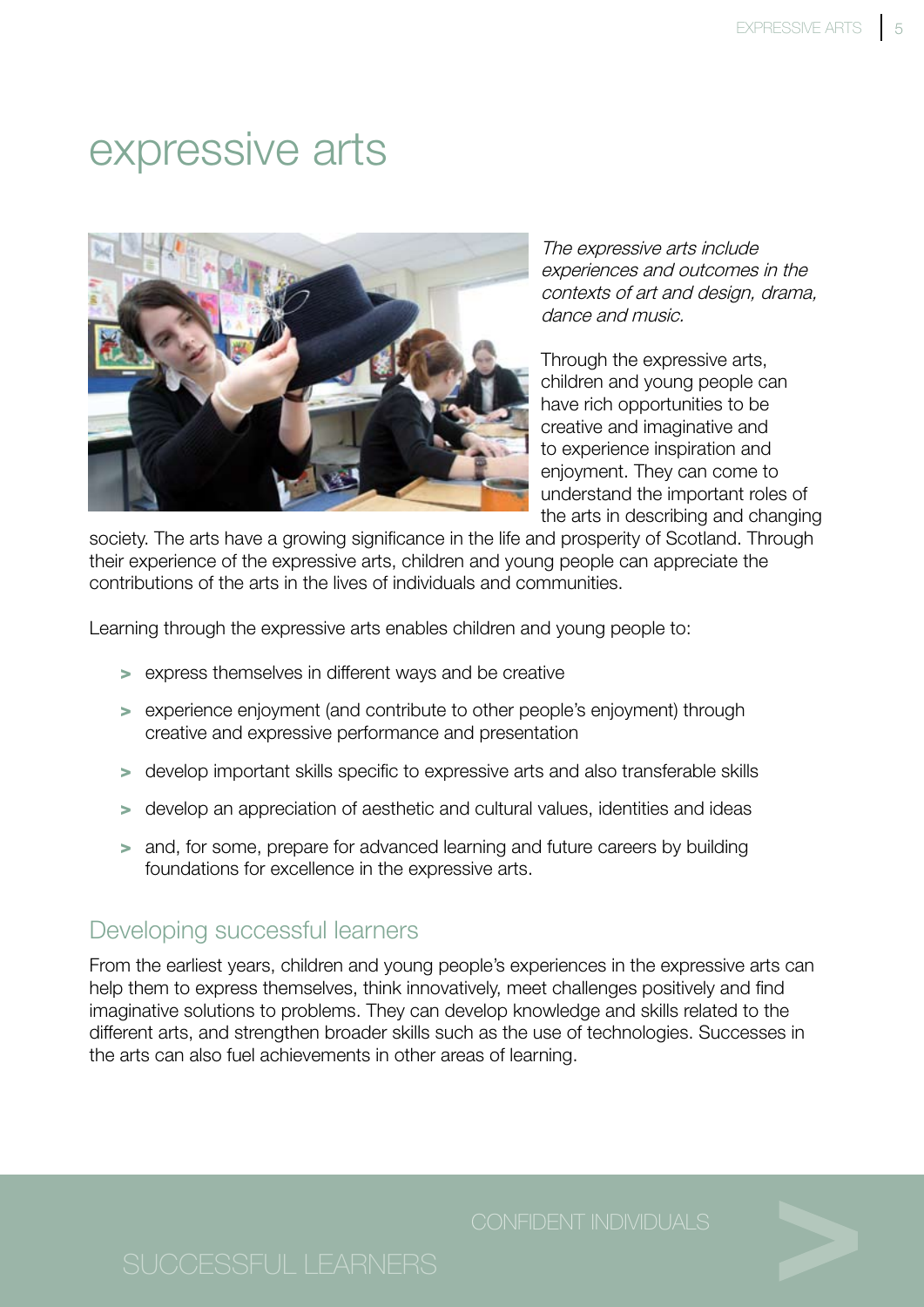# Developing confident individuals

The expressive arts encourage children and young people to become more self-aware and confident as they draw on their own ideas, experiences and feelings and express these through, for example, improvisation, movement, sound, line and shape. They can derive personal satisfaction and happiness from experiencing the different expressive arts and taking part in them. Successful participation encourages them to develop selfdiscipline, determination and commitment. For some, the expressive arts provide important opportunities to excel.

## Developing responsible citizens

The expressive arts can enable young people to explore difficult ethical questions and, by providing ways of expressing responses to personal and social issues, help young people to question and develop stances and views. Children and young people can explore the importance of cultures, the arts and heritage in Scotland and other societies, and gain understanding of the cultural values and achievements of different societies. In this way they can deepen their insights and experiences of cultural identities and come to recognise the importance of the arts to the identities of nations.

# Developing effective contributors

The expressive arts offer powerful opportunities for children and young people to develop their creativity, work co-operatively and communicate with others, and show initiative, dependability, leadership and enterprise. At all ages, participation in the arts – individually, in groups or communities – can greatly enhance the quality of life in families, the school and the community. Some will contribute to the prosperity and cultural life of the nation through careers in the expressive arts.

### Learning and teaching in the expressive arts

Teachers have real scope to plan innovative, motivating activities for children and young people to enable all of them to participate and make progress in the expressive arts. They can capitalise particularly on the potential for the expressive arts to allow creativity and selfexpression from the earliest stages to the last. Building upon what children may bring from home, and complementing out-of-school activities, teachers can plan progression at the right pace.

In developing expressive and aesthetic experiences from the early stages, the emphasis should be on enjoyment, expression and development as well as on the quality of any

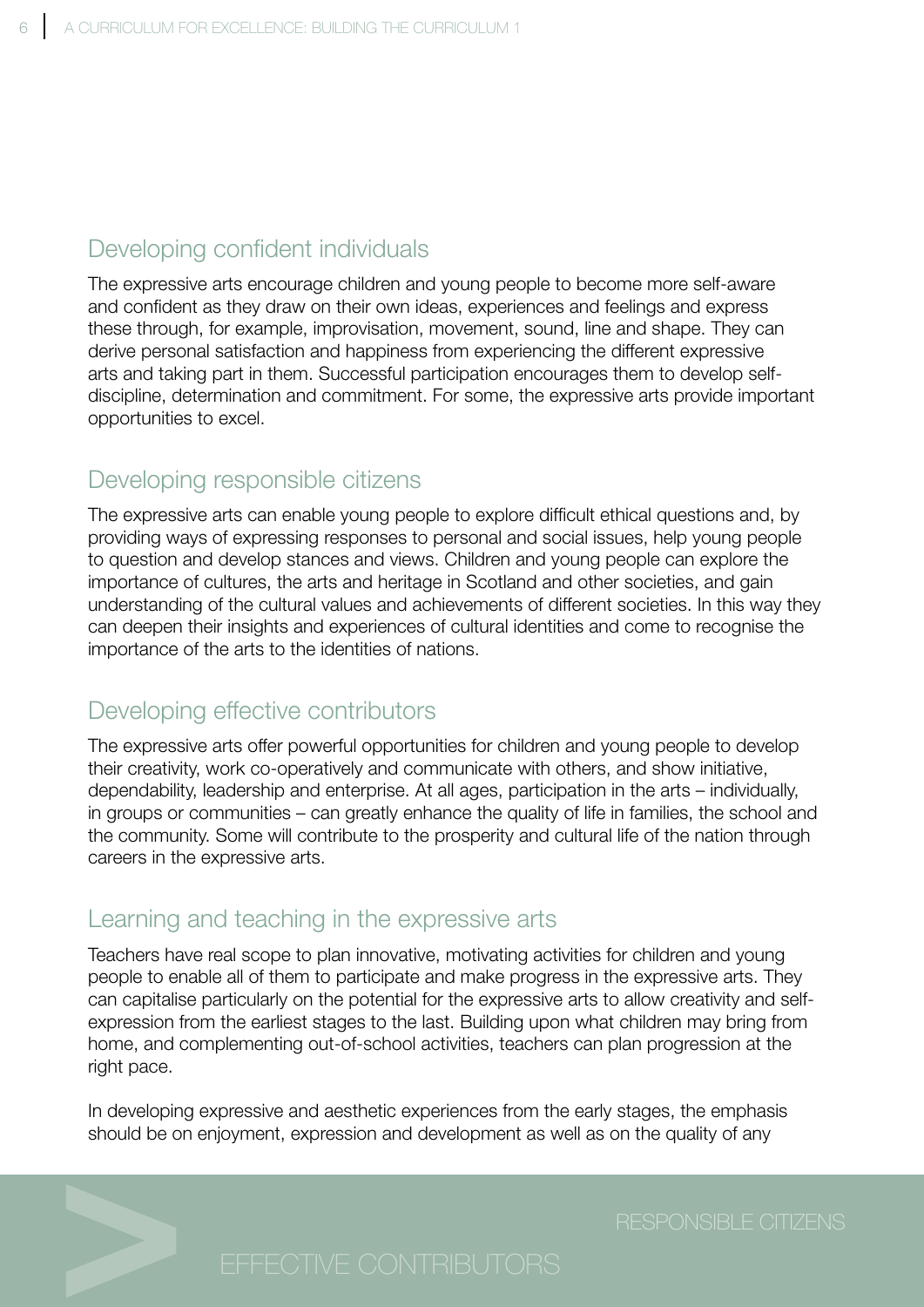product. As they grow older, young people should continue to experience, explore and experiment while further developing knowledge and specific skills to encourage their progress in the arts. These skills include presenting ideas and emotions as individuals or in groups and commenting on their own work and that of others. Through activities of this kind they can be encouraged to develop their powers of observation, personal response, critical analysis, evaluation, and communication.

The use of new technologies opens up exciting opportunities for children and young people to express themselves and acquire new skills.

Learning in the expressive arts provides opportunities to underpin and enrich learning in all other curriculum areas and more widely. Teachers can plan activities which will offer opportunities to apply and enhance skills gained in expressive arts, for example through role-play and drama. By supporting them as they prepare for and participate in performances and events at local and, for some, national level, staff can provide opportunities for children and young people to experience a real sense of achievement.

There is tremendous scope to work in partnership with the wide range of artists and musicians, co-ordinators and organisations in culture and the arts who are able to enliven and enrich young people's experiences and learning. The school's own community of parents, neighbours, staff and children will also have a wealth of skills and experience to contribute.

# The proposed guidance

In addition to clear outcomes, there will be an emphasis on participation in well-planned experiences in the expressive arts at all stages.

The main lines of development in art and design, drama, dance and music will be:

- > creating
- > presenting
- > evaluating.

The guidance will include experiences and outcomes in dance (specific outcomes relating to physical education feature in health and wellbeing).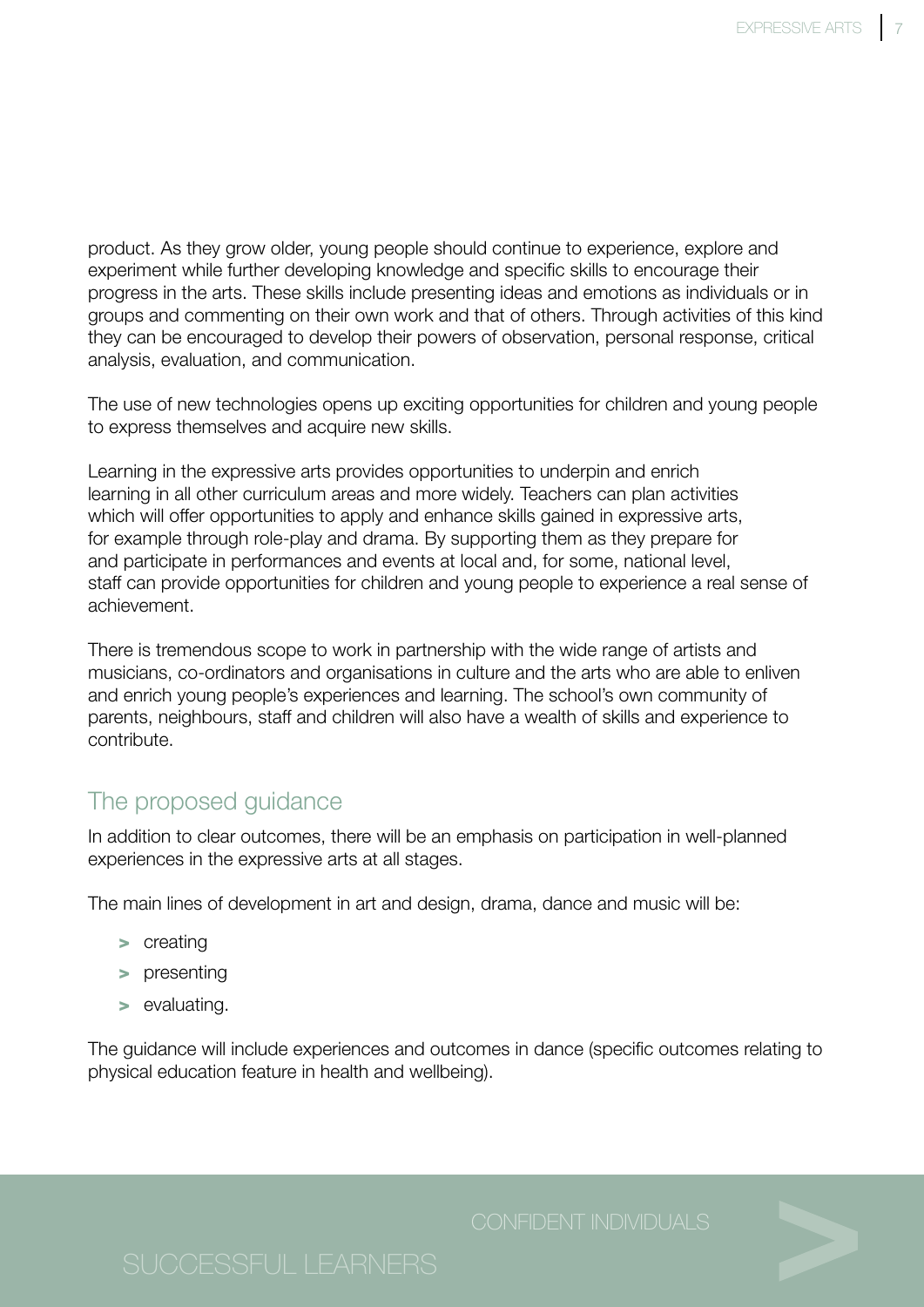# health and wellbeing



Health and wellbeing includes experiences and outcomes for personal and social development, understanding of health, physical education and physical activity, and elements of home economics. It also includes approaches and activities such as physical activity and nutrition, planned by pre-school settings, schools or colleges to promote the health and wellbeing of their learners and the wider community.

Children and young people need to experience what it feels like to develop, enjoy and live a healthy lifestyle. They also need to learn ways of dealing with the many new and challenging situations they will experience throughout their lives. A healthy lifestyle supports physical, social and emotional wellbeing, and underpins successful learning. Concerns about the health, diet and activity levels of Scotland's children and young people, social inclusion, and inequalities in health emphasise the importance of a focus on health and wellbeing throughout education, starting in the early years.

Learning through health and wellbeing enables children and young people to:

- > experience positive aspects of healthy living and activity for themselves
- > develop the knowledge and understanding, skills, abilities and attitudes necessary for their physical, emotional and social wellbeing now and in their future lives
- > make informed decisions in order to improve their physical, emotional and social wellbeing
- > apply their physical, emotional and social skills to pursue a healthy lifestyle
- > make a successful move to the next stage of education or work
- > for some, open up opportunities to perform at high levels in sport or pursue careers in health or leisure industries.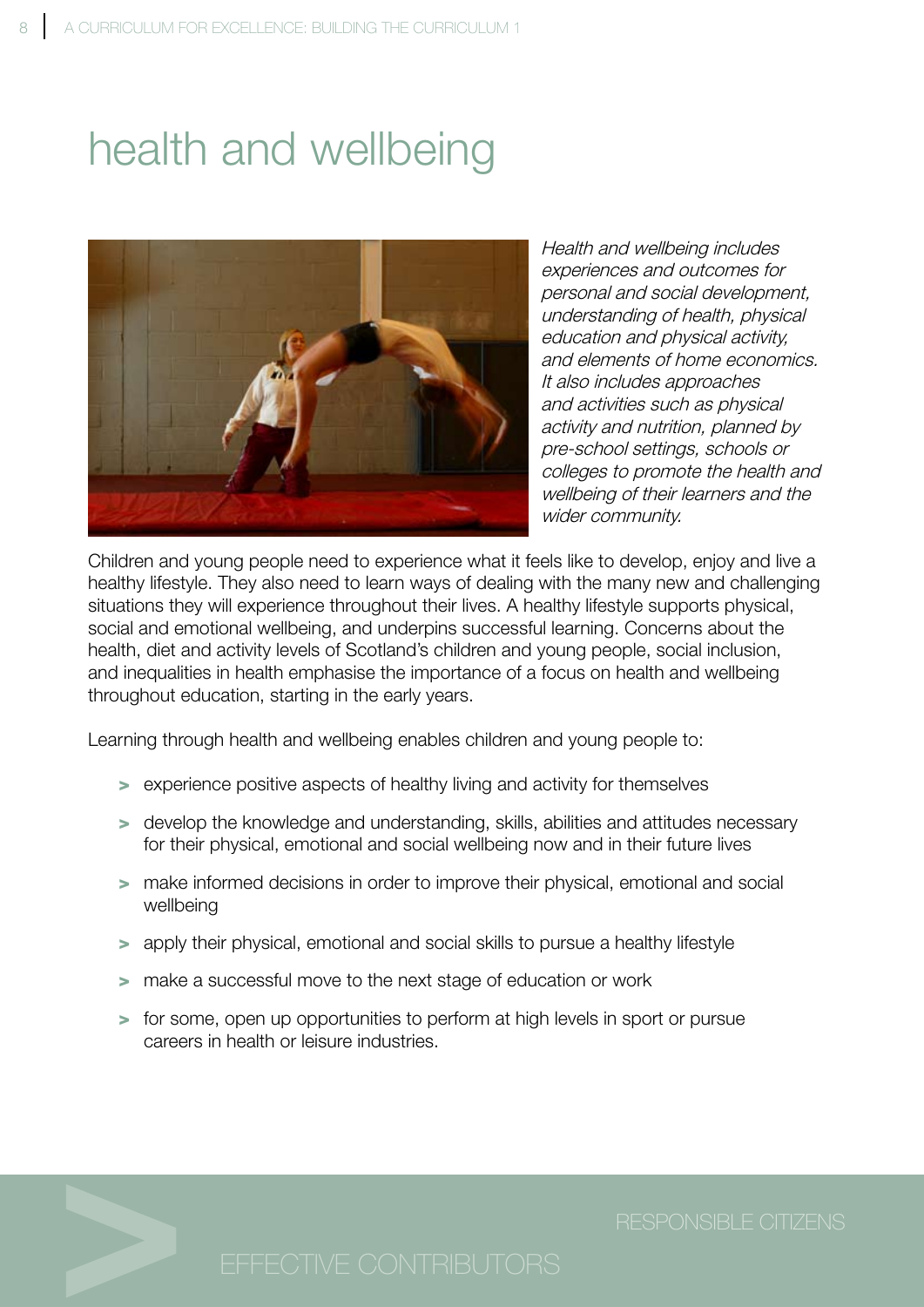# Developing successful learners

Through this area of the curriculum children and young people develop an understanding of the physical, social and emotional factors that influence their health and wellbeing. As well as acquiring a wider range of physical skills and abilities, they learn the social and emotional skills which can help them to embrace change and challenge with optimism, develop emotional resilience in dealing with competitive and challenging situations, and express themselves creatively individually and in groups. It enables them to develop their interests and preferences and to set and review personal goals for achievement in their lifestyle, learning and development.

# Developing confident individuals

If children and young people are healthy and emotionally secure they will be more able to develop the capacity to live a full life. With a sense of wellbeing they will be better able to deal with the unexpected and cope with adversity. This sense of wellbeing encompasses many aspects including resilience, fitness, confidence, a sense of mastery and control, optimism and hope, and the ability to sustain satisfying personal relationships. The health and wellbeing curriculum area should provide opportunities for children and young people to develop these attributes. It should equip them with skills, such as practical food preparation, which will enable them to live as independently as they can. It should also enable them to recognise and deal with the many different pressures in life, and identify when they need support. They should learn to find appropriate sources of information and help to make informed choices and live a healthy, fulfilled life.

## Developing responsible citizens

Children and young people need to learn to respect and value other people and to develop an understanding of their beliefs and feelings. This will help them to develop positive relationships, promote equality and fairness and counter discrimination. Developing young people's awareness of healthy diet, activity, positive relationships and risks to health lays important foundations for their future life, including parenting. From an early age, children and young people can develop an understanding of how their actions and decisions are affected by and affect others, recognising how important it is to behave in ways that can have a positive effect on other people and the environment.

### Developing effective contributors

Through their learning in health and wellbeing, children and young people can have opportunities to engage positively in experiences that are fun, enjoyable, exciting and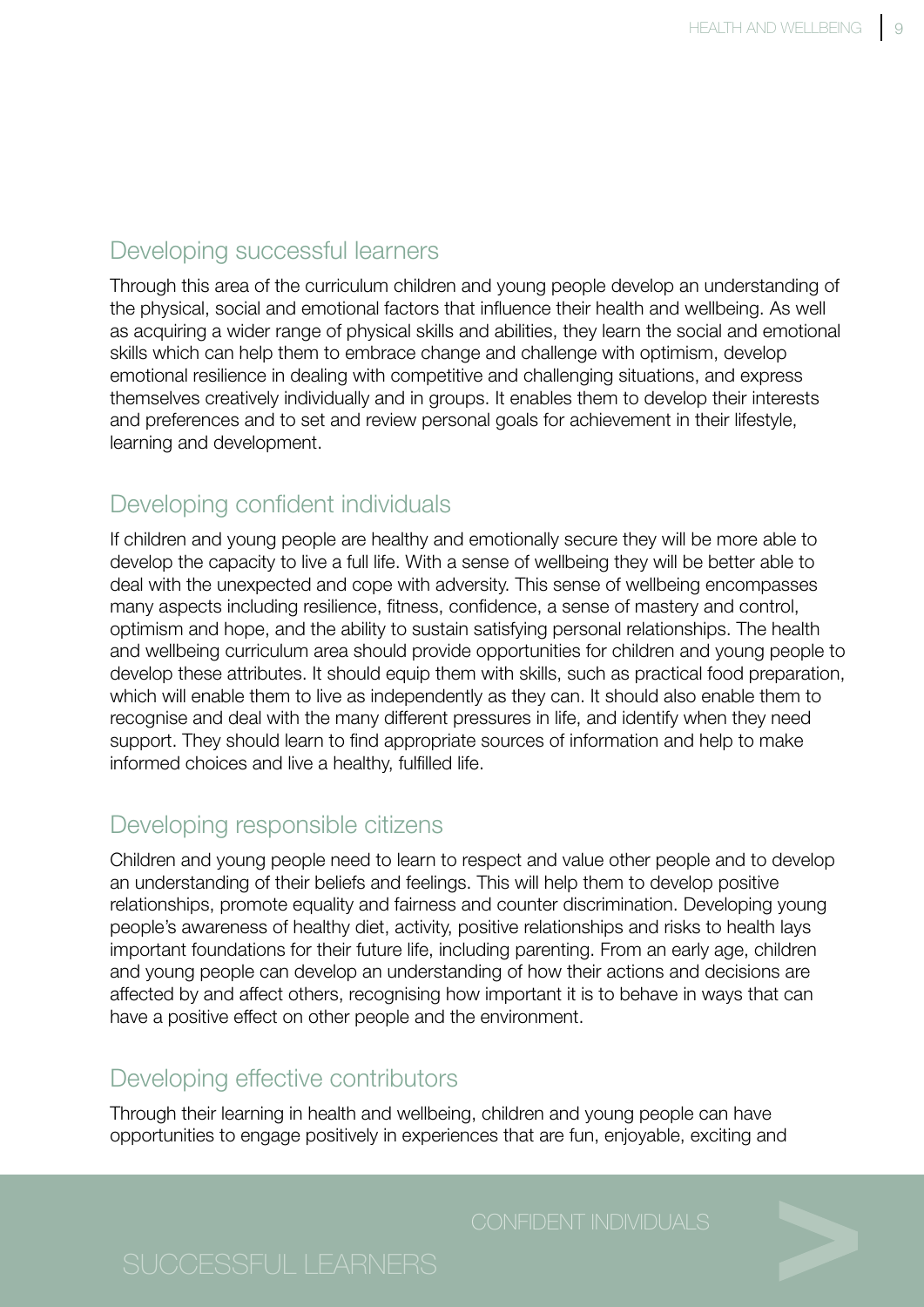challenging in a variety of settings including the outdoors. They can make positive contributions to the wider life and health of the school and community through involvement in activities such as running a healthy tuck shop, helping younger children through buddying, or organising dance classes for relatives and friends. Very importantly, young people should be equipped to explore different options for life beyond school and be supported so that they can make successful transitions into work, education or training.

# Learning and teaching in health and wellbeing

Approaches to learning and teaching should provide challenge and opportunities for children and young people to develop their knowledge and understanding, skills and attributes.

Progression in health and wellbeing involves the development of specialist skills in, for example, physical education and the preparation of food. It is also about providing planned opportunities for young people to develop their personal, social and 'life' skills, such as taking responsibility for their own health and fitness, skills for independent living, decision making, working with other people and communication.

Creating the right climate of trust is important. Where teachers and contributing adults establish positive, open and honest relationships, children and young people feel more comfortable and secure in their ability to discuss and share views on sensitive aspects of their lives.

### Learning through health and wellbeing promotes confidence, independent thinking and positive attitudes and dispositions. Because of this, it is the responsibility of every teacher to contribute to learning and development in this area.

Approaches to learning and teaching need to emphasise participation in experiences as well as achievement of outcomes. Activities should be appropriate to the needs and stage of development of each child and young person. Personalisation, critical thinking, active learning and the development of practical and performance skills and practical abilities should be features of the learning and teaching in health and wellbeing programmes.

The learning is enriched when the views of children and young people are taken into account, particularly where sensitive issues are involved (as in health education) or choices are to be made.

Acquiring skills, knowledge and understanding about health and wellbeing, however, is not enough. The aim is that young people should develop a commitment to promoting their own health and wellbeing throughout their lives.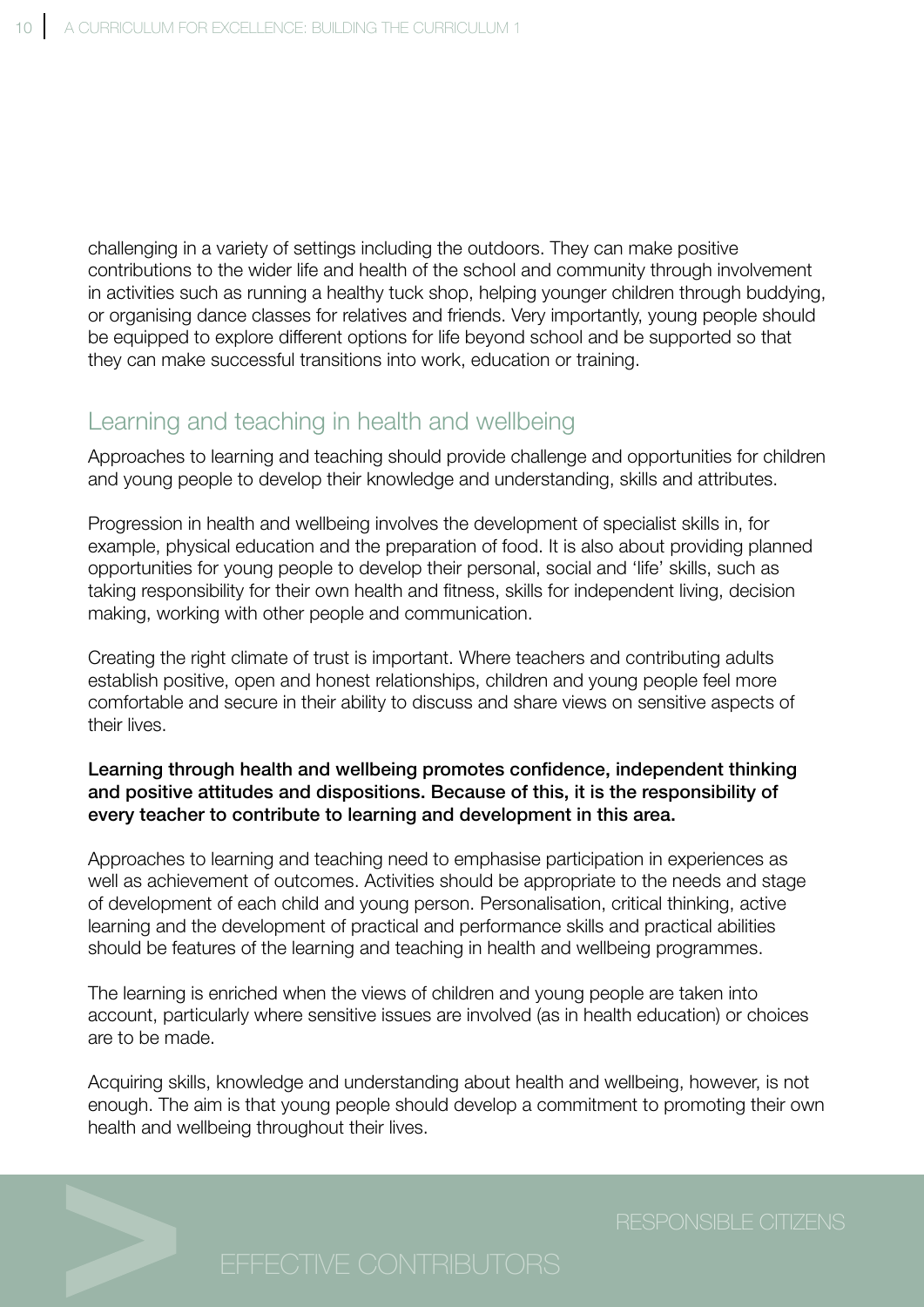In addition, pre-school settings and schools can help to foster health in families and communities through their work with other professionals, parents and children and young people.

# The proposed guidance

This new curriculum area offers significant opportunities for new approaches to organising the curriculum. The guidance will support the planning of experiences and outcomes which relate to the whole school's approach to health promotion –physical activity and nutrition, for example. It will also cover experiences and outcomes in physical education, personal and social development, health education and aspects of home economics including practical food preparation and nutrition.

It will support the development of skills, knowledge and understanding (for example developing and improving skills and techniques in areas of physical activity, learning about nutrition and preparing healthy food); the development of positive attitudes and the capacity to make informed choices (for example making choices in diet, relationships, learning and careers); and changing behaviour (for example supporting action to adopt healthy lifestyles).

The development of the health and wellbeing curriculum provides an opportunity for working across curriculum areas. For example, successful participation in expressive arts activities can make an important contribution to a young person's sense of wellbeing, and there are clear connections between, for example, science and healthy eating and physical activity, and between learning about relationships and religious and moral education.

The guidance will take a holistic view of health and wellbeing to promote learning that is coherent, progressive and meaningful. The lines of development will cover the following contexts:

- > health mental, social, emotional and physical
- > physical education and physical activity including sport
- > eating for health, and safe, hygienic practices
- > personal safety
- > drugs, alcohol and tobacco
- > relationships, sexual health and parenthood
- > planning choices for school and beyond.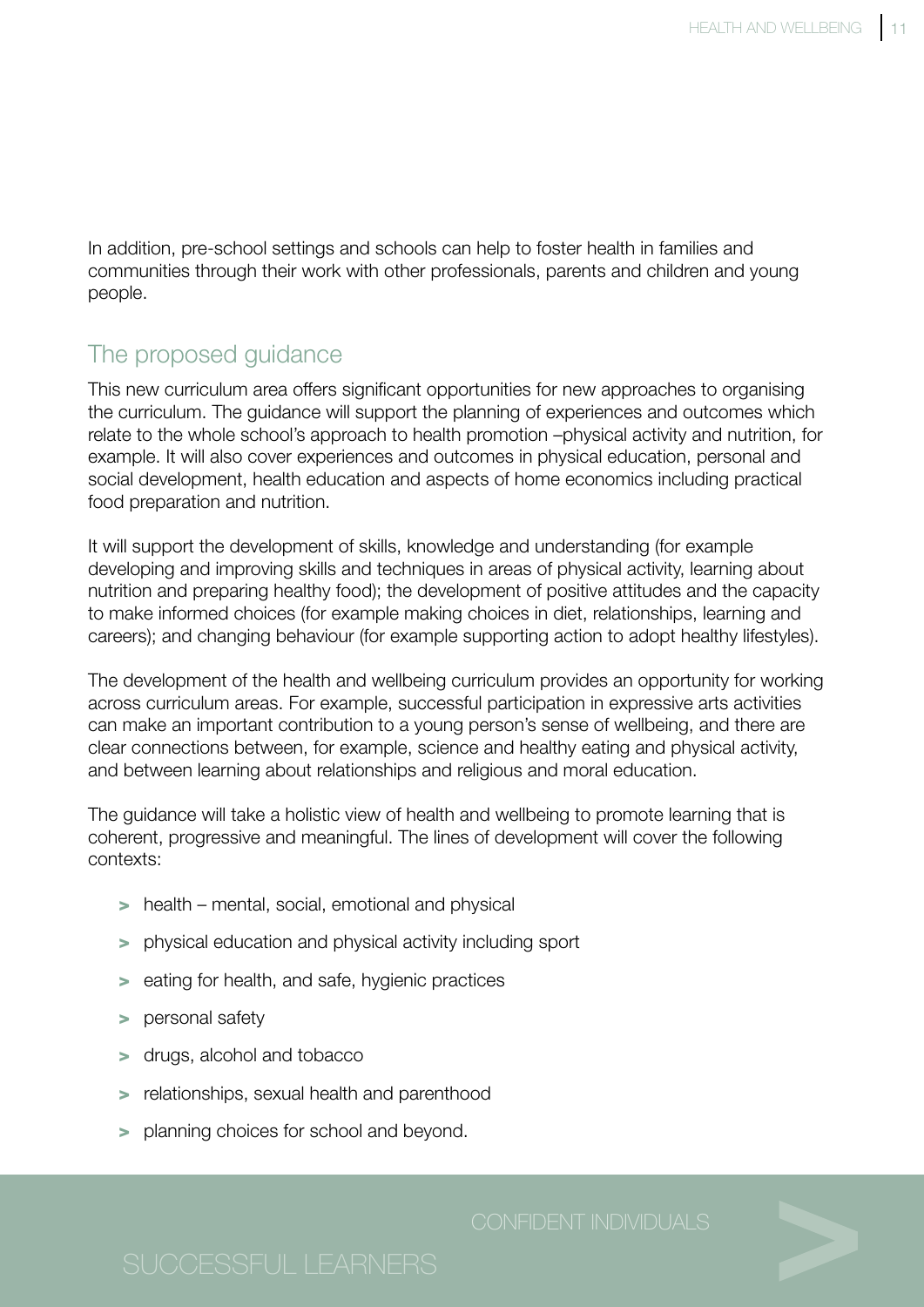Guidance will emphasise the need to draw on appropriate professional expertise and to provide opportunities to involve children and young people in the planning of programmes. It will offer scope for strengthening partnership working in supporting the health and wellbeing curriculum. The guidance will also stress that careful consultation with parents is essential when addressing sensitive health issues, and promoting an atmosphere of trust, respect and support.

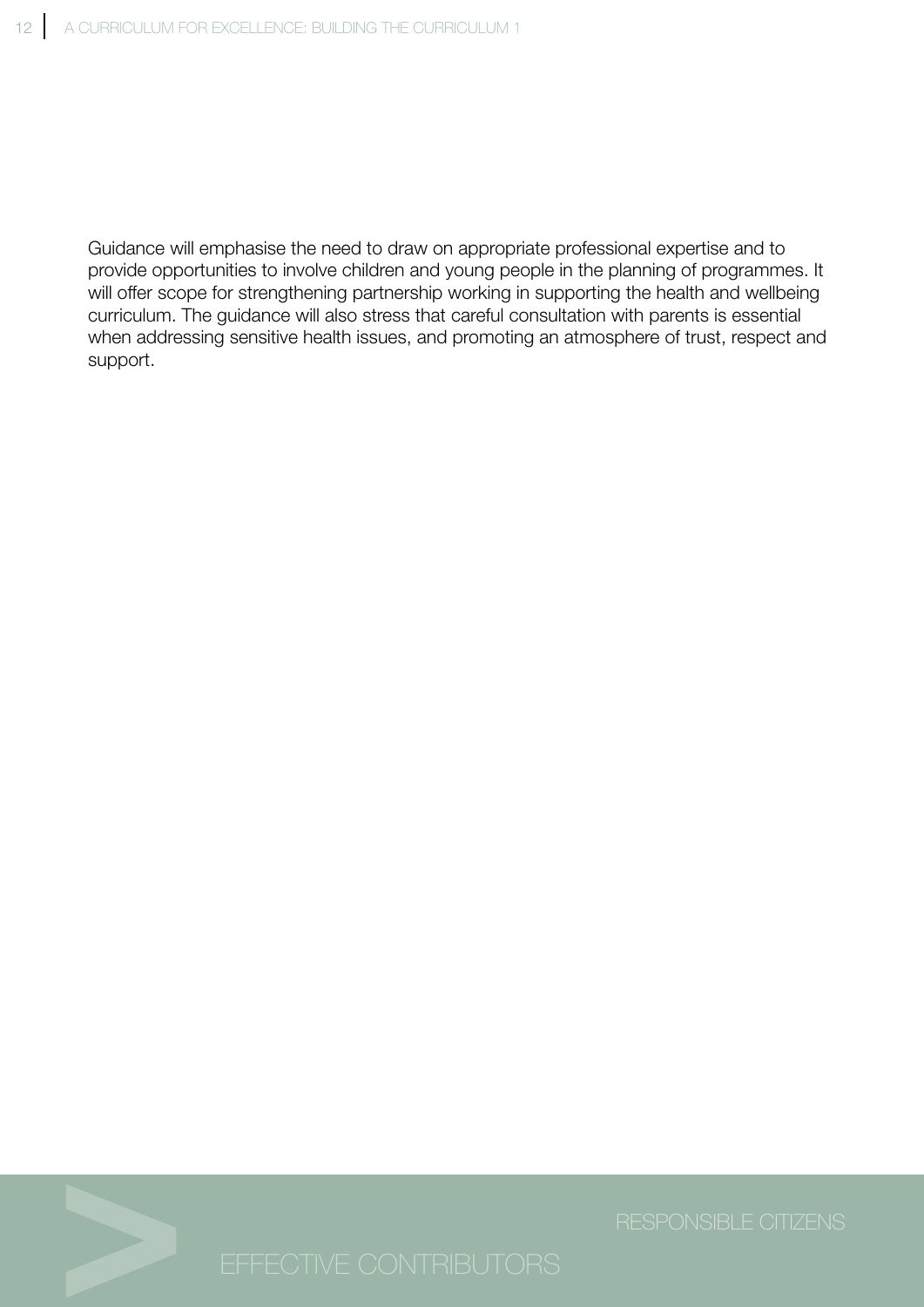# languages



There are two aspects of the languages area of the curriculum. The first covers experiences and outcomes in the language a young person needs in order to engage fully in society and in learning – whether that is English, Gàidhlig or, for young people who need additional support, the means of communication which enables them to communicate most effectively. The second covers experiences and outcomes in additional languages.

Language is at the core of thinking. We reflect, communicate and develop our ideas through language. Literacy offers an essential passport to learning, helping young people to achieve to the full and be ready for active involvement in society and work. Literature opens up new horizons, and a love of reading can be an important starting point for lifelong learning. As we communicate increasingly through digital technologies, we need to be able to interpret and convey information in new ways and to apply discernment.

Scotland has a rich diversity of language, including Scots and the growing number of community languages such as Urdu, Punjabi and Polish. This diversity offers rich opportunities for learning. Learning other languages enables young people to make connections with different people and their cultures and to play a fuller part as global citizens.

Learning through the languages area of the curriculum enables children and young people to:

- > develop their ability to communicate their thoughts and feelings and respond to those of other people
- > develop the high level of skills in listening, talking, reading and writing which are essential for learning, work and life
- > use different media effectively for learning and communication
- > develop a secure understanding of how language works, and use language well to communicate ideas and information in English and other languages
- > exercise their intellectual curiosity by questioning and developing their understanding, and use creative and critical thinking to synthesise ideas and arguments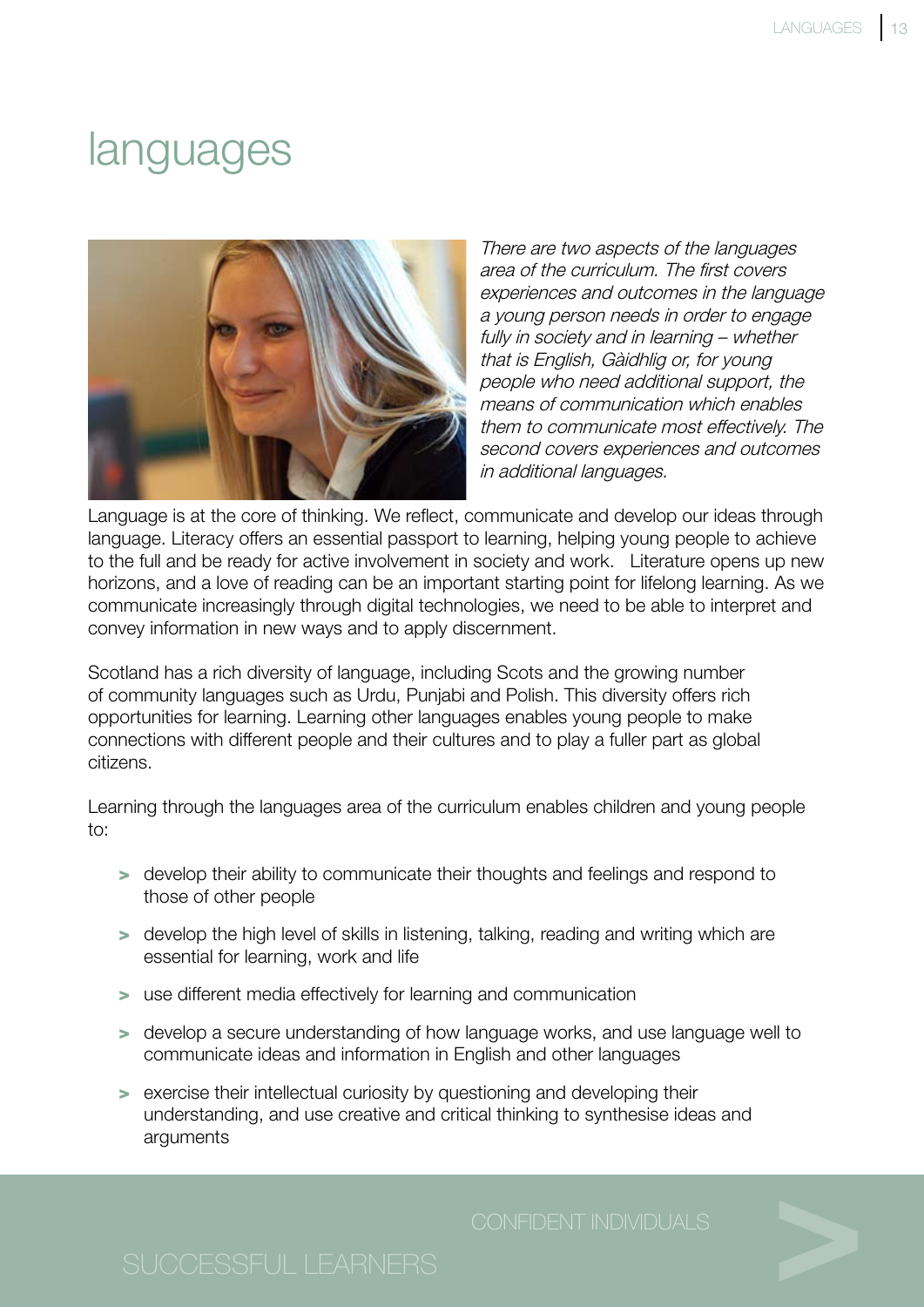- > enhance their enjoyment and their understanding of their own and other cultures though literature and other forms of language
- > develop competence in different languages so that they can understand and communicate including, for some, in work settings.

# Developing successful learners

When children and young people have competence in language and good literacy skills they can gain access to all areas of learning. Developing their skills in talking and writing enables them to develop and communicate their thoughts and opinions effectively. Language facilitates more complex thinking and learning processes. Through their reading of literature, children and young people can be challenged in their thinking, encouraging openness to new and alternative approaches and ideas. Applying literacy skills successfully through technologies allows children and young people to engage with and express themselves using different media. Learning other languages enables children and young people to communicate with those from other cultures and backgrounds. Successful learning of another language can give them the capabilities and confidence to pick up further languages later in life.

# Developing confident individuals

Language is an important expression of identity. Effective communication helps children and young people to relate positively to others and interact successfully in different social contexts. Competence and confidence in talking, reading and writing are important to selfrespect and are extended through the continued study of their own and other languages. Through their reading, children and young people are able to explore other people's experiences, emotions and relationships in the safe contexts of literature. Within this range of reading, studying Scottish literature allows children and young people to develop their own sense of one of the creative forces within Scottish culture. Being able to communicate in an additional language boosts children and young people's confidence and helps them to cope in new situations.

# Developing responsible citizens

As they develop their abilities in their own language, children and young people learn to reflect and develop their ideas and stances. They can practise communicating their thoughts and feelings through talking and writing, and learn to consider the thoughts and feelings of other people. They can participate in discussions, help to resolve conflicts and learn to play a part in influencing decisions and actions. Through varied reading in their own language and, progressively, in other languages, young people can extend their perspectives on

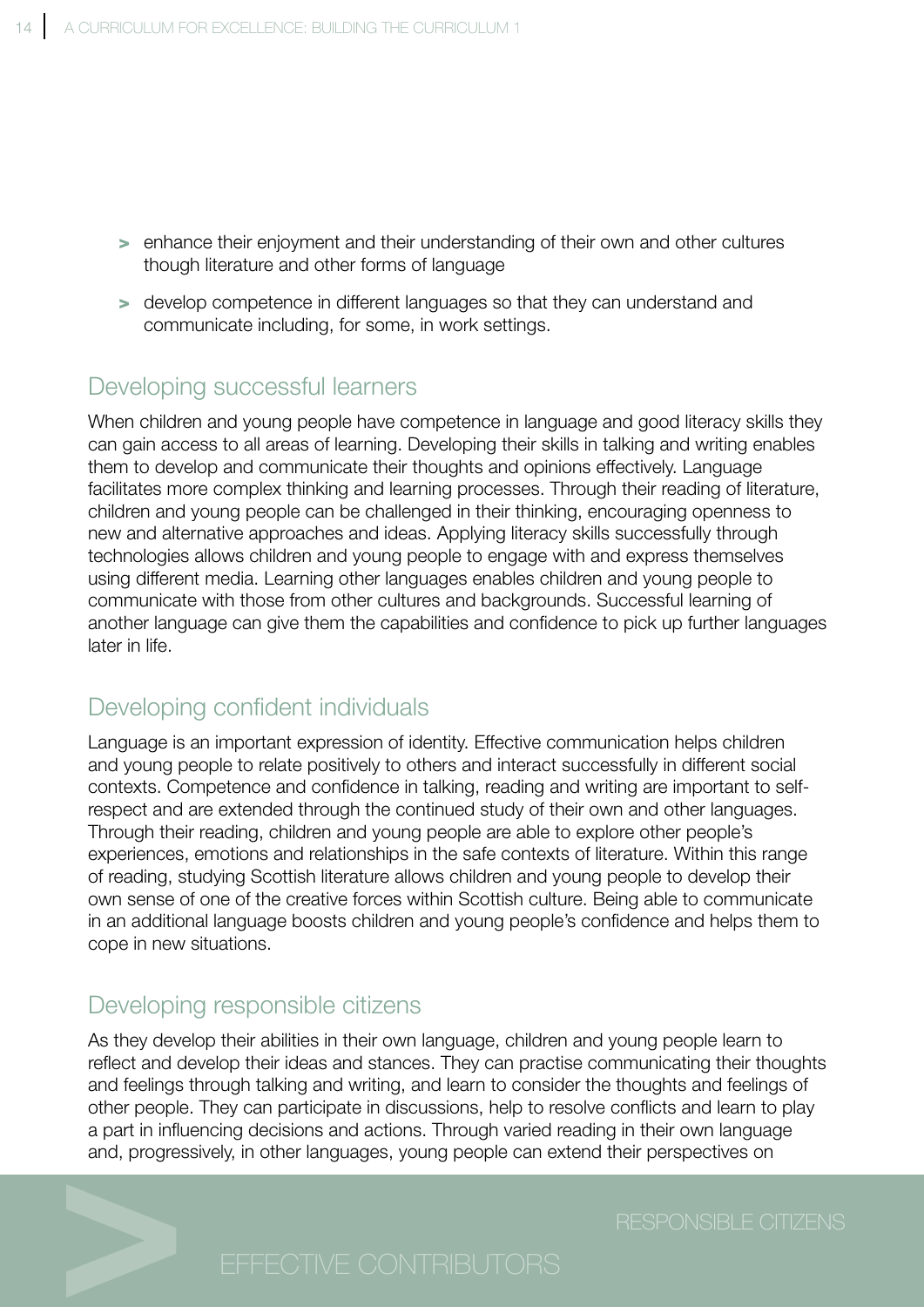the world, helping them to develop their views and come to difficult decisions. Learning additional languages is an important component of active international citizenship. Through their learning of additional languages, young people can develop their understanding of other cultures and be challenged to reconsider preconceptions and stereotypes.

## Developing effective contributors

Through expressing their creativity individually or as part of a group, children and young people can contribute to the life of their school and community through, for example, writing and sharing their stories and poems. As they progress, they can use their skills in writing creatively in increasingly sophisticated ways, and share this work with others. Effective language and literacy skills enable young people to contribute to developing creative and enterprising ideas and communities. As they develop an awareness of audience and register, they can learn to communicate successfully in ways which are appropriate for different situations. Through their learning of other languages, young people can contribute to the wider international community and Scotland's diverse society. Being able to use additional languages can enhance the contribution which young people can make in their careers, and so to economic prosperity.

# Learning and teaching in languages

From their earliest days, children are motivated to communicate their needs and feelings to other people. They enjoy playing with language and experiencing the pleasure of using language creatively. Learning and teaching in languages builds upon children's motivation to communicate. It provides the environment and structure to enable them to use progressively more complex language with increasing competence and independence, in their own and in other languages.

Children and young people should experience an environment which is rich in language. From the early years, they can extend their skills in listening and talking and develop early reading and writing skills through appropriate play-based contexts. They need to spend time with stories, literature and texts which will enrich their learning, develop their language skills and enable them to find enjoyment.

Scotland has a rich diversity of languages and dialects and teachers should value and build upon the languages that children bring to school. The languages and literature of Scotland provide a valuable source for learning about culture, identity and language.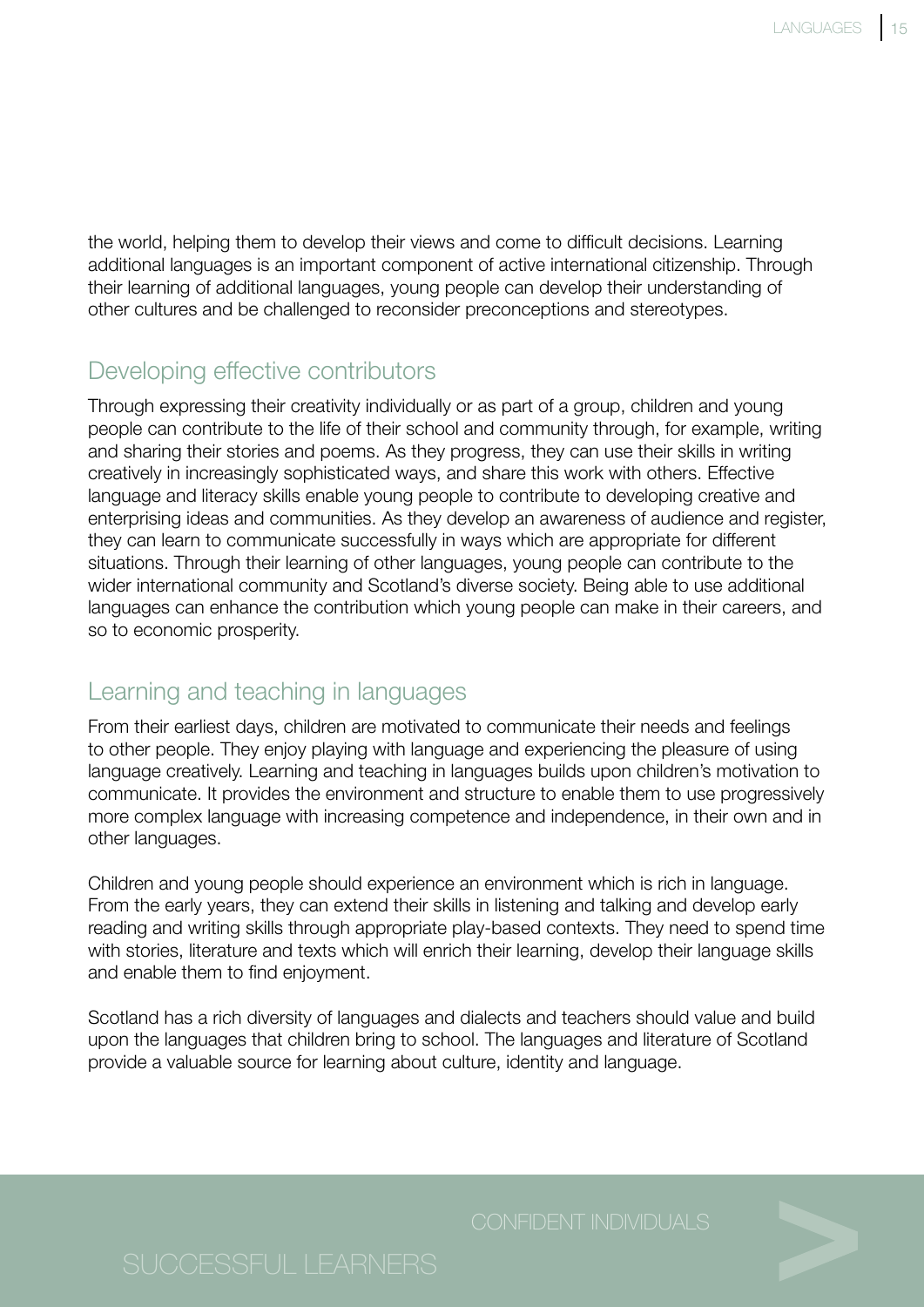Competence and confidence in literacy, including competence in grammar, spelling and the spoken word, is essential for progress in all areas of the curriculum. Because of this, all teachers have responsibility for promoting language and literacy development. Every teacher in each area of the curriculum needs to find opportunities to encourage children and young people to explain their thinking, debate their ideas and read and write at a level which will help them to develop their language skills further.

For the same reason, it is important that there is early identification of, and support for, all children's learning needs.

With an increased emphasis upon literacy for all children and young people, teachers will need to plan to revisit and consolidate literacy skills throughout schooling and across the curriculum.

When they begin to learn another language, children and young people need to make connections with the skills and knowledge they have already developed in their own language. To help this, teachers can make use of the diversity of languages which children and young people may bring to school, making connections and comparisons between different aspects of language.

As children and young people develop their competence across language skills, they need to become more aware of how they are learning and how a language works. This awareness will help them to develop skills in their own language and provide an appropriate grounding for learning different languages later.

# The proposed guidance

The guidance will cover experiences and outcomes in both the language the child or young person needs in order to engage fully in society and in learning (English, Gàidhlig or, for young people who need additional support, the form of language which enables them to communicate most effectively) and additional modern and classical languages. The guidance will encourage schools to support children in maintaining their own first language.

There will be a strong emphasis on the development of literacy. The literacy outcomes will be specifically identified.

The expectations of experiences and outcomes at the revised levels will take into account the good progress being made in developing children's literacy and will raise expectations where appropriate.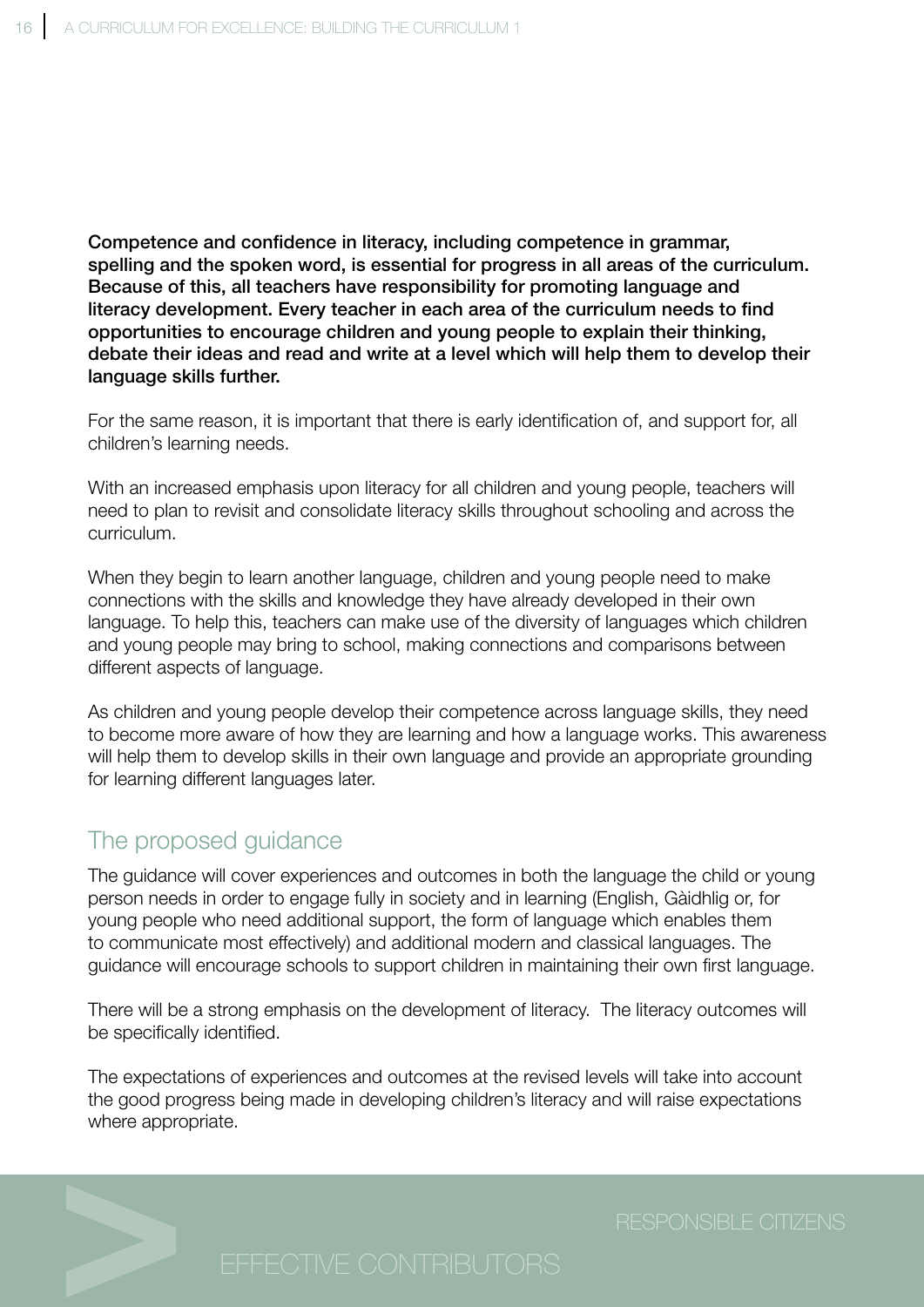The guidance will emphasise the contributions which teachers in all areas of the curriculum should make to the development of language and literacy.

There will be emphasis on the implications and appropriate use of technologies and digital texts.

The guidance will retain reading and writing as lines of development, and will group listening and talking together. The main lines of development for English language and Gàidhlig and for modern languages will therefore be:

- > reading
- > writing
- > listening and talking.

The lines of development will include knowledge about language, including competence in spelling and grammar.

Classical languages will cover translating/interpreting texts and knowledge about language.

The guidance on learning other languages will take account of developments to define language competence across Europe.

Very strong connections between learning in languages and learning in other areas of the curriculum are essential – each supporting the other. There will be close links, for example, between the expressive arts and creative writing, and modern languages and social studies. Interdisciplinary projects are likely to involve both research and a strong element of presentation and will provide valuable opportunities to extend language skills.

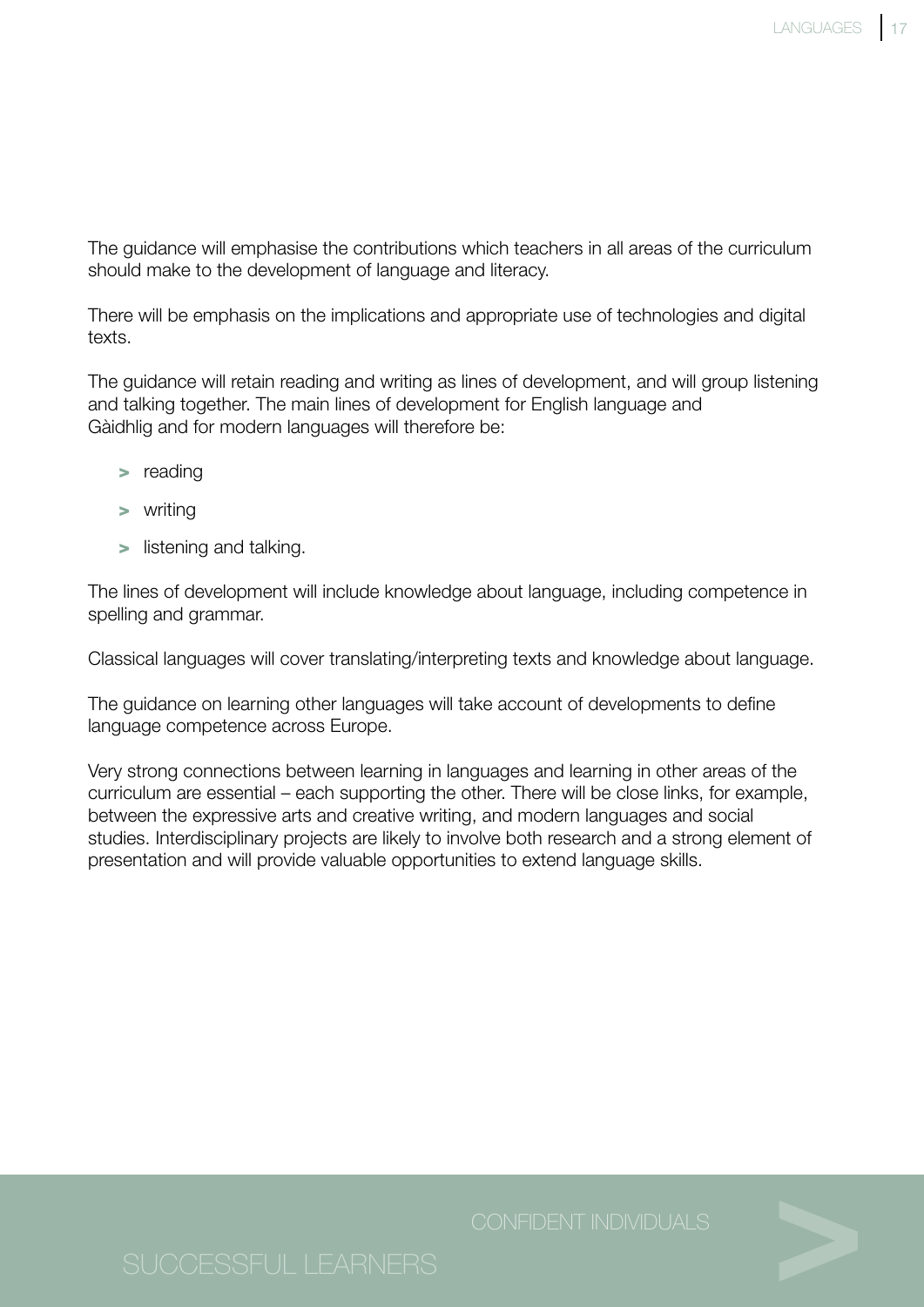# mathematics



Mathematics includes specific aspects of numeracy which will be developed both in mathematics and through activities in other areas of the curriculum.

Putting mathematical knowledge and understanding to constructive use has been one of the decisive factors in shaping societies. Engineering, science, technology and business rely upon mathematics and continue to find new applications for mathematics. Cultural development and artistic endeavour

are influenced by mathematics. Each of us uses mathematical skills and concepts in everyday life. To face the challenges of the 21st century, each young person needs to have confidence in using mathematical skills, and Scotland needs both specialist mathematicians and a highly numerate population.

Learning through mathematics enables children and young people to:

- > develop essential numeracy skills, including arithmetical skills, which allow them to participate fully in society
- > develop a secure understanding of the concepts, principles and processes of mathematics and apply these in different contexts, including the world of work
- > have an understanding of the application of mathematics, its impact on our society past and present, and its potential for the future
- > establish firm foundations for further specialist learning, including for those who will be the mathematicians of the future.

# Developing successful learners

Establishing good numeracy skills is necessary for successful learning across the curriculum and developing these skills needs to be of high priority for all children, young people and their teachers. Mathematics can offer particular opportunities for motivation. Children and young people can experience real satisfaction and enjoyment through, for example, fascination with patterns and successes in solving problems and puzzles. At the appropriate stage of their development, engaging with more abstract mathematical concepts encourages children and young people to develop important new kinds of thinking.

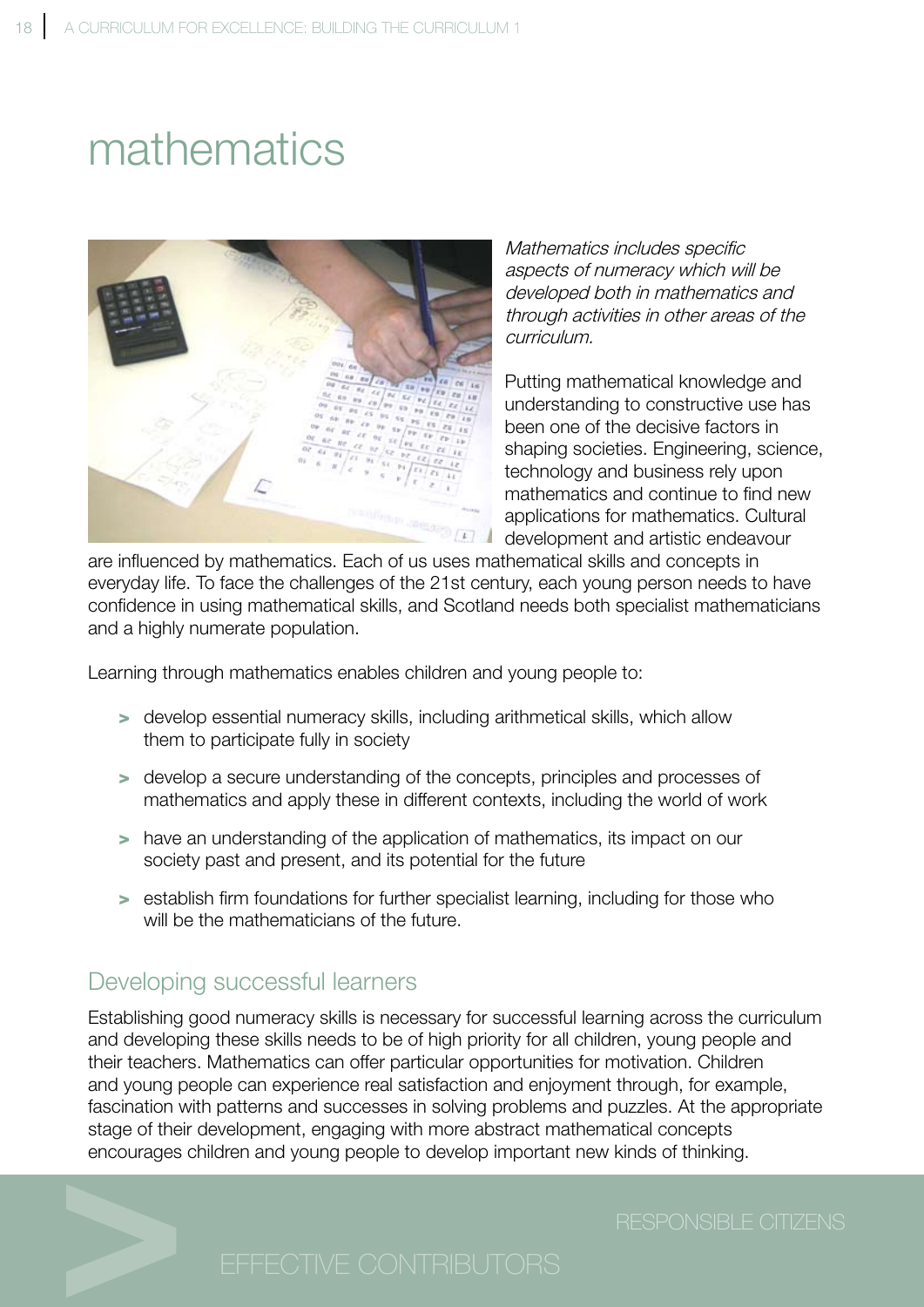# Developing confident individuals

Competence in using arithmetical and mathematical processes plays an important part in giving children and young people confidence to play a full and effective part in society. Successful independent living depends upon an ability to deal, for example, with measurements and schedules and manage money. Mathematics has an important part to play in developing financial awareness and capability.

# Developing responsible citizens

Applying mathematics in other curriculum areas helps children and young people to develop their knowledge and understanding of, for example, issues of sustainability. Mathematics can make an important contribution to helping children and young people to make informed decisions. As they develop their understanding they can interpret numerical information appropriately and use it to draw conclusions, assess risk and make reasoned evaluations.

# Developing effective contributors

Mathematics offers a host of different contexts to apply skills and understanding creatively and logically to solve problems. Working on suitably challenging problems individually and in groups helps to develop resilience and gives opportunities to communicate solutions. The future prosperity of Scotland within a competitive global economy will depend upon high levels of numeracy across the population and significant numbers of our young people with the mathematical competence to operate in specialist contexts such as research and development environments.

# Learning and teaching in mathematics

The aspirations of A Curriculum for Excellence have significant implications for learning and teaching in mathematics.

From early in life, numbers, patterns and shapes intrigue children and often form part of their play. As they develop, they learn to count, measure and calculate, and apply these skills to analyse and solve problems in different contexts. Children and young people can be highly motivated by rewarding and successful experiences in mathematics. Features of high quality learning and teaching in mathematics include:

- > understanding of the purposes of the mathematical processes they are learning
- > learning in depth to ensure development of understanding of the concepts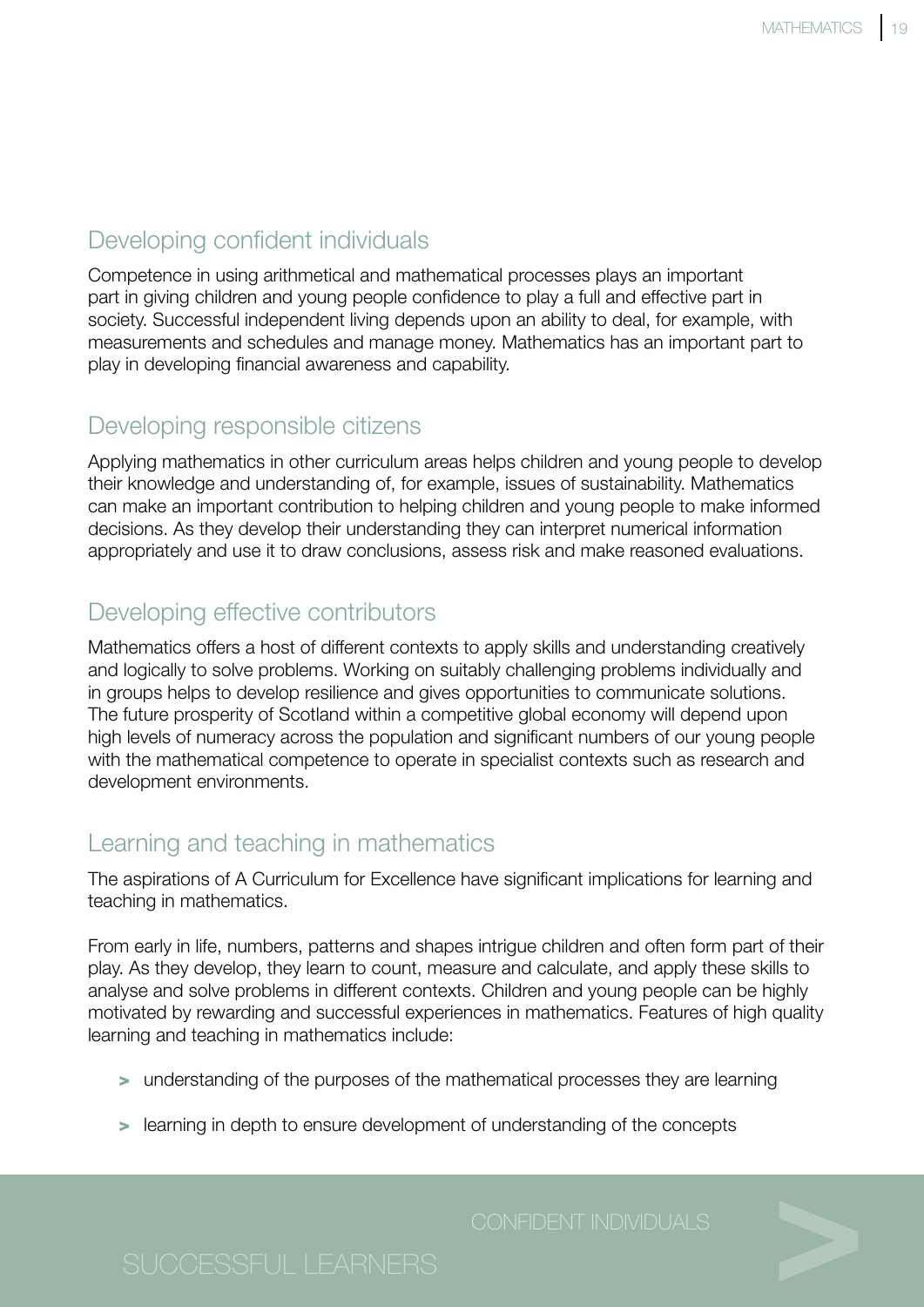- > development of secure skills in applying processes
- > making imaginative, effective use of technologies, resources, and teaching approaches
- > the placing of the ideas and applications in relevant contexts
- > problem solving as an integral part of all learning and teaching.

All teachers have responsibility for promoting the development of numeracy. With an increased emphasis upon numeracy for all young people, teachers will need to plan to revisit and consolidate numeracy skills throughout schooling.

# The proposed guidance

The guidance will place a strong emphasis on active approaches to learning and the development of understanding in mathematics, including arithmetic, as well as skill in applying processes. In the early stages, there will be guidance on opportunities to explore mathematics through purposeful play.

There will be a strong emphasis on numeracy. Expectations in numeracy will be defined and outcomes will be specifically identified.

To emphasise that problem solving is fundamental to good learning and teaching in all aspects of mathematics and its applications, problem solving will be addressed within all lines of development rather than appearing as a separate element.

Expectations set for the revised levels will take into account the very good progress children are making in the early years, establish a more even gradient for progression and raise expectations where appropriate.

The contexts for learning will be updated. In particular, approaches to information handling will be revised in the light of the latest technologies, and their application in the world of work explored. The guidance will allow for updating as further technologies emerge.

Learning about the development of mathematics and its connections with other areas of learning will be included.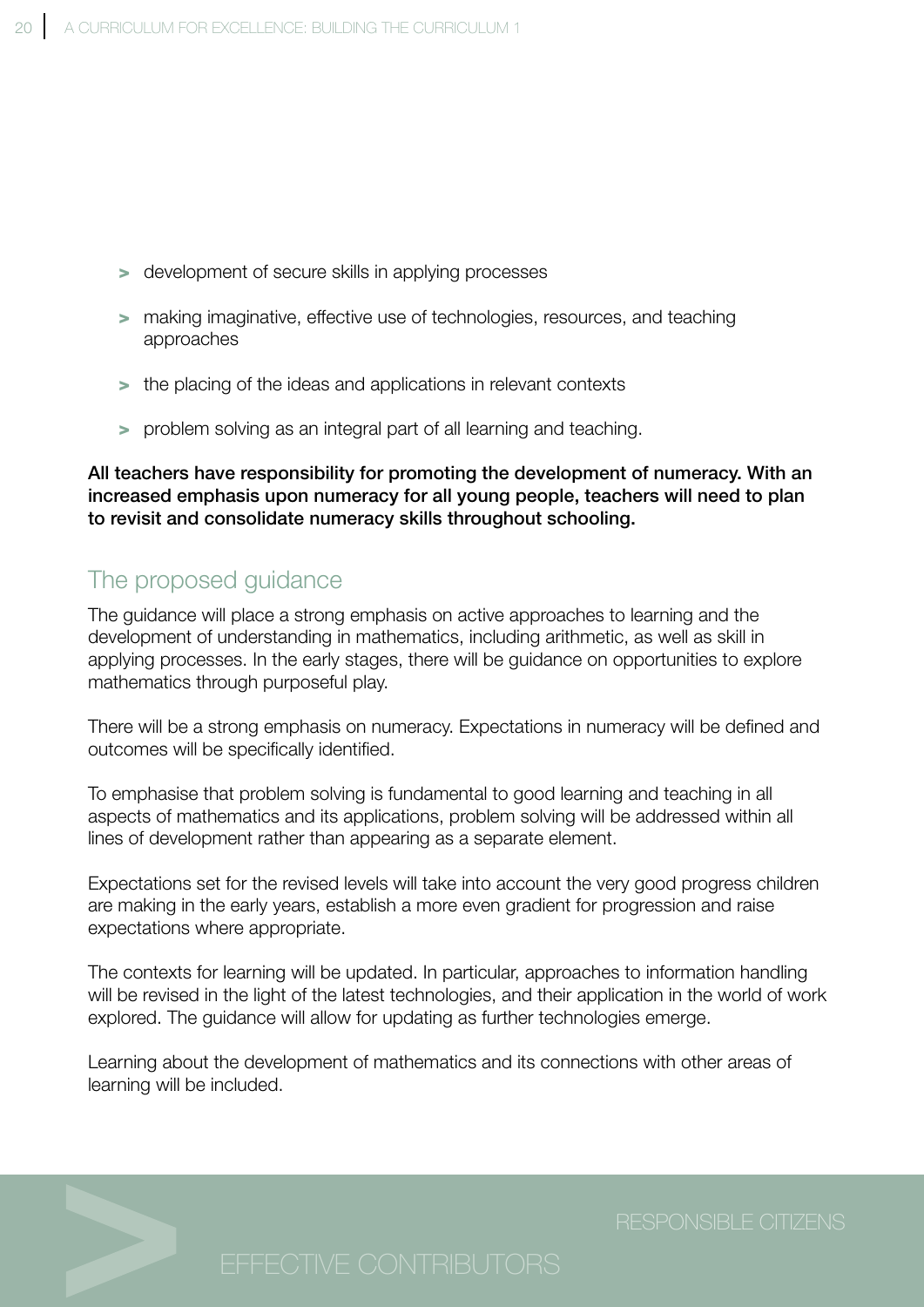The main lines of development in mathematics will be:

### Information handling:

exploring, understanding and developing secure skills in using

- > data and analysis
- > ideas of chance and uncertainty

### Number, money and measurement:

exploring, understanding and developing secure skills in using

- > basic arithmetical and other number processes, including estimation
- > measurement
- > patterns and relationships
- > equations and expressions

### Shape, position and movement:

exploring, understanding and developing secure skills in using

- > properties of 2D shapes and 3D objects
- > symmetry, angle and transformations.

Learning in mathematics should provide a base of knowledge, skills (such as problem solving) and understanding which will support learning in other areas of the curriculum. There are challenges in planning for coherent and progressive development of numeracy and mathematical concepts across the curriculum but it is very important that these connections are made. In that way young people can come to understand how learning in other areas has been influenced by, and uses, mathematical thinking and processes. This, in turn, can reinforce skills and understanding in mathematics.

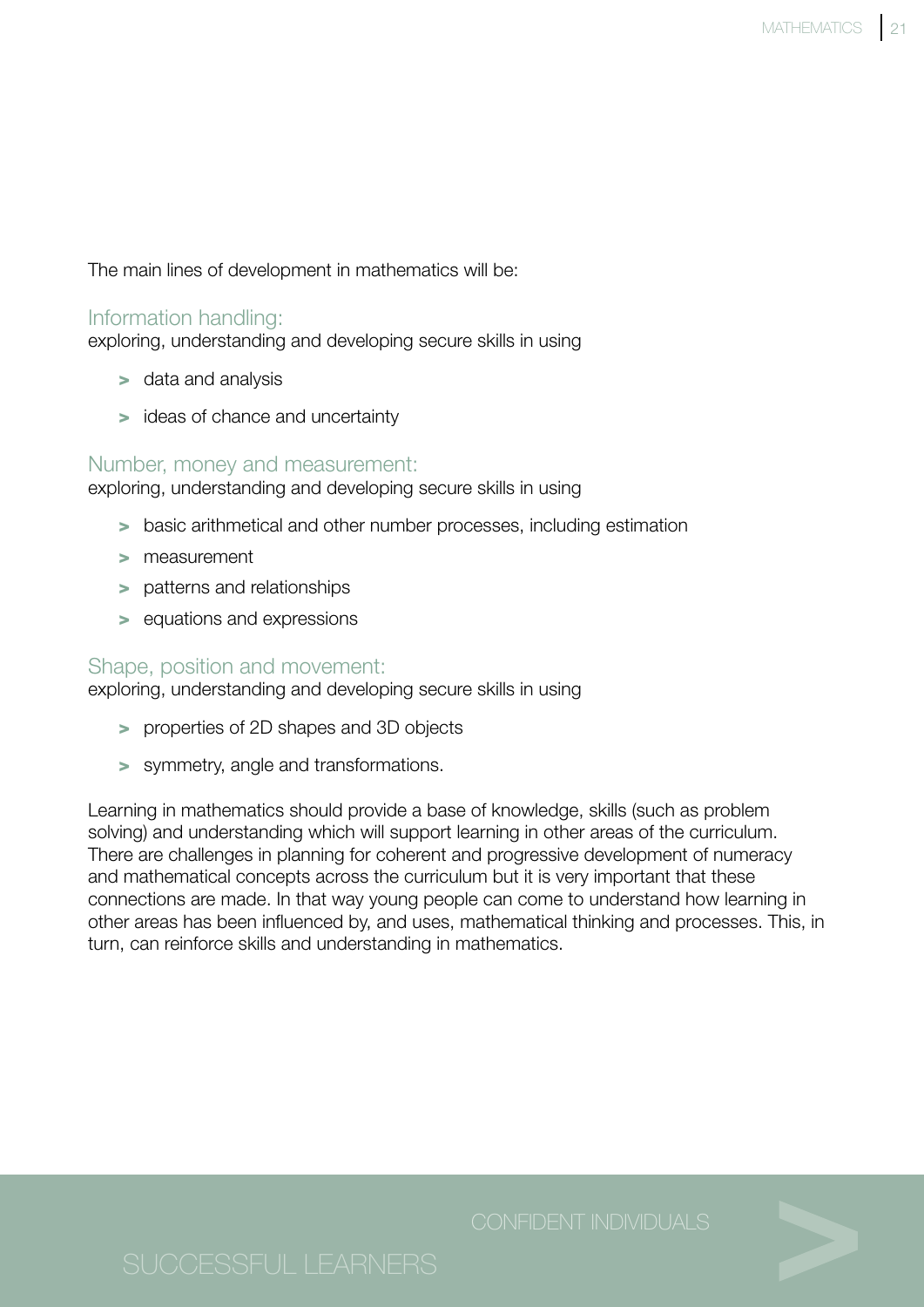# religious and moral education



Religious and moral education includes learning about Christianity and other world religions, and supports the development of beliefs and values. It also includes aspects of philosophical enquiry. Children who attend denominational schools will experience religious and moral education through the perspective of the school's faith community. This is considered in the section on religious education in denominational schools.

Scotland is now a nation which reflects a wide range of beliefs, values and traditions. Religious and moral education enables children and young people to explore the world's major religions and approaches to living which are independent of religious belief, and to be challenged by these different beliefs and values. It supports children and young people in developing responsible attitudes to other people, their values and their capacity for moral judgement. The study of Christianity, which has shaped the history and traditions of Scotland and continues to exert

an influence on national life, is an essential feature of religious and moral education for all children and young people.

Learning through religious and moral education enables children and young people to:

- > develop a knowledge and understanding of Christianity and other world religions and recognise religion as an important expression of human experience
- > explore moral values such as wisdom, justice, compassion and integrity
- > investigate and understand the responses which religions can offer to questions about the nature and meaning of life
- > develop the skills of reflection, discernment, critical thinking, and deciding how to act when making moral decisions
- > develop their beliefs, attitudes, moral values and practices through personal search, discovery and critical evaluation, and make a positive difference to the world by putting their beliefs and values into action.

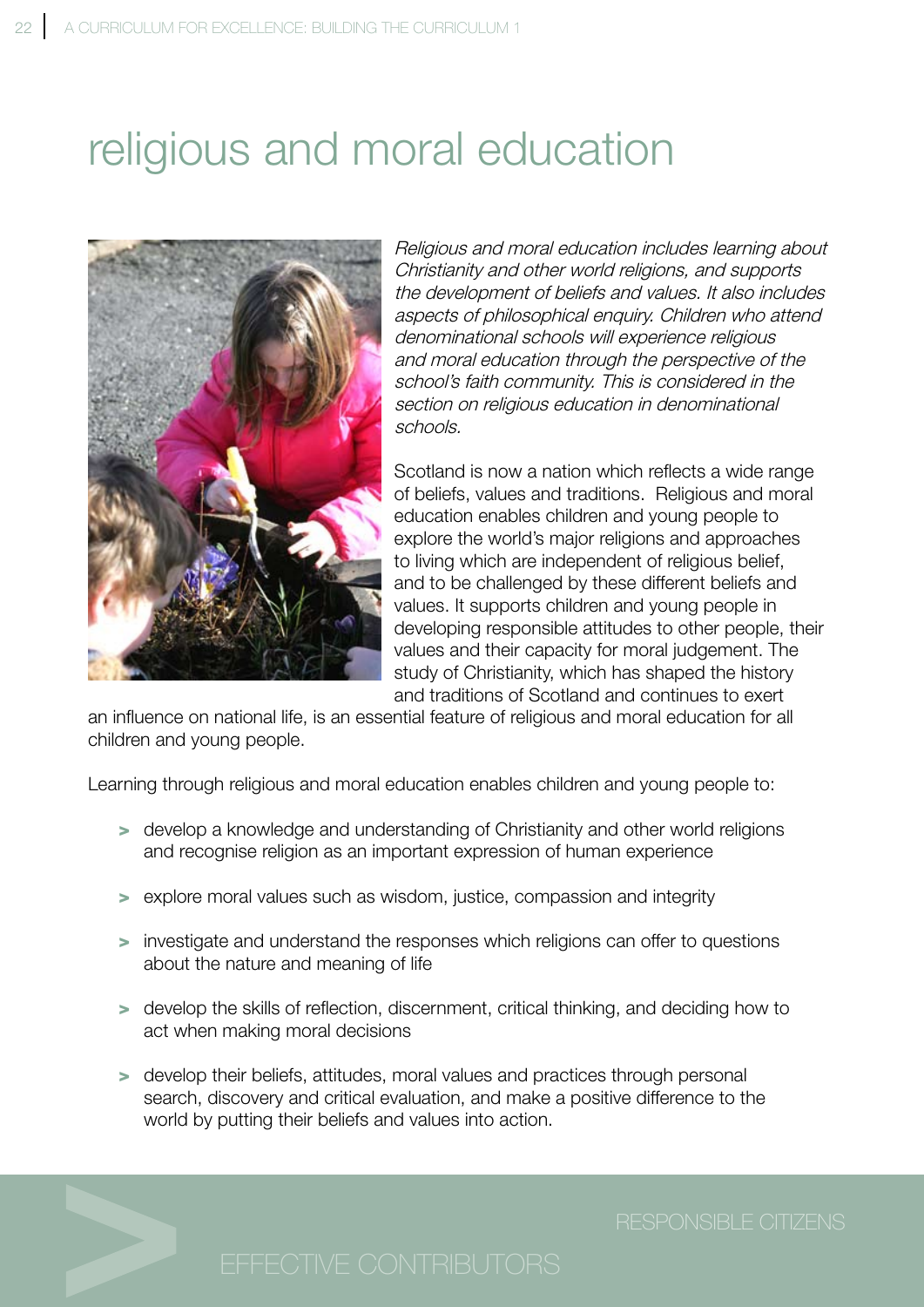## Developing successful learners

Religious and moral education offers insights into human beliefs, values and behaviour. It considers challenging questions and responses, and encourages young people to learn about different kinds of thinking and how faith and reason can help people to find meaning in life. There are important connections between themes in religious and moral education and, for example, in history, science and the arts. These connections can reinforce and enrich learning.

# Developing confident individuals

Religious and moral education makes an important contribution to the personal and social development of children and young people. The development of secure values and beliefs plays an important part in children and young people's emotional and spiritual wellbeing. They learn to be secure in expressing their beliefs and values. Through the ethos of the school, children and young people can feel the security of being valued as individuals: learning in religious and moral education can reinforce this message. Their study of Christianity gives children and young people an understanding of one of the key influences in shaping Scottish society.

## Developing responsible citizens

Through religious and moral education children and young people can be encouraged to develop an understanding and respect for people of faiths and beliefs other than their own and for those who adopt a stance for living which is independent of religious belief. By considering moral and ethical questions in a secure environment, children and young people can develop their own ability to make moral and ethical judgements about right and wrong. They can learn to act with concern for others and for the world we live in.

## Developing effective contributors

One of the most important outcomes of learning through religious and moral education is that children and young people put their values and beliefs into action in positive ways which benefit others in the local, national and global communities.

### Learning and teaching in religious and moral education

Teachers will recognise that religious and moral education is wider than the experiences planned by teachers in schools, and schools should support the promotion of links with the home, the faith community to which a child may belong, and the local community more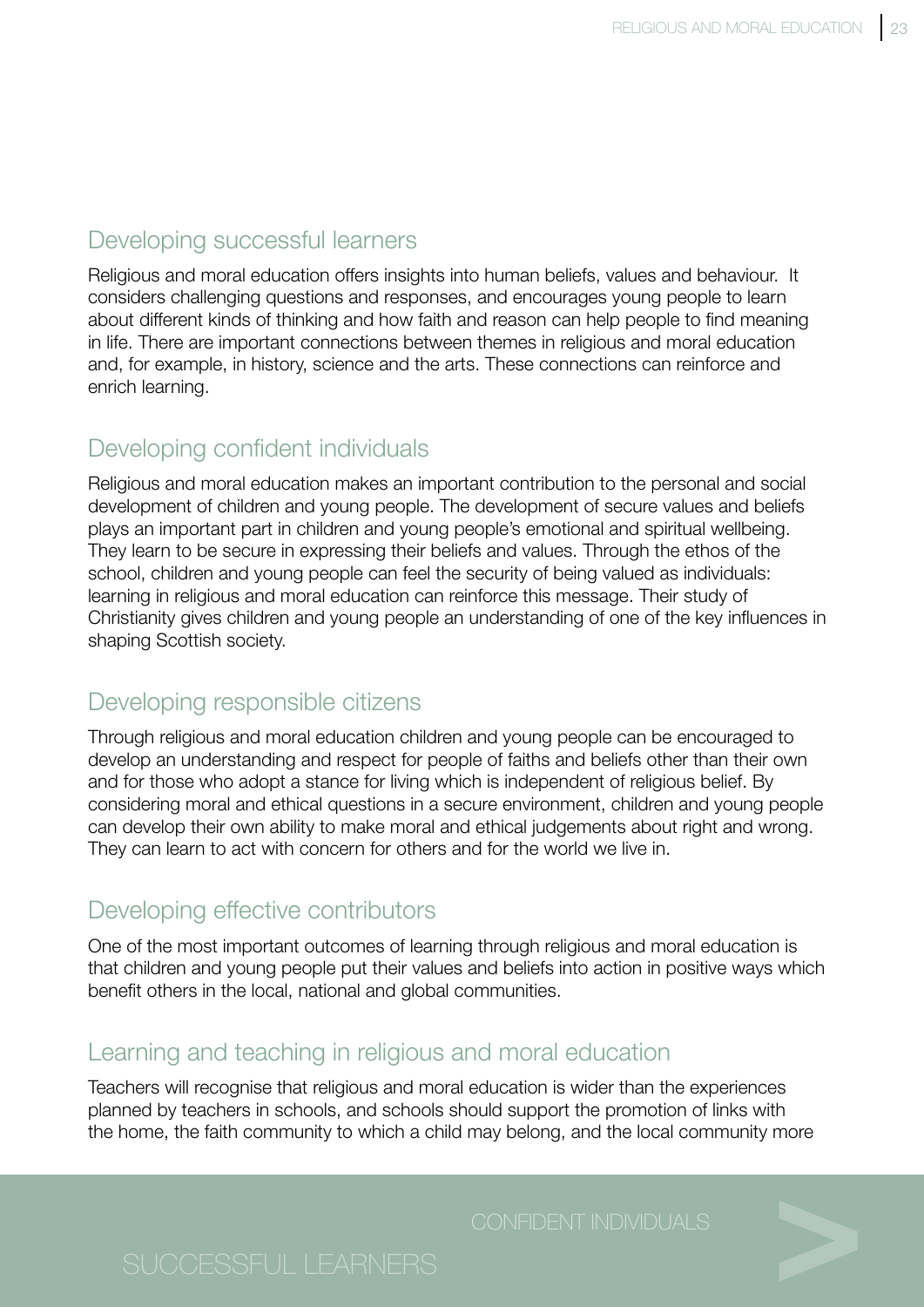broadly. It is important for children and young people to know that they are valued and respected whatever their belief or faith background may be, and learning and teaching in religious and moral education can help to underline this.

Staff can build learning activities upon celebrations and family events. In planning learning and teaching in religious and moral education, teachers will be able to take account of the religious and cultural diversity within their own local communities, whilst recognising the unique role of Christianity within the story of Scotland. They can also take account of the developmental stage of the children and young people and their capacity to engage with complex ideas.

Time for reflection and discussion in depth is very important for effective learning and teaching in religious and moral education. Through prioritisation within the religious and moral education curriculum, teachers should be able to plan for this.

Teachers will be able to model and promote an ethos of inclusion and respect within the classroom. Learning and teaching approaches should enable children and young people increasingly to understand and sensitively probe the basis for beliefs. Children and young people should experience participation in service to others and meet people who show their faith in action.

There is considerable scope for connections between themes and learning in religious and moral education and other areas of the curriculum. For example, there will be important synergies between many aspects of health and wellbeing and religious and moral education. An understanding of the influences of religion in Scotland is important in understanding the history of Scotland and features of its culture and institutions today.

# The proposed guidance

As part of the curriculum for religious and moral education, children and young people will be given opportunities to consider philosophical concepts and approaches, again taking account of their stage of development.

The revised guidance will reflect the thinking behind many recent developments within religious and moral education.

It will offer flexibility to schools to take account of the religious and cultural diversity within their own local communities when planning for religious and moral education.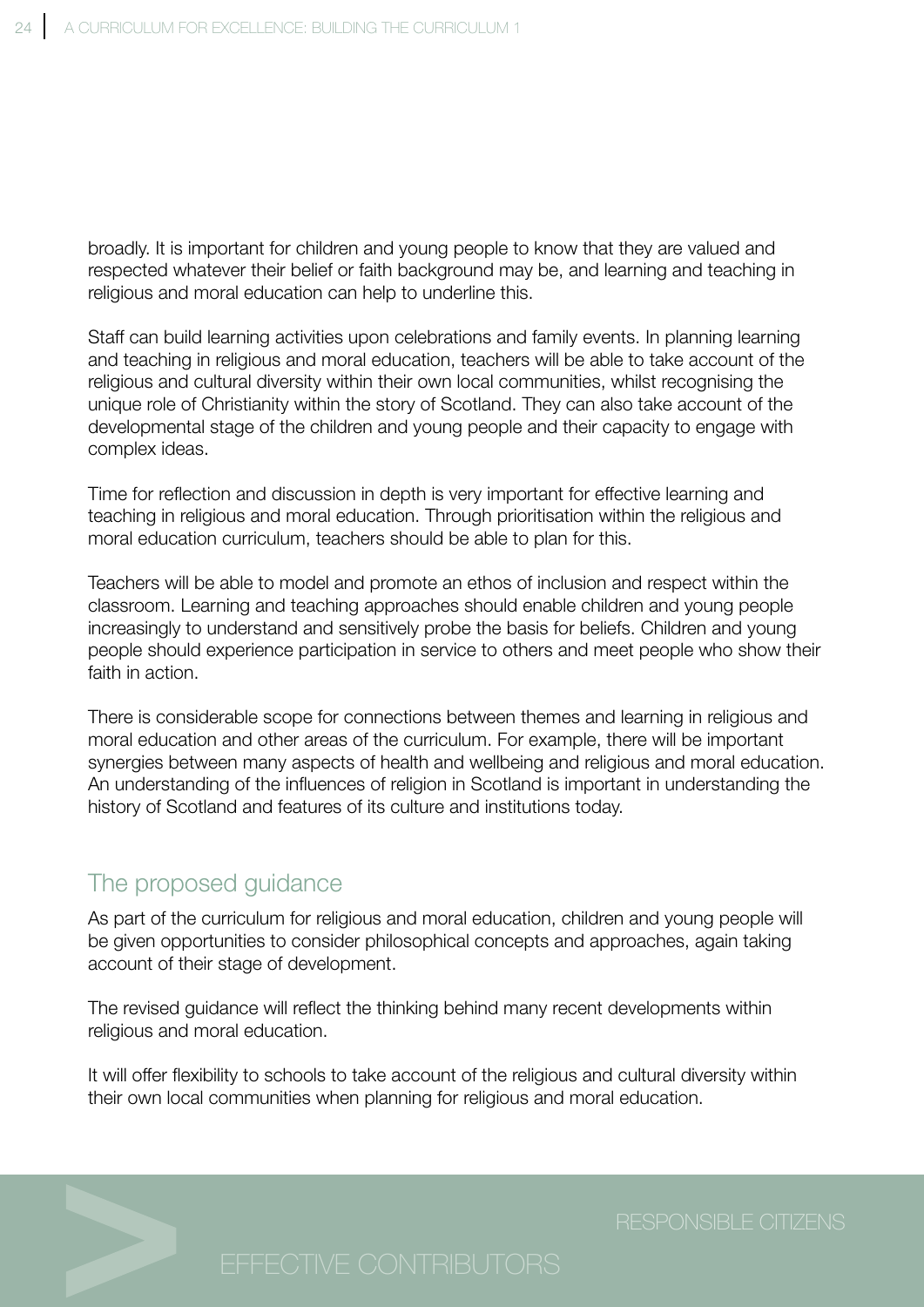It will be prioritised to open up room for more learning in depth and less fragmentation than is sometimes the case at present. In particular, there will be advice on appropriate starting points for the introduction of themes and concepts in other world religions. The aim of this is to encourage deeper learning across relatively fewer themes than at present. Experiences and outcomes for religious and moral education will be grouped under:

- > Christianity
- > Other World Religions.

Personal search – establishing personal views, stances and beliefs – will permeate throughout both. The process of personal search will recognise that not all children will adopt a religious standpoint, although many will.

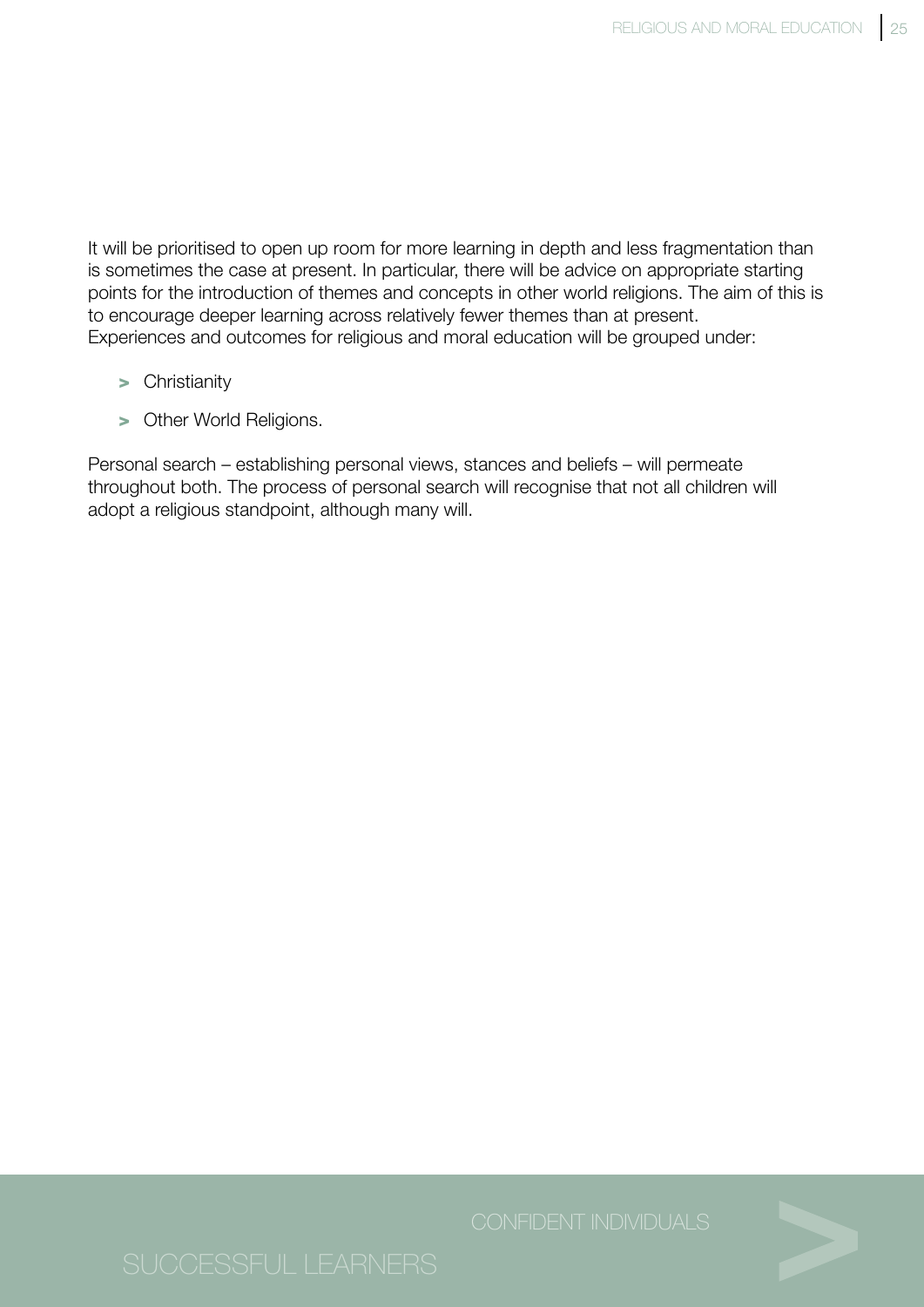# religious education in denominational schools

In many parts of Scotland, local authority schools are either denominational or nondenominational. The great majority of denominational schools are Roman Catholic schools while a small number of schools serve other faith communities. The curriculum for religious and moral education in a denominational school will reflect its particular faith perspective. It will address the aspects which are outlined in the description of expectations for religious and moral education.

# Religious education in Roman Catholic schools

Religious education in Roman Catholic schools\* takes place within the context of the Catholic faith community. Religious education in Catholic schools is designed to nurture faith and assist children and young people to be able to make an informed response to God in faith. Children and young people in Catholic schools will be at different places in the spectrum of faith development. While most young people will be of the Catholic tradition, some will be of other denominations and faiths, or have different stances for living. Religious education should support all children and young people, irrespective of religious affiliation, in their personal search for truth and meaning in life, and so it is central to their educational development. For those who demonstrate active faith participation, however, it also contributes to the development of their personal response to God in faith.

The religious education curriculum offers a valuable contribution to the whole school approach to the development of faith, attitudes and values. Learning through religious education enables children and young people to:

- > develop their knowledge and understanding of significant aspects of Catholic Christian faith and an understanding of other Christian traditions and world religions
- > investigate and understand the responses which faith offers to questions about truth and the meaning of life
- > highlight and foster the values, attitudes and practices which are compatible with a positive response to the invitation to faith

<sup>\*</sup> The position of religious education in denominational schools is set out in statute. In Catholic schools, the Catholic Education Commission has responsibility for the faith content of the curriculum, on behalf of the Bishops' Conference of Scotland. The Scottish Executive Education Department is working in partnership with the Catholic Education Commission in the development of guidance for Catholic schools in keeping with the values, purposes and principles of A Curriculum for Excellence. In Catholic schools the term religious education is used in preference to religious and moral education.

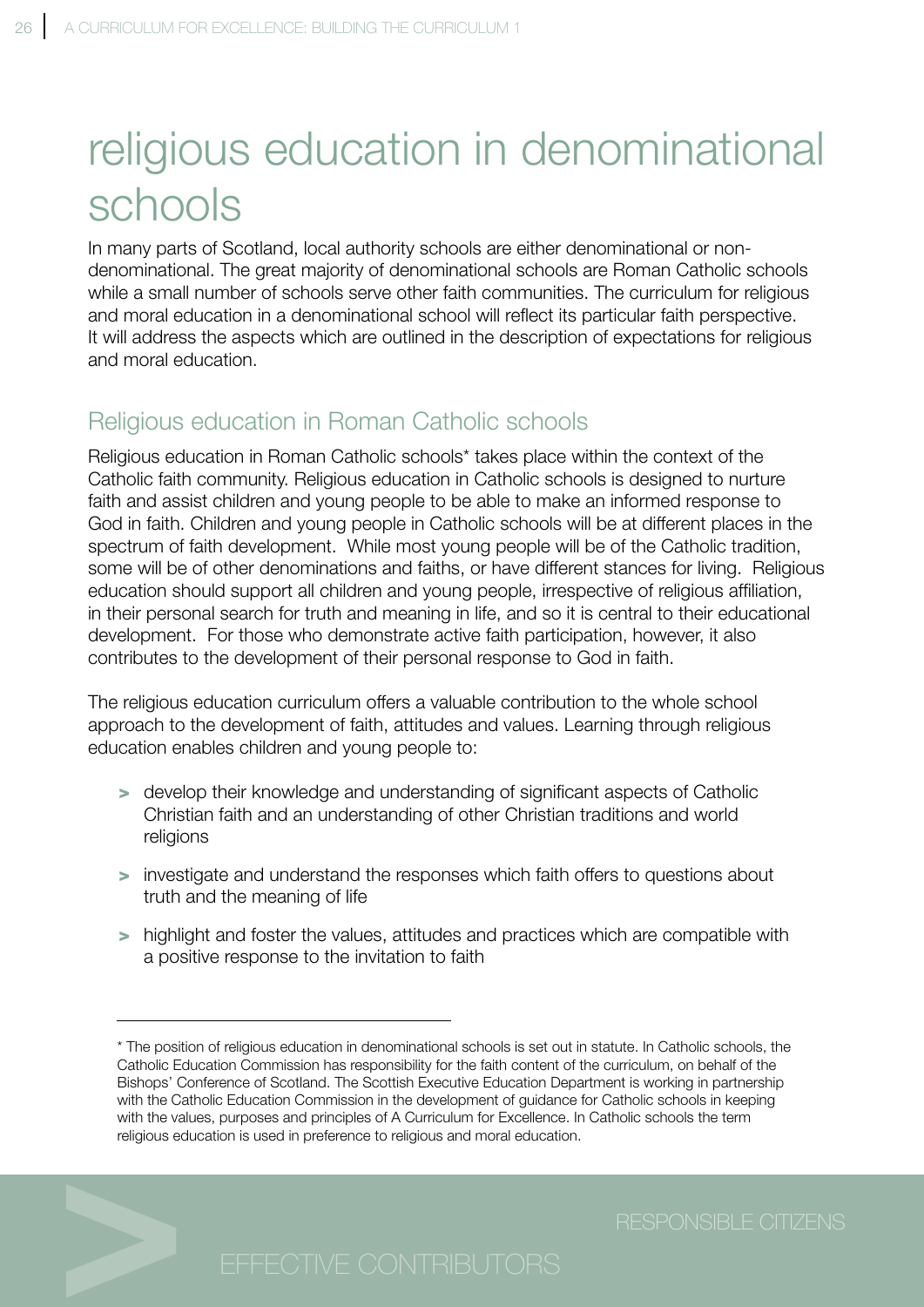- > develop the skills of reflection, discernment, critical thinking, and deciding how to act in accordance with an informed conscience when making moral decisions
- > develop their beliefs, attitudes, moral values and practices through personal search, discovery and critical evaluation, and make a positive difference to the world by putting their beliefs and values into action.

### Developing successful learners

Religious education in a Catholic school challenges children and young people to develop an understanding of life from a Catholic perspective. It considers challenging questions and responses, and encourages young people to learn how faith and reason can help people to find meaning in life. Learning in religious education is fundamentally interlinked with learning throughout the curriculum, the ethos of the school, and the wider community of faith.

### Developing confident individuals

Through the ethos of the Catholic school, children and young people can develop a sense of their uniqueness and value as part of God's creation and as a member of a faith community. They learn to explain Catholic beliefs, and to be secure in expressing their beliefs and values. Their study of Christianity gives young people an understanding of one of the key influences in shaping Scottish society.

### Developing responsible citizens

Through religious education young people can be encouraged to develop an understanding and respect for people of faiths and beliefs other than their own and for those who adopt a stance for living which is independent of religious belief. By considering moral and ethical questions in a secure environment, children and young people can develop an informed conscience to enable them to make moral and ethical judgements about right and wrong. They can learn to act with concern for others and for the world we live in.

### Developing effective contributors

One of the most important outcomes of learning through religious education is that children and young people put their values and beliefs into action in positive ways which benefit others in the local, national and global communities.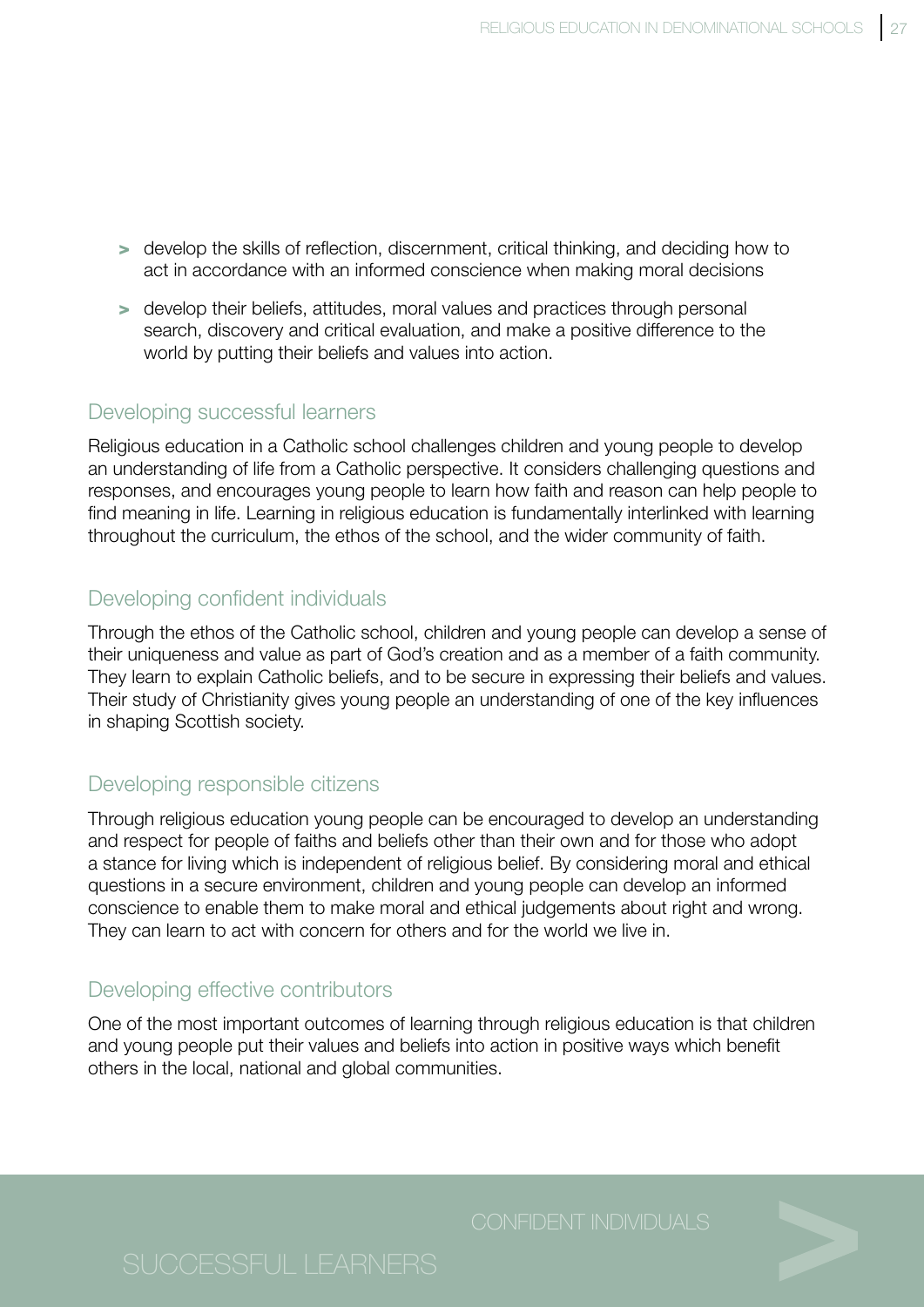### Learning and teaching in religious education

Teachers will recognise that religious education is wider than the experiences planned by teachers in schools, and schools should support the promotion of links with the home, the faith community and the local community more broadly. It is important for children to know that they are valued and respected whatever their belief may be, and learning and teaching in religious education should help to underline this.

One important aspect of learning in religious education is learning through experience. Teachers should plan to enable children and young people to experience the life of faith through acts of prayer, worship and celebration. Young people should experience participation in service to others and meet people who show their faith in action. In ways appropriate to their stage, they should have opportunities to put their own ideas for living their faith into practice.

Teachers should use varied learning and teaching approaches to meet the broad and challenging aims of religious education. They should include opportunities for in-depth discussion of ideas, experiences and moral challenges, for critical and creative thinking, for reflection, meditation and worship, and for making personal responses which show understanding and relevance of their faith. They should learn actively, for example through reading and listening, through discussion, through talking and writing about ideas and beliefs, through role play and expression in art, poetry and music.

Learning in religious education should show its relevance to the lives of young people in modern society. Young people should consider moral challenges in the light of Catholic belief. Teachers should encourage them to probe the basis for different beliefs within an ethos of inclusion and respect.

Learning in religious education should link with learning across the curriculum and the ethos and life of the school. For example, there will be important links between religious education and many aspects of health and wellbeing and the school's links with its community.

### The proposed guidance

The revised guidance is being developed in partnership with the Catholic Education Commission. It will enable schools to take account of the diversity of faith within their own local communities, whilst reflecting the ethos of Catholic schools.

It will be prioritised to open up room for more learning in depth and less fragmentation than is sometimes the case at present. In particular, there will be advice on appropriate starting points for the introduction of themes and concepts in other world religions. The aim of this is to encourage deeper learning.

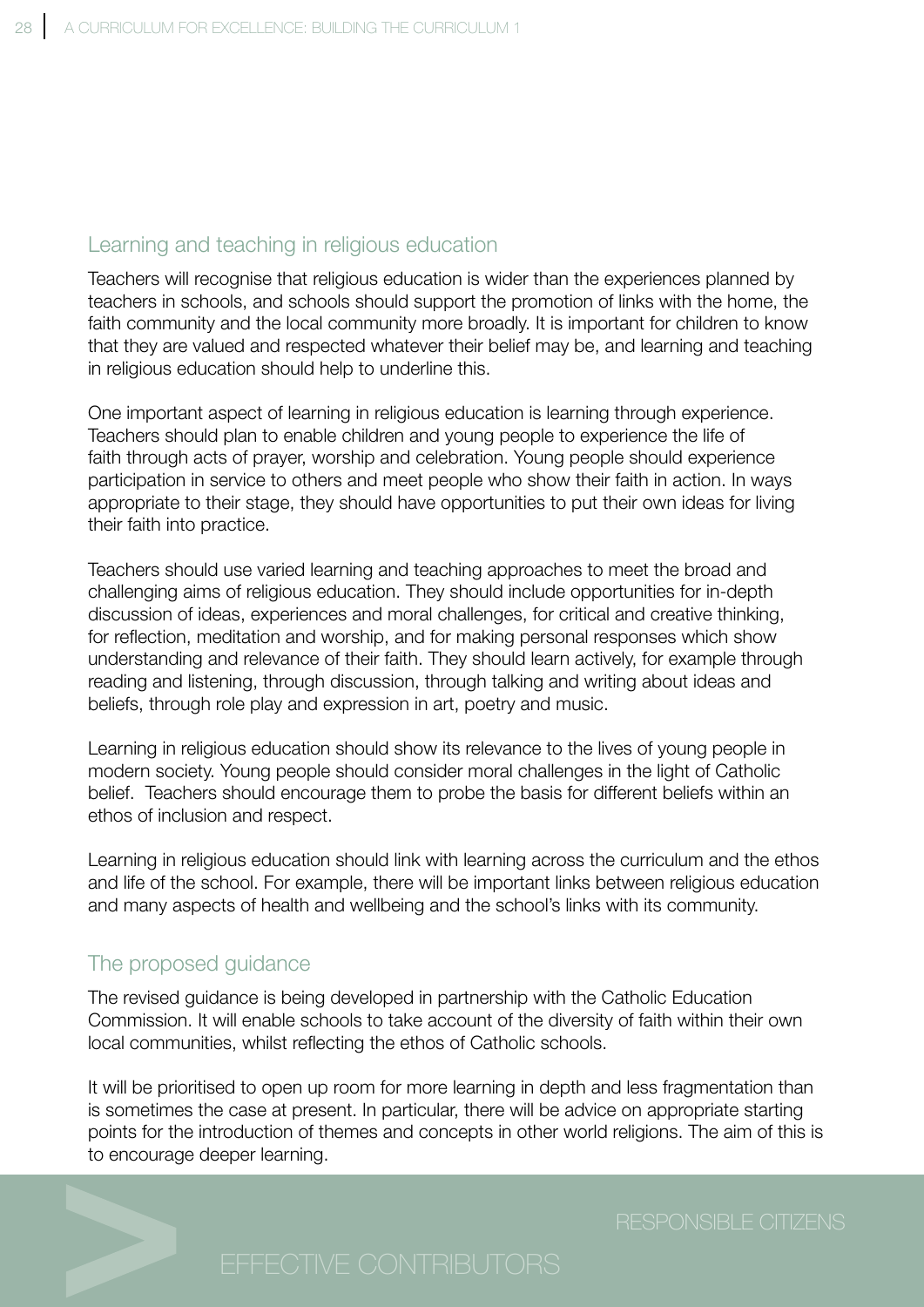Children and young people will be given opportunities to consider philosophical concepts and approaches, again taking appropriate account of the stage of development of the children and young people.

Experiences and outcomes for religious education will be grouped under:

- > Christianity
- > Other World Religions.

Personal search – establishing personal views, stances and beliefs – will permeate throughout both. The process of personal search will recognise that not all children will adopt a religious standpoint, although many will.

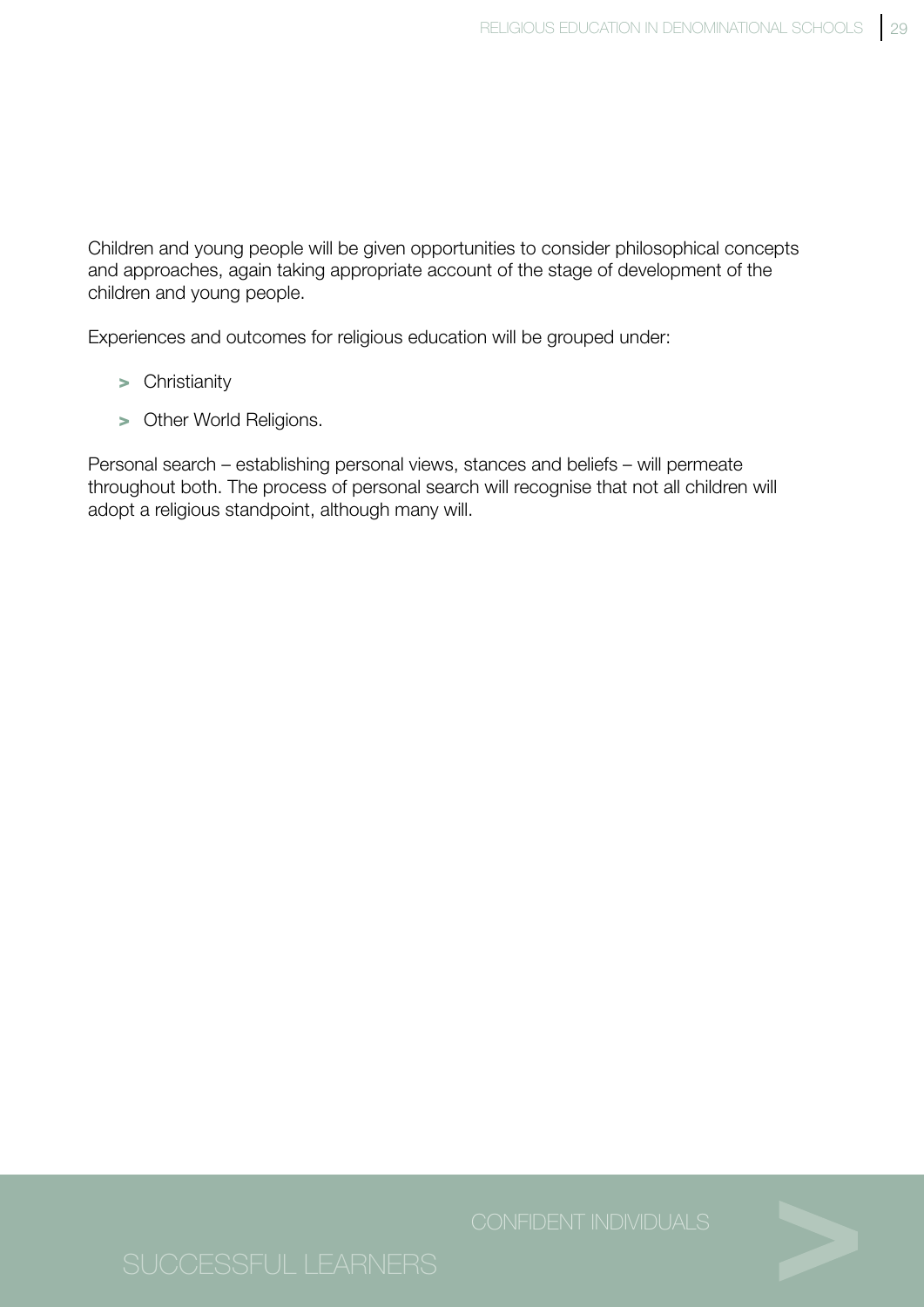# science



Science includes experiences and outcomes in biological, chemical, physical and environmental contexts.

The most important goal for science education is to stimulate, nurture and sustain the curiosity, wonder and questioning of children and young people.

Young children have a natural sense of wonder and curiosity and are active and eager learners

endeavouring to make sense of the world. They develop ideas through play, investigation, first-hand experience and discussion. As they grow older children ask searching questions based on their everyday observations and experiences of living things, the environment and the materials, objects and devices they interact with. Children and young people are fascinated by new discoveries and technologies and become increasingly aware of, and passionate about, the impact of science on their own health and wellbeing, the health of society and of the environment.

Learning through the sciences enables children and young people to:

- > investigate their environment by observing, exploring, investigating and recording
- > demonstrate a secure understanding of the big ideas and concepts of science
- > make sense of evidence collected and presented in a scientific manner
- > recognise the impact science makes on their lives, on the lives of others, on the environment and on culture
- > express opinions and make decisions on social, moral, ethical, economic and environmental issues informed by their knowledge and understanding of science
- > and, for some, establish the foundation for more advanced learning and future careers in the sciences and technologies.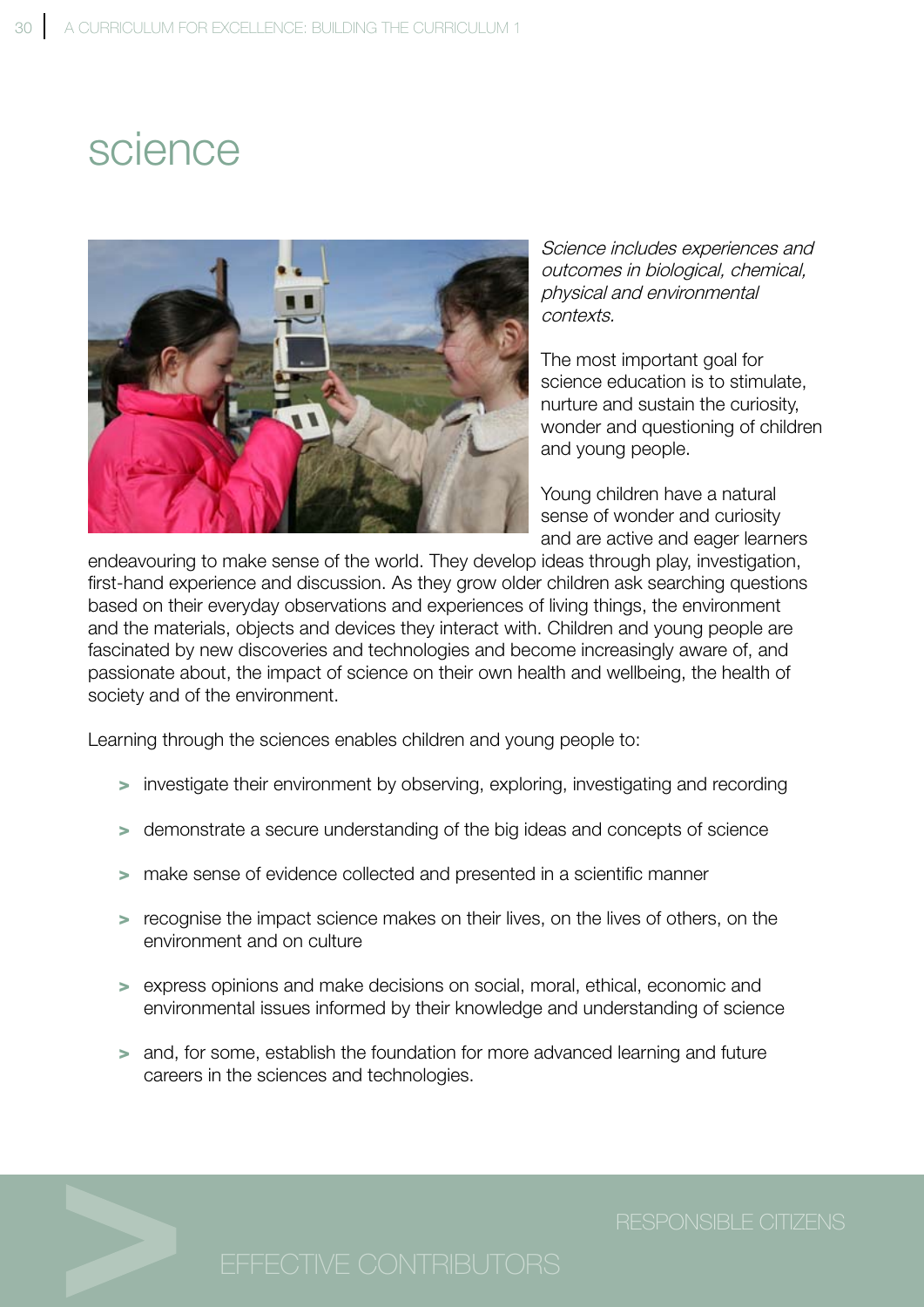### Developing successful learners

Through science, children and young people develop their interest in, and understanding of, the living, material and physical world. They increase their understanding of scientific ideas and approaches. They become aware of the pace and significance of developments in the sciences and can evaluate the impact of these. Through first-hand observation, practical activities, open-ended challenges and investigations, and discussion and debate, children and young people can develop a range of skills in critical thinking as well as literacy, communication and numeracy.

### Developing confident individuals

Science is an important part of our heritage and its applications are part of our everyday lives at work, at leisure or in the home. In order to develop as confident individuals, children and young people need to learn about current science in relevant, real-life contexts and acquire the confidence to use scientific terms and ideas. They can learn to express and justify their views on science-based issues of importance to society.

## Developing responsible citizens

Children and young people should come to appreciate that science is a dynamic, creative, human process which contributes greatly to the development of human culture, both nationally and globally. They can recognise that the rate of development in science and technology and their impact have enormous implications for the wellbeing of our society. The values that guide scientific endeavour – respect for living things and the environment; respect for evidence and the opinions of others; honesty in collecting and presenting data; an openness to new ideas – are the basis of responsible citizenship.

## Developing effective contributors

Science offers opportunities for children and young people to engage in a wide range of collaborative investigative tasks, both within and beyond the classroom, where they learn to design and use experiments, interpret data, make deductions and draw conclusions based on evidence. Through these experiences and activities they can develop important skills to become enterprising and creative adults in a world where the skills and knowledge of science are needed across all sectors of the economy.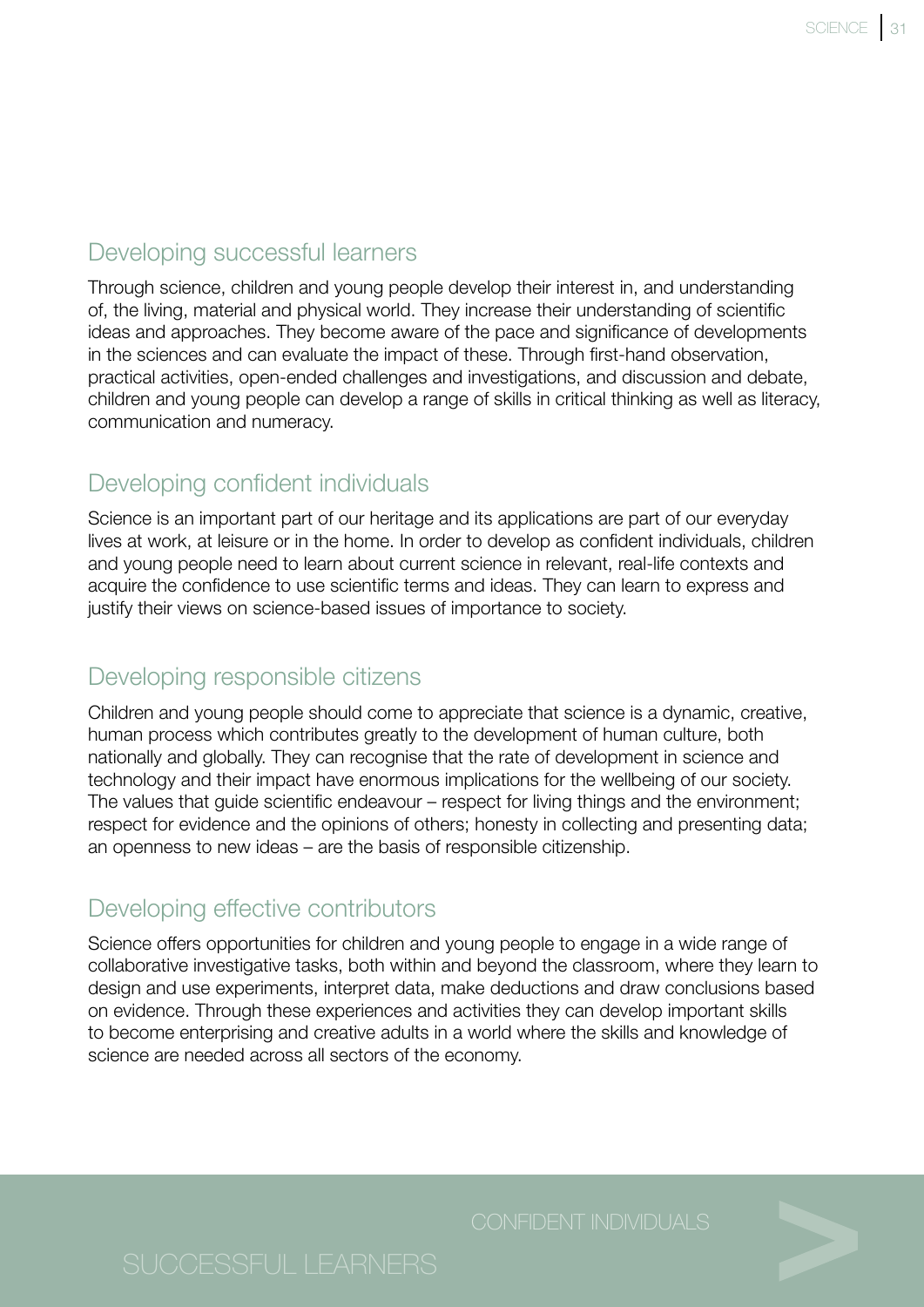## Learning and teaching in science

Effective learning and teaching approaches will extend experiential learning from the early years into early primary school and beyond. As children embark on their learning of science, their teachers can take advantage of opportunities for study in the local environment and the needs and interests of the young people they teach.

As young people progress, learning and teaching approaches should promote classroom talk, group discussion and debate – including about the benefits and risks associated with the applications of scientific knowledge. Learners need to have the opportunity to become actively involved in their learning, to engage in studies beyond the classroom and to deepen their knowledge and their understanding of the big ideas of science. Through involvement in a wide range of open-ended experiences, challenges and investigations they can develop critical thinking skills and appreciate the key role of the scientific process in generating new knowledge.

Young people should experience challenging activities throughout their learning of science and recognise and enjoy the progress they make. Learning in the sciences can be greatly enriched and extended through innovative teaching which uses the power of digital technologies. Science offers particular scope for developing partnerships which capitalise on expertise from research and industry.

# The proposed guidance

The revised curriculum will be based on the big ideas of contemporary science and the scientific concepts that underpin these.

Experiences and outcomes will be grouped in the following way:

### Our living world: including

- > the diversity of living things
- > the uniqueness of being human
- > the importance of cells

### Our material world: including

- > uses and properties of materials
- > sustainability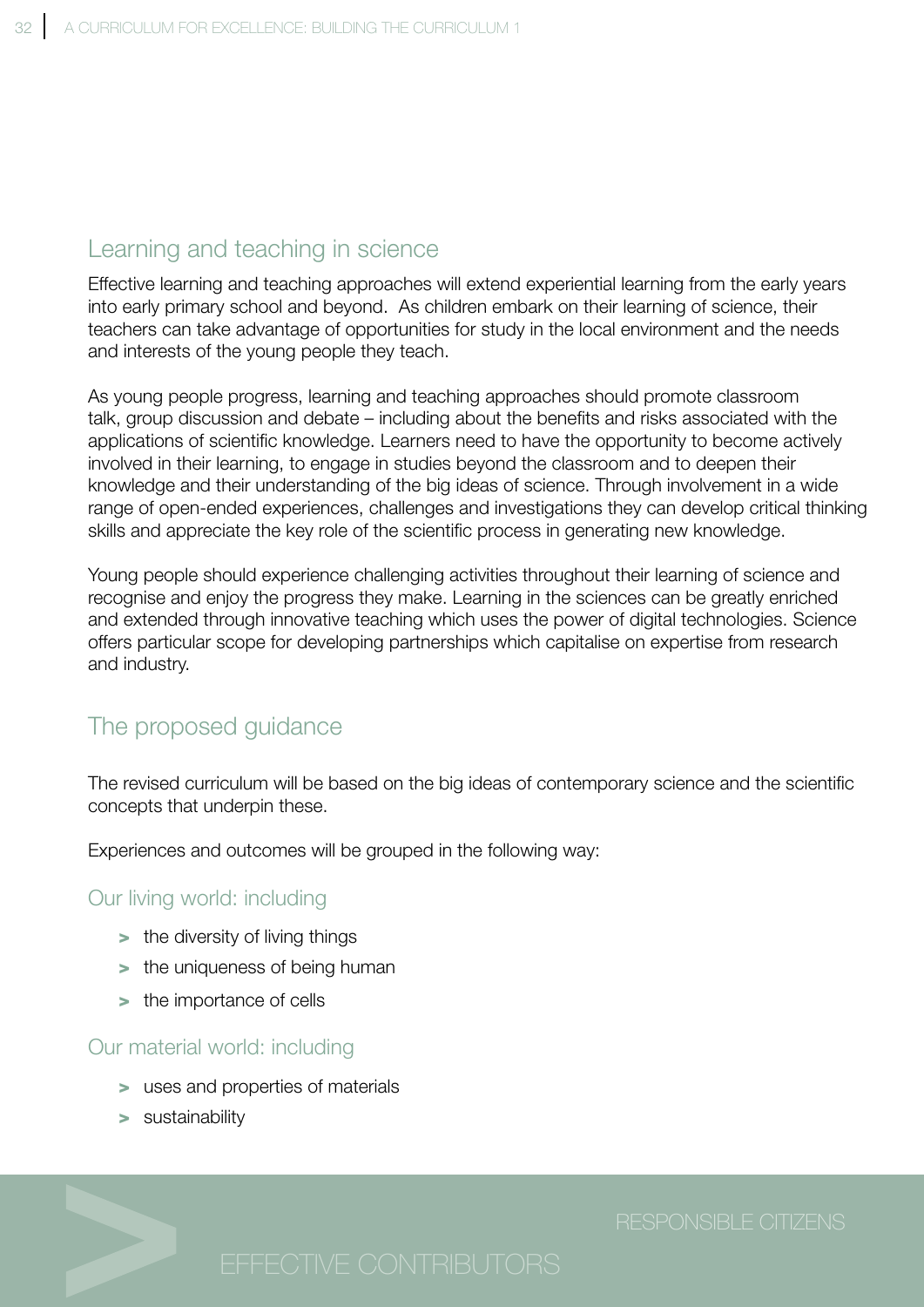- > the chemistry of life processes
- > the applications of chemistry in society

### Our physical world: including

- > harnessing and using energy sources
- > motion and travel on land and sea and in air and space
- > the development of communication systems.

Teachers will be able to draw from these experiences and outcomes to develop relevant teaching contexts and activities, both within and beyond science, to a depth appropriate for the stage, class or group being taught. It is anticipated that teachers will integrate aspects of the living, material and physical world as appropriate. To enhance learning, the guidance will promote links with other curriculum areas, including the technologies, social subjects, expressive arts, health and wellbeing, and religious and moral education.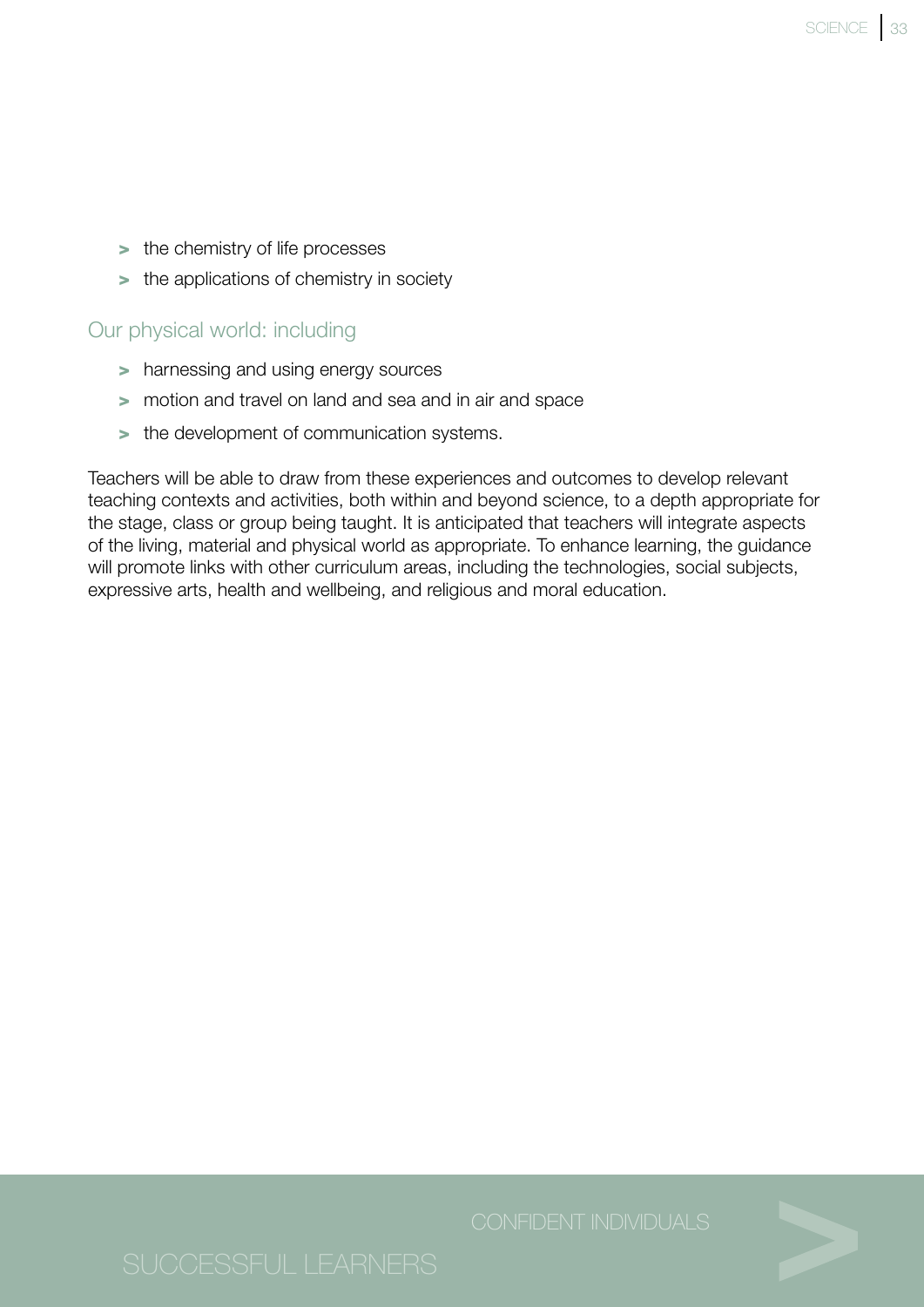# social studies



Social studies includes experiences and outcomes in historical, geographical, social, political, economic and business contexts.

It is important for children and young people to understand the place where they live and the heritage of their family and community. Through social studies, children and young people develop their understanding of the world by learning about their own people and what has shaped them, other people and their values, in different times, places and circumstances, and how their environment has been shaped. They learn about human achievements and to make sense of changes in society, conflicts and environmental issues. With greater understanding comes the opportunity to influence events by exercising informed and responsible citizenship.

Learning through social studies enables children and young people to:

- > broaden their understanding of the world by learning about human activities and achievements in the past and present, political, social and environmental issues, and the values underpinning their own society and other societies
- > develop the capacity for critical thinking, through accessing, analysing and using information
- > form their own beliefs and view of the world and develop their understanding of different values, beliefs and cultures
- > establish firm foundations for lifelong learning and, for some, for further specialised study and careers.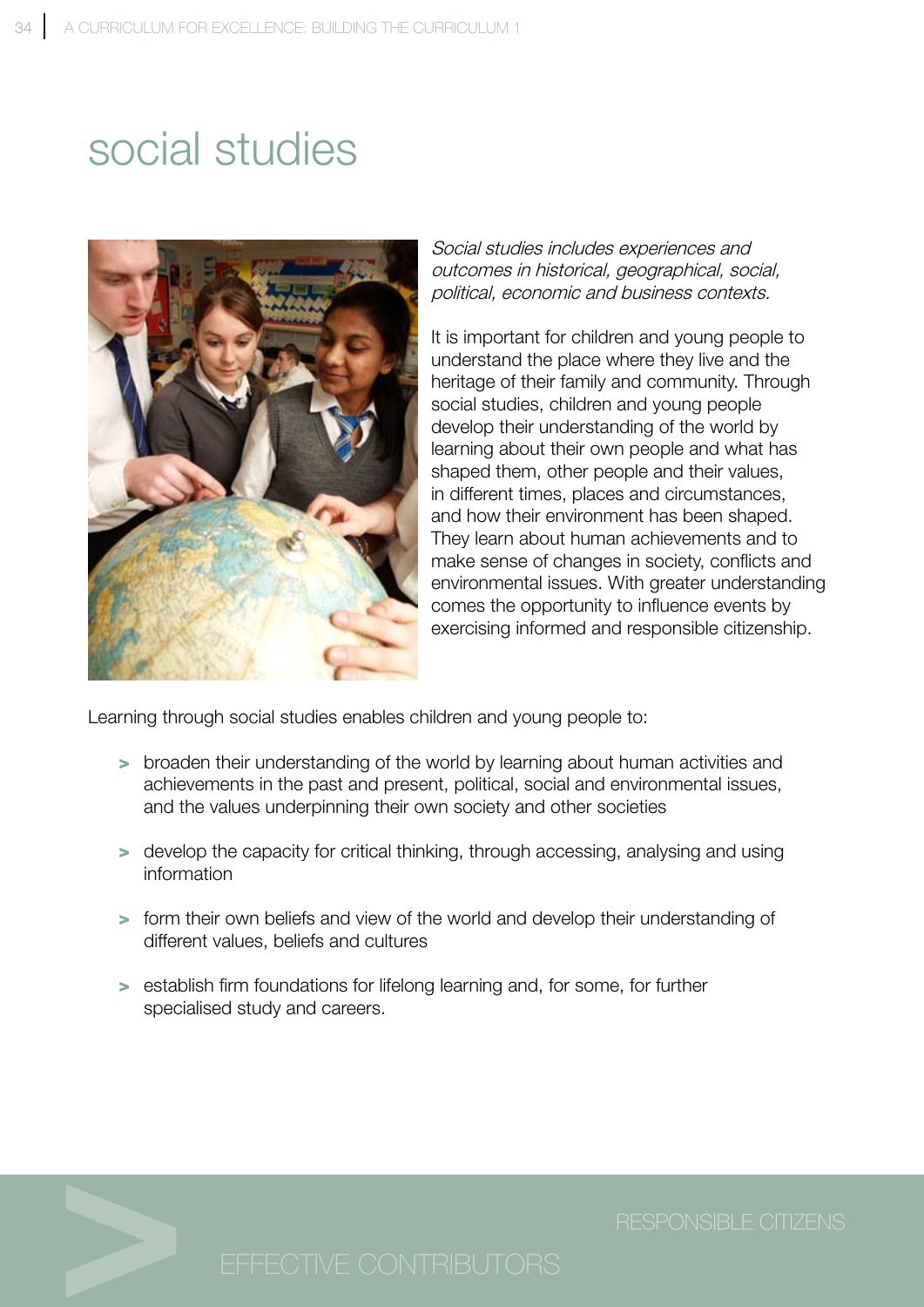## Developing successful learners

Learning through social studies extends children and young people's horizons and knowledge of time and place, and challenges them to look at the world in new ways. They learn to access and use information from different kinds of sources, and think critically about evidence and arguments in order to arrive at their own conclusions. They learn to justify these in discussion and debate. Learning in social studies also contributes strongly to the development of their skills in literacy and numeracy.

### Developing confident individuals

Whatever children and young people's own cultural background may be, learning through social studies should enable them to understand more about their sense of identity. In learning about their environment and about their community and country's past and present they can develop an understanding of the political and social changes which have shaped Scotland. They should be supported in establishing their own values, and should achieve the confidence to communicate their own stances on social, political, historical and environmental issues.

### Developing responsible citizens

Through social studies children and young people gradually build up a framework of historical, geographical, social, economic and political knowledge and understanding. Through learning about the values, beliefs and cultures of societies at other times and in other places they can become more willing to question intolerance and prejudice, and develop respect for other people. Exploring ethical dilemmas facing individuals and societies is an important feature of their learning. One of the most important outcomes of learning in social studies is a commitment to participate responsibly in political, economic, social and cultural life.

## Developing effective contributors

As their knowledge and understanding broadens through investigative, creative and critical thinking – individually and in groups – children and young people can develop attributes which will be important for their life and work. They learn about and apply concepts that stimulate enterprise and influence business, and gain an understanding of Scotland's contribution to a sustainable global economy. They can be challenged to consider how they can contribute to the wellbeing of society through, for example, aid initiatives, environmental projects, volunteering or in other ways as active participants in civic society.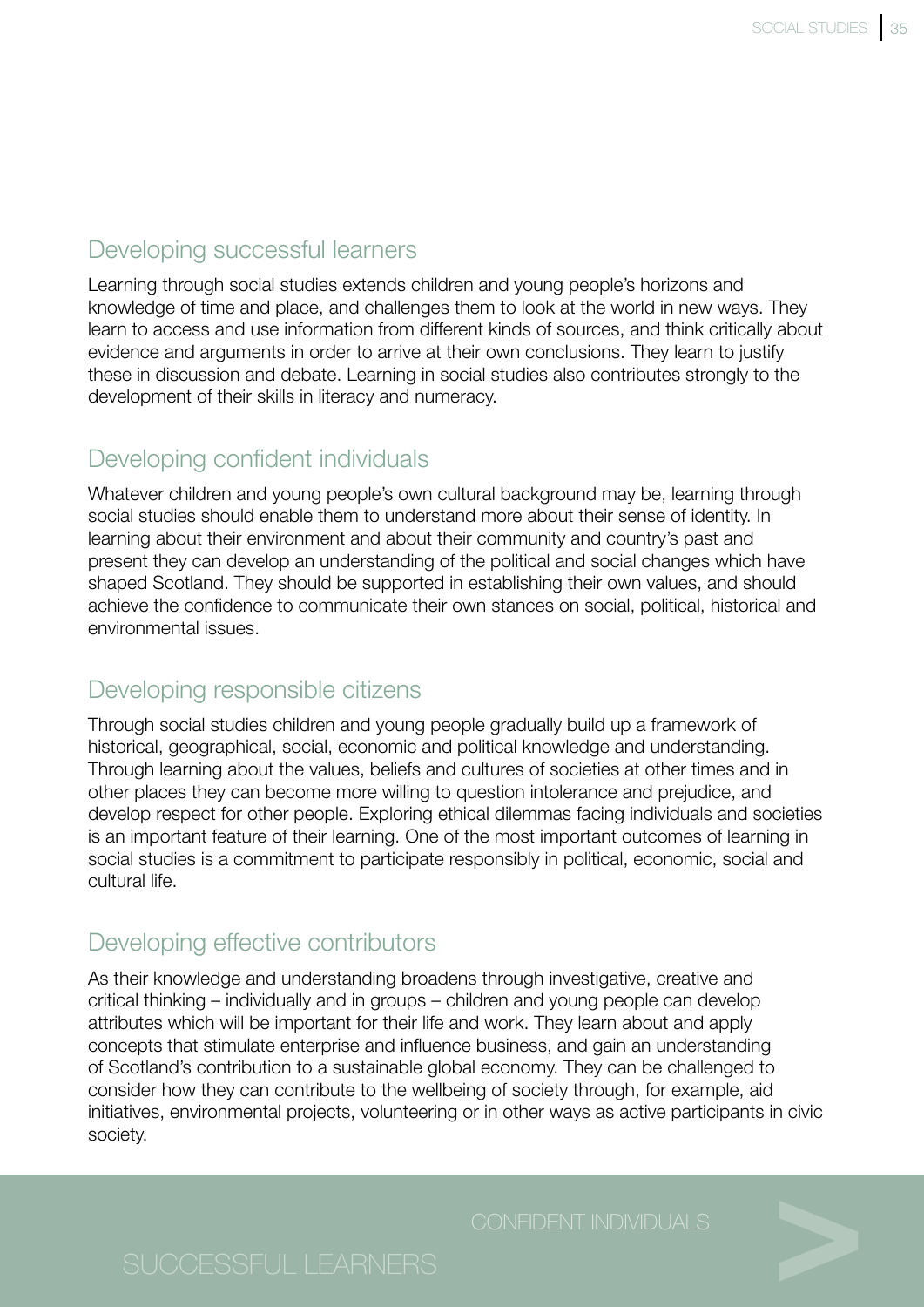# Learning and teaching in the social studies

From the youngest age, children want to explore and understand the world – first of all the world immediately around them, and later, how other people live, and the stories of past generations. Learning through social studies can harness the curiosity of young children about their surroundings and the people they know. As they mature, children and young people's experiences can be broadened using Scottish, British, European and wider contexts for learning, yet maintaining a focus on historical, social, geographic, economic and political changes which have shaped Scotland.

It is important that learning in social studies allows sufficient flexibility for schools to reflect issues of importance to the local community. It should capitalise on opportunities for firsthand enquiry within the immediate environment and beyond. As children and young people progress in social studies, the contexts for their learning can widen to provide a breadth of knowledge and experience which allows comparison and contrast.

Learning and teaching at the upper levels of the curriculum framework should encourage young people to reach personal conclusions on issues in the different aspects of social studies, for example human and ethical issues in the past; land use and ecological dilemmas; and political, economic and social issues. Time needs to be available to allow worthwhile discussion and debate.

Learning in social studies is enriched and reinforced through linkages within the social studies and with other areas of the curriculum. Drama, literature, art and music can all enrich learning in social studies and there is scope for strong links with learning in languages, science and religious and moral education, for example.

Social studies offers rich opportunities for developing partnerships between schools and colleges and with employers, particularly in the areas of business and enterprise.

# The proposed guidance

The curriculum will be based on important ideas underpinning social studies. These include identity, change and continuity, diversity, economic, social and environmental issues, needs and resources, decision making and participation as active citizens.

The framework will describe outcomes which will contribute to the development of secure values and beliefs.

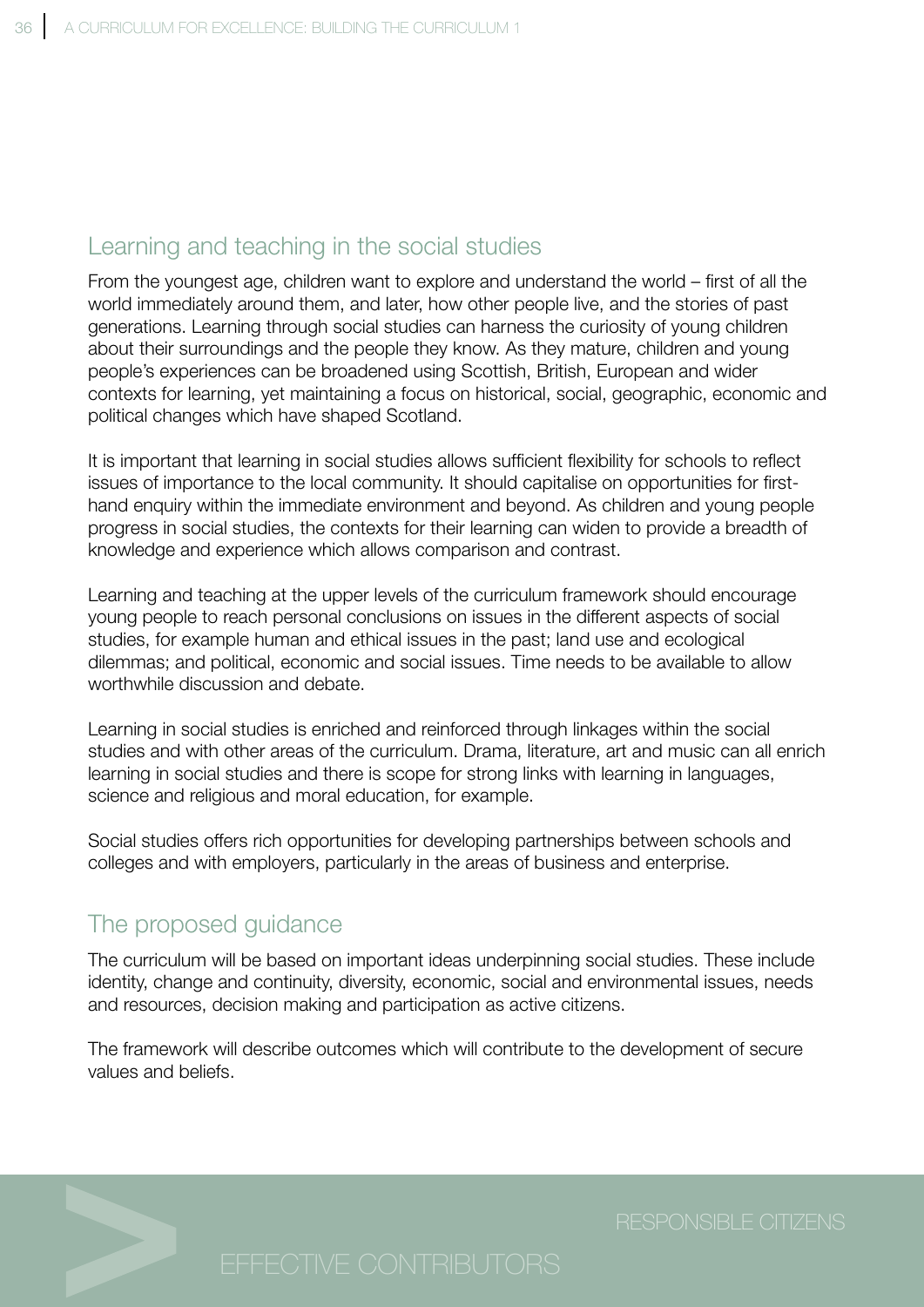Experiences and outcomes will be grouped in the following way:

### People in the past: including

- > people in societies
- people and events in the past

### People in place: including

- > people and landscapes
- > people and communities

### People and society: including

- > society and the economy
- > decision making in a democracy.

Pre-school centres and schools will be able to select contexts for learning and combine the experiences and outcomes to meet the needs of their own communities in the best way. An important focus in developing understanding across the social studies will be on key periods and turning points in Scotland's past and present, and on key elements of Scotland's geography, although Scotland's place in the United Kingdom, Europe and the world will be fully reflected.

Taken together, the experiences and outcomes should form a basis for progression in a wider range of specialised study in school and college including, in addition to history, geography and modern studies, economics, classical studies, finance and business management.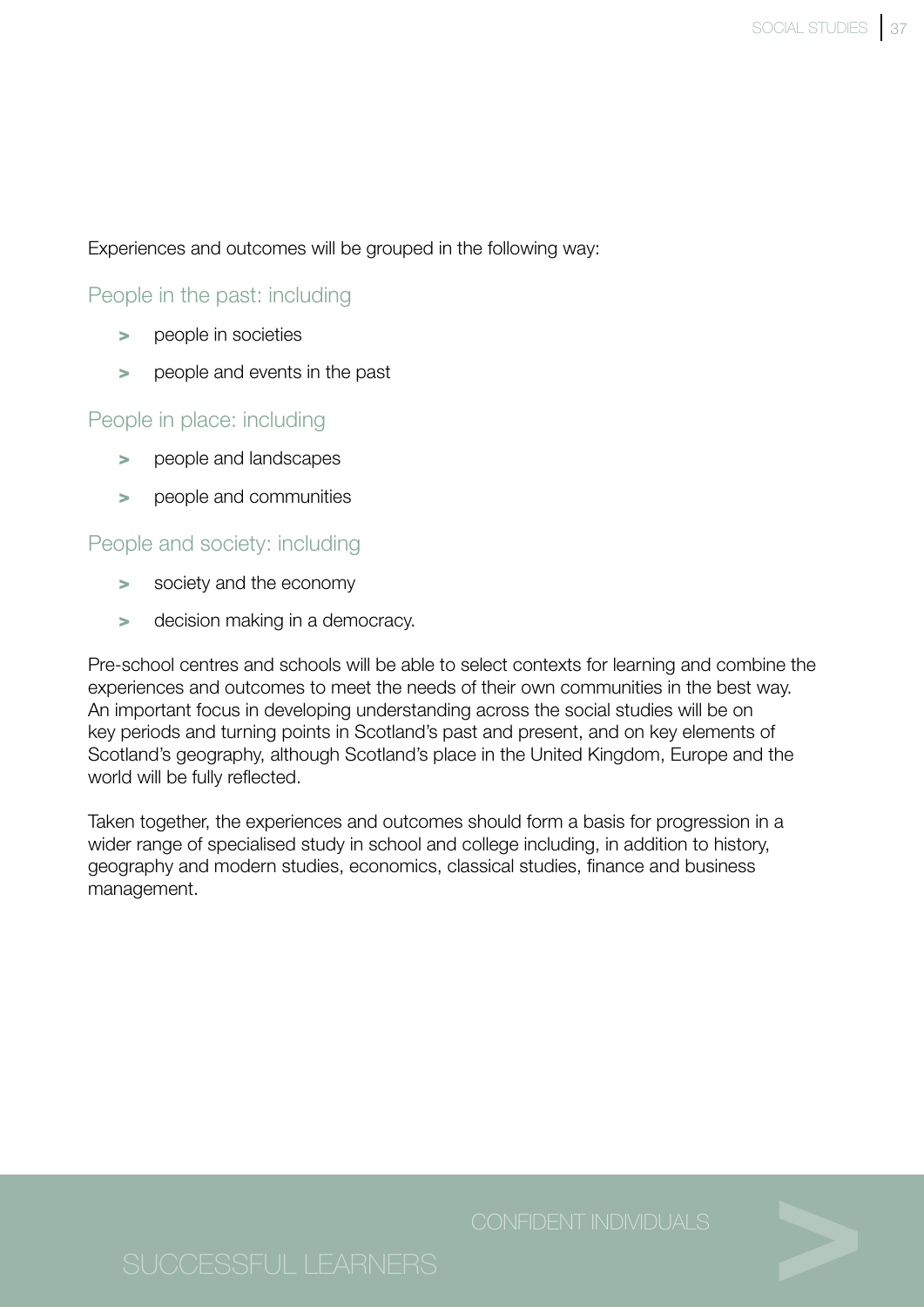# technologies



This curriculum area includes creative, practical and work-related experiences and outcomes in craft, design, engineering, graphics, food, textile, and information technologies.

To participate fully in modern life, children and young people need to be skilled and knowledgeable users of technologies and be ready to embrace further developments in the future. The technologies consider how knowledge can be

applied for practical purposes. They provide exciting opportunities to develop children and young people's creativity and the enterprising attitudes which Scotland needs, not least to compete in a global economy. Technologies are developing at an unprecedented rate. Such dramatic change brings risks as well as benefits, and children and young people need to be able to assess the impact of technologies so that they can take action in an informed way.

Learning through technologies enables children and young people to:

- > develop an understanding of technologies and their impact on society in the past, present and future
- > apply knowledge, understanding and practical skills to design and create products, processes and solutions that meet needs in play, work and daily life
- > gain the confidence and skills to embrace and use technologies now and in the future
- > evaluate technological processes and products critically and constructively, taking account of cultural, ethical, environmental and economic factors
- > experience work-related learning and, for some, establish the foundation for more advanced learning and careers in the technologies.

## Developing successful learners

Children and young people need to become skilled users of a wide range of technologies, and learning in the technologies equips them with these skills. Technological activities can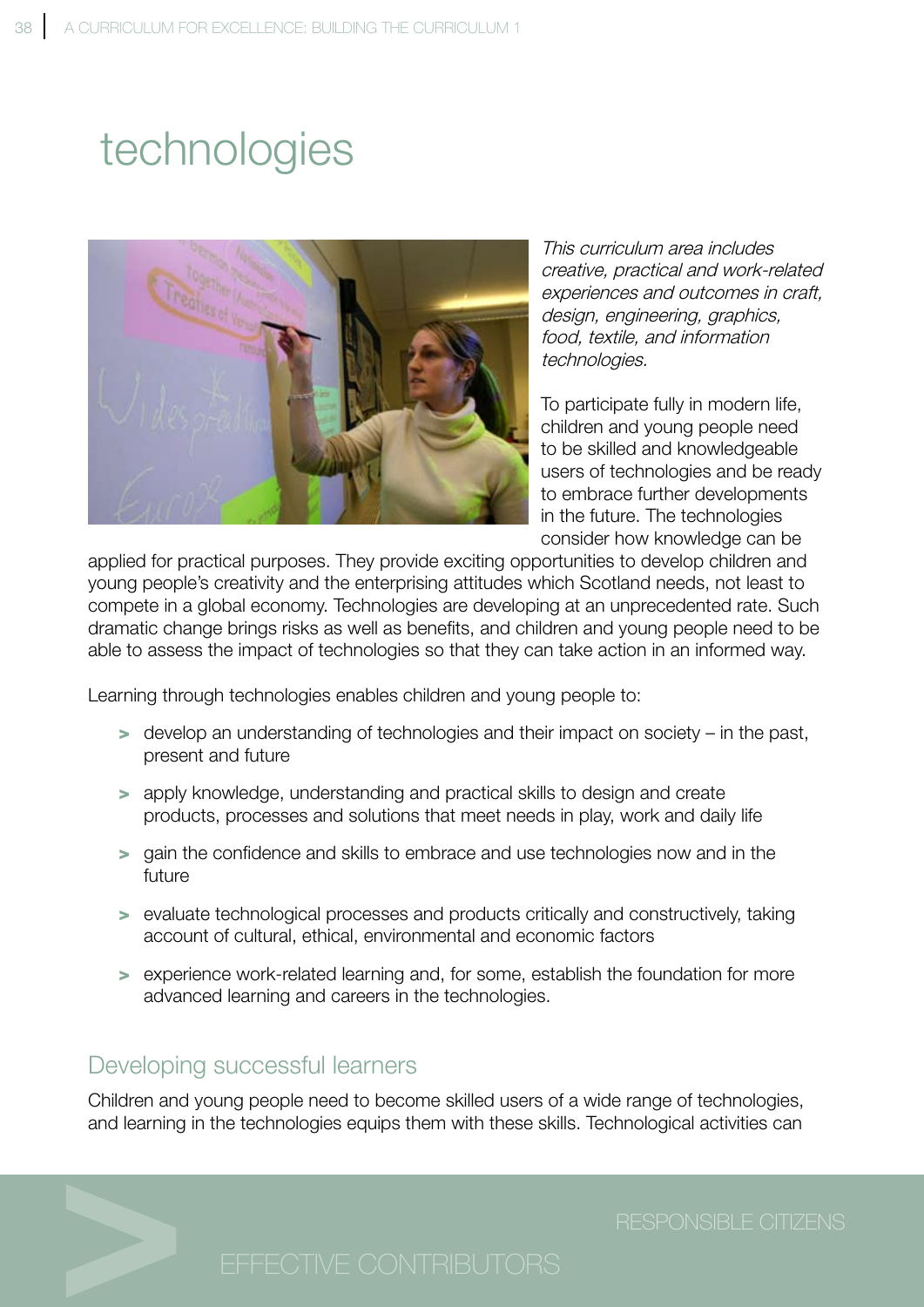contribute strongly to the development of problem-solving skills. They promote creative thinking and encourage children and young people to make connections across different kinds of learning and so become innovative, critical designers.

# Developing confident individuals

Learning through the technologies can equip children and young people with important practical skills for daily life and for work, and the confidence that they will be able to continue to learn to use new technologies in the future. They enjoy building models and preparing food, for example, and working with different materials. They can experience a sense of achievement when their products and solutions work well, and they can develop their capacity to deal with change, risk and uncertainty.

# Developing responsible citizens

As children and young people come to understand the roles of technologies in changing and influencing societies they can increasingly engage with questions relating to the environment, sustainable development and ethics. They can develop their sense of personal responsibility. Importantly, they can become informed consumers who have an appreciation of the merits and impacts of products and services and who are capable of making reasoned and ethical choices.

# Developing effective contributors

The technologies allow children and young people to think creatively about how to solve practical problems. There is particular scope to learn how to work effectively in teams. The technologies promote enterprising behaviour and ways of learning that prepare young people for their future lives and careers. Young people may become computer scientists, chefs, food technologists, joiners, plumbers, engineers or designers. On the other hand they may apply their technological capability in other less specialist areas. All need to embark into work as skilled, thoughtful, adaptable and resourceful people able to identify and solve problems.

# Learning and teaching in the technologies

From their earliest years children use their natural curiosity and imagination to solve problems they encounter in their play. They very quickly develop skills in using tools and processes, for example to make and modify things and prepare food. With little input from adults they can often become adept at using computers and digital media. They respond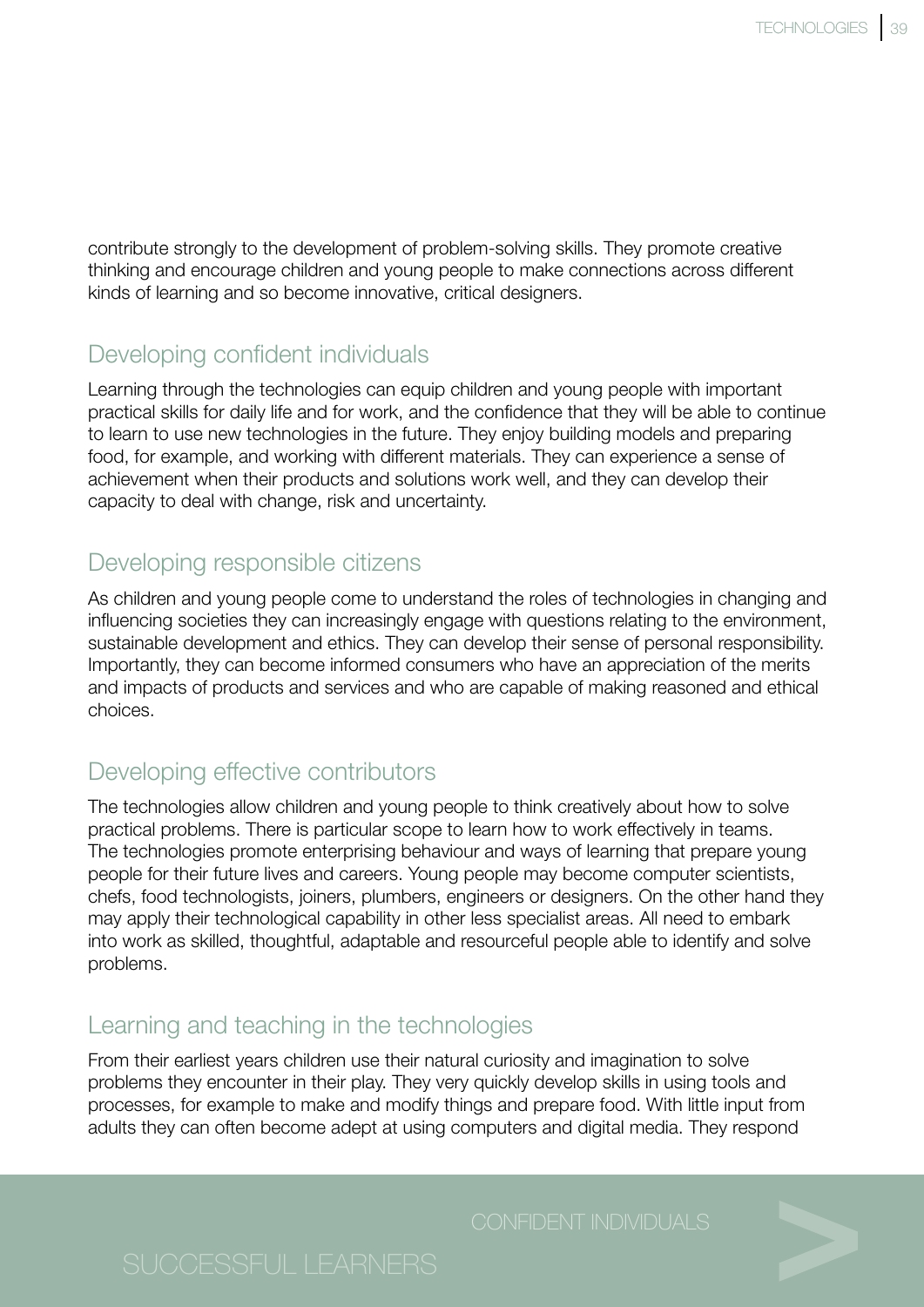enthusiastically to new technologies and learn very quickly how to use them. Teachers can capitalise on this natural enthusiasm in their planning of learning and teaching in technologies.

The technologies value and promote the development of practical skills as the core of children and young people's experiences. Much of the learning is therefore hands-on and active. This practical focus is attractive to children and young people, and can be used as a springboard for the development of important attitudes, skills and knowledge.

As young people's technological capability improves, teachers can offer scope for them to become more independent in designing solutions to real-life needs and challenges. They learn how people use creative thinking to help to address the needs and wants of society. They begin to think critically and evaluate processes and products, becoming more practised at considering whether design solutions – their own and those of others – work, and if they are appropriate for the purpose. Importantly, they need opportunities for research and discussion about the impact of technologies on society and the environment.

The technologies provide fruitful territory for teachers to design challenging and motivating interdisciplinary work and projects, potentially with all other areas of the curriculum.

Colleges are important contributors in this area of the curriculum. They can provide valuable opportunities to enable young people to develop their knowledge and practical skills in a work-related context, potentially leading to more specialised training and employment.

# The proposed guidance

The guidance in the technologies curriculum area will include experiences and outcomes in craft, design, engineering, graphics, food, textile, and information technologies. It will cover outcomes in the current technical education curriculum, and aspects of home economics and computing.

Within each of the technologies, the main lines of development will be:

### Investigating and designing: including

- > learning about technologies and their effects on society
- > investigating resources and materials
- > developing design skills and knowledge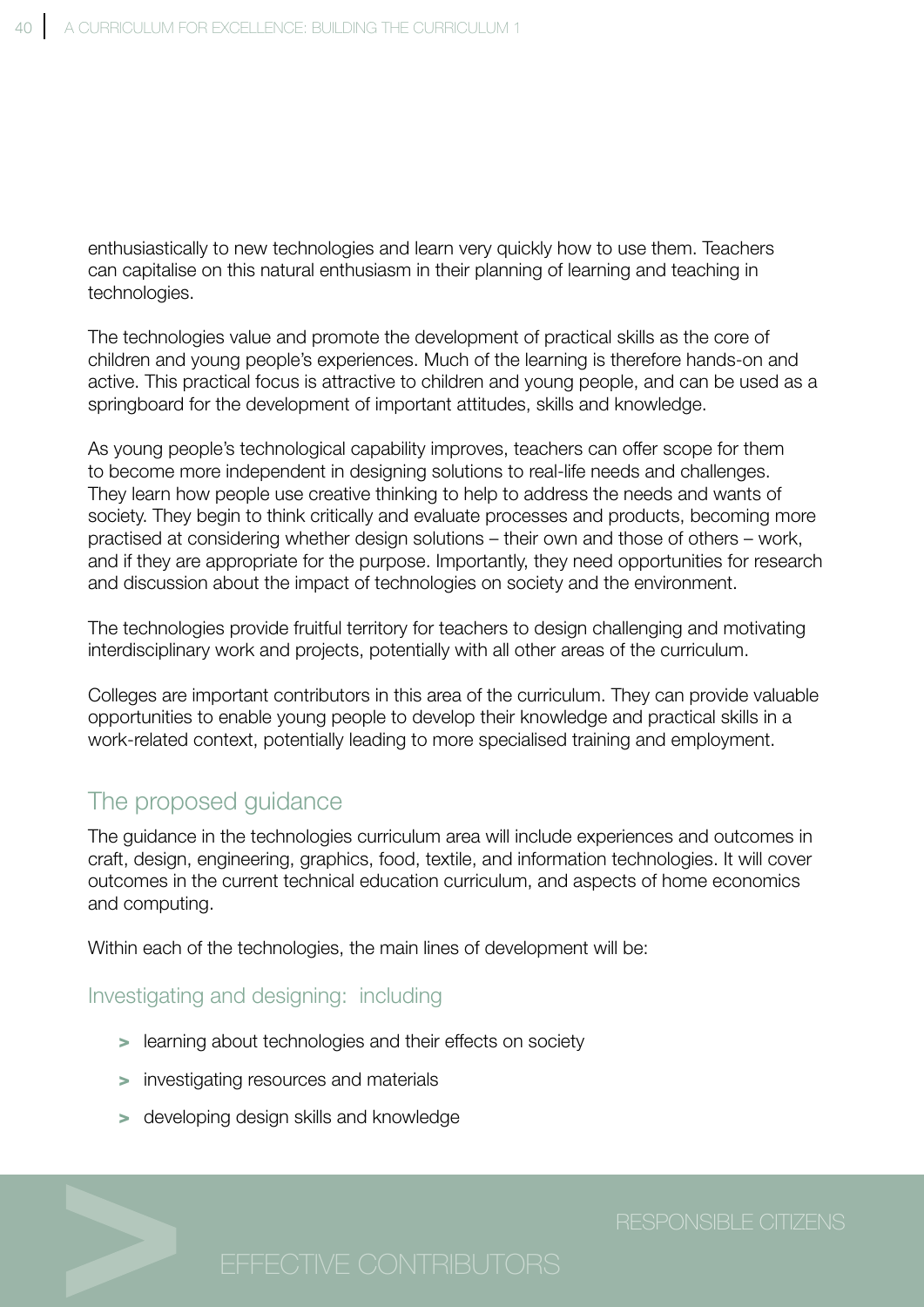### Producing: including

- > using technologies effectively, including developing practical skills in using tools, equipment, materials and processes
- > planning and organising

### Evaluating: including

- > evaluating and improving products and solutions
- > evaluating the impact of products, systems and processes.

Experiences and outcomes will be expressed to promote innovative, creative learning approaches with a strong emphasis on practical activities and where appropriate vocationally relevant learning.

They will also be designed to ensure the development of knowledge and understanding, skills, and informed attitudes.